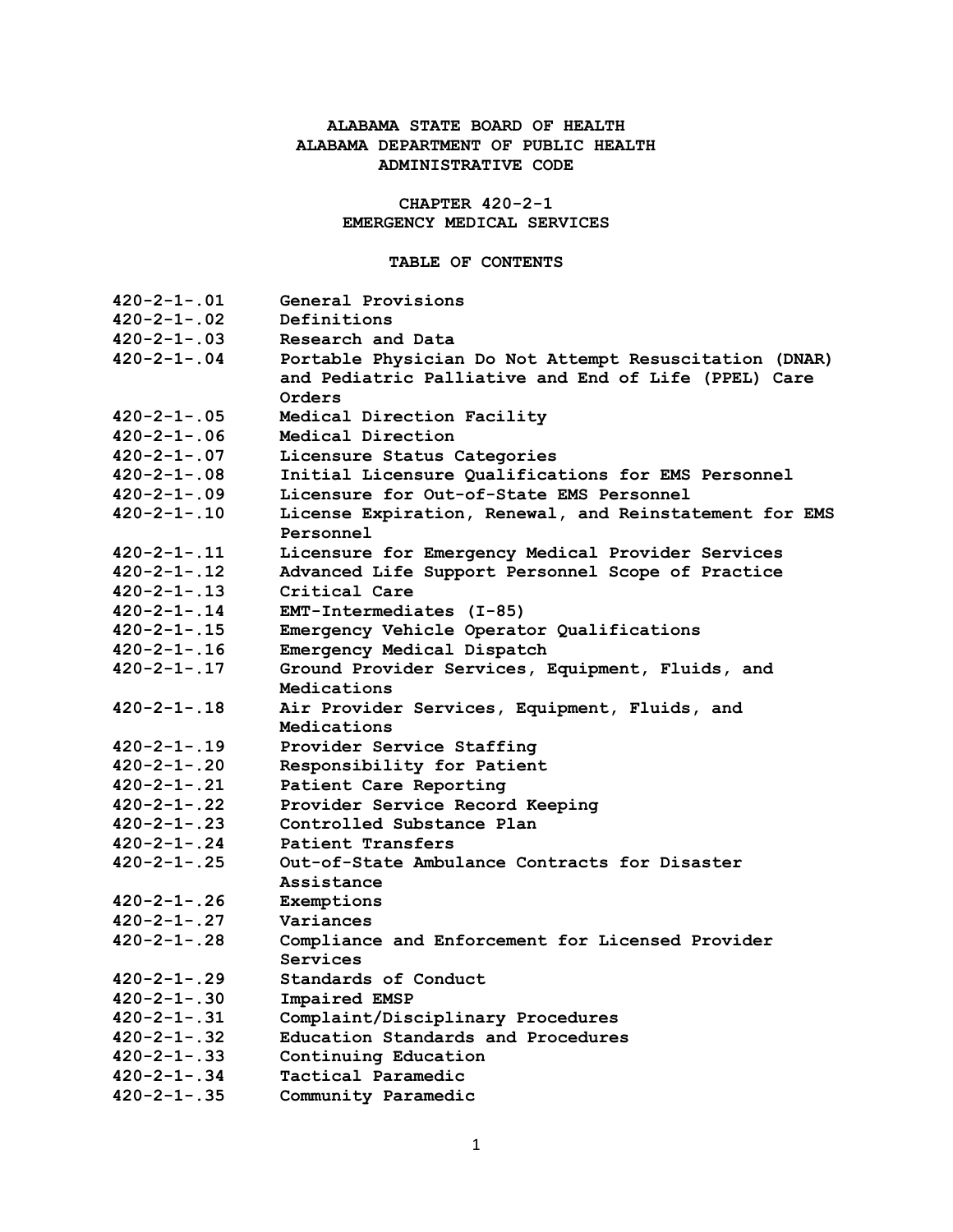### **420-2-1-.01 General Provisions.**

(1) Purpose. The purpose of these rules is to protect the health of the public by establishing standards for the training, qualification, scope of practice, and licensing of emergency medical services personnel and for the operation, design, equipment, and licensing of ambulances and ambulance service operators. These rules shall be interpreted and applied to protect the public health.

(2) Statutory Authority. The State Board of Health is authorized to adopt and promulgate these rules under and by virtue of the authority of §22-18-1, et seq., Code of Ala. 1975. **Authors:** William Crawford, M.D., and Jamie Gray **Statutory Authority:** Code of Ala. 1975, §22-18-1, et seq. **History:** Filed September 1, 1982. Amended: Filed May 24, 1984; September 19, 1990. Amended: Filed January 20, 1995; effective February 24, 1995. Repealed and Replaced: Filed September 20, 1996; effective October 24, 1996. Amended: Filed March 20, 2001; effective April 24, 2001. Repealed and New Rule: December 17, 2007; effective January 21, 2008. Repealed and New Rule: Filed April 20, 2011; effective May 25, 2011. Repeal and New Rule: Filed March 16, 2017; effective April 30, 2017.Repeal and New Rule: Filed February 20, 2019; effective April 6, 2019. Repeal and New Rule: Filed April 7, 2020; effective June 14, 2020. Repeal and New Rule: Filed February 17, 2022; effective April 14, 2022.

### **420-2-1-.02 Definitions.**

(1) "Abandonment" means the unilateral termination of the provider/patient relationship at a time when continuing care is still needed. This includes the termination of care without the patient's consent.

(2) "Academic Dishonesty" means any emergency medical services (EMS) student who submits a license or test application, a report of continuing education requirements, student record, clinical rotation record, intent to train form, self-study document, or any other document which is material to those of a student in an emergency medical services personnel (EMSP) training program and which is fraudulent or knowingly false in any respect.

(3) "Accreditation" means the educational program meets or exceeds the educational standards specified in the "ADPH, OEMS Credentialing Manual for Accreditation of Levels 1 and 2 education programs."

(4) "Accreditation Withdrawn" means accreditation may be withdrawn from a program with Probationary Accreditation or Administrative Probation, if at the conclusion of the specified probationary period, the accreditation review process confirms that the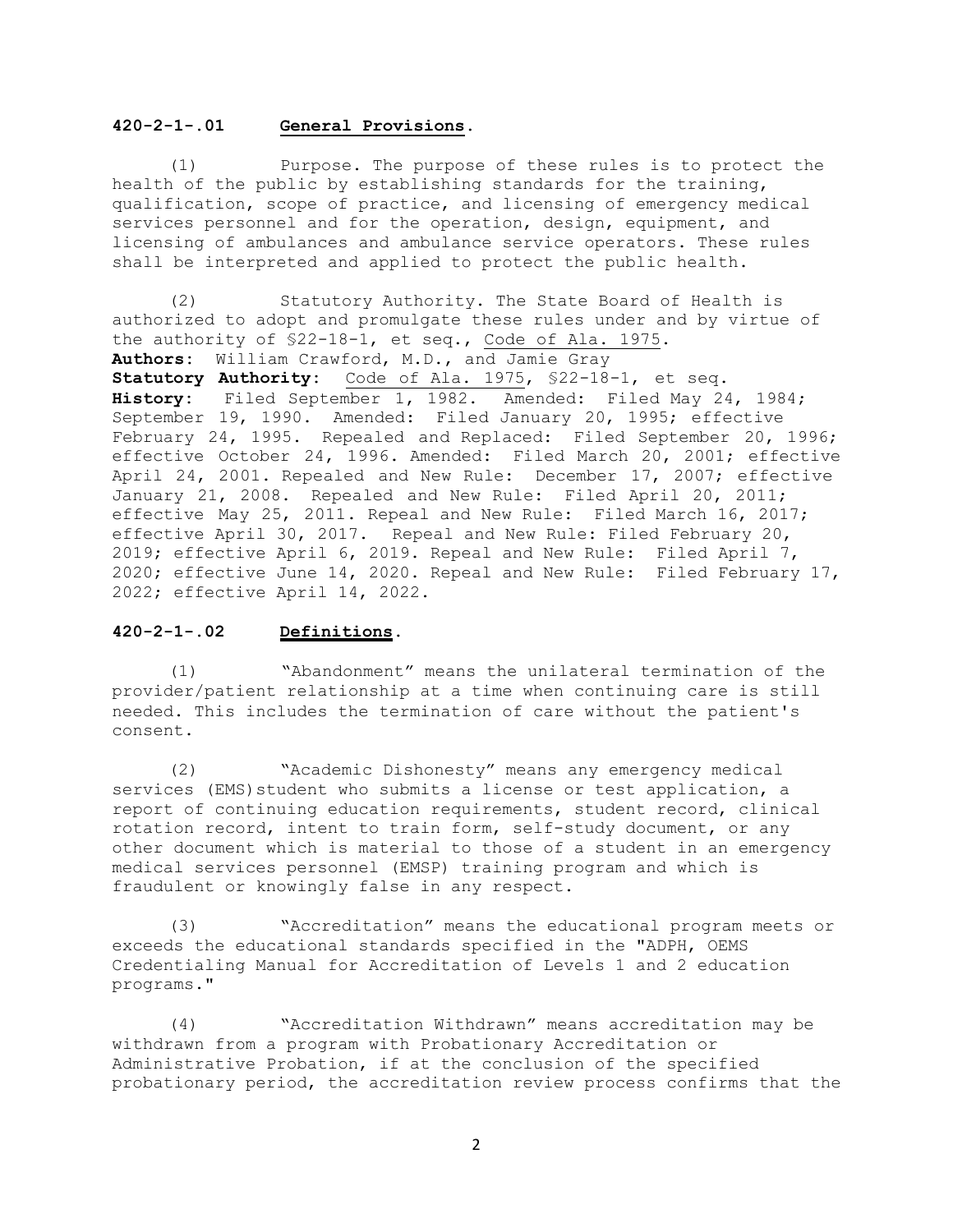program is not in compliance with the administrative requirements for maintaining accreditation.

(5) "Accreditation Withheld" means that the program is not in substantial compliance with the essential elements of an education program.

(6) "Advanced Cardiac Life Support (ACLS)" means an approved course of instruction which follows the American Heart Association's Emergency Cardiac Care guidelines.

(7) "Advanced Emergency Medical Technician (AEMT)" means any individual who is an emergency medical services personnel and is 18 years of age or older who has successfully completed the AEMT course of instruction, or its equivalent, as approved by the State Board of Health or its designee, and has passed the state approved AEMT certification exam, and who has been granted a current, valid AEMT license by the State Board of Health.

(8) "Advanced Life Support (ALS)" means the treatment of potentially life-threatening medical emergencies through the use of invasive medical techniques specified as advanced life support techniques in these rules which would ordinarily be performed or provided by physicians but may be performed by active licensed EMSP pursuant to these rules.

(9) "Advanced Trauma Life Support (ATLS)" means the course of instruction developed and sponsored by the American College of Surgeons.

(10) "Air Ambulance" means an aircraft approved by the Federal Aviation Administration (FAA), licensed by the Office of Emergency Medical Services (OEMS), and intended to be used for and maintained or operated for the transportation of sick or injured persons to a medical care facility.

(11) "Alabama Department of Public Health (ADPH or the Department)" means the State of Alabama Department of Public Health, as defined by §22-1-1, Code of Ala. 1975, and any officer, agent, or employee of the Department that is authorized to act for the Department with respect to the enforcement and administration of these rules.

(12) "Alabama EMS Critical Care Patient Care Protocols" means a written document approved by the State Board of Health for Critical Care Paramedics working for a Critical Care licensed provider service which specifies adult and pediatric patient treatment procedures, medication administration, and other administrative and organizational guidelines that shall be followed upon assessment and treatment of an adult or pediatric patient.

(13) "Alabama EMS Patient Care Protocols" means a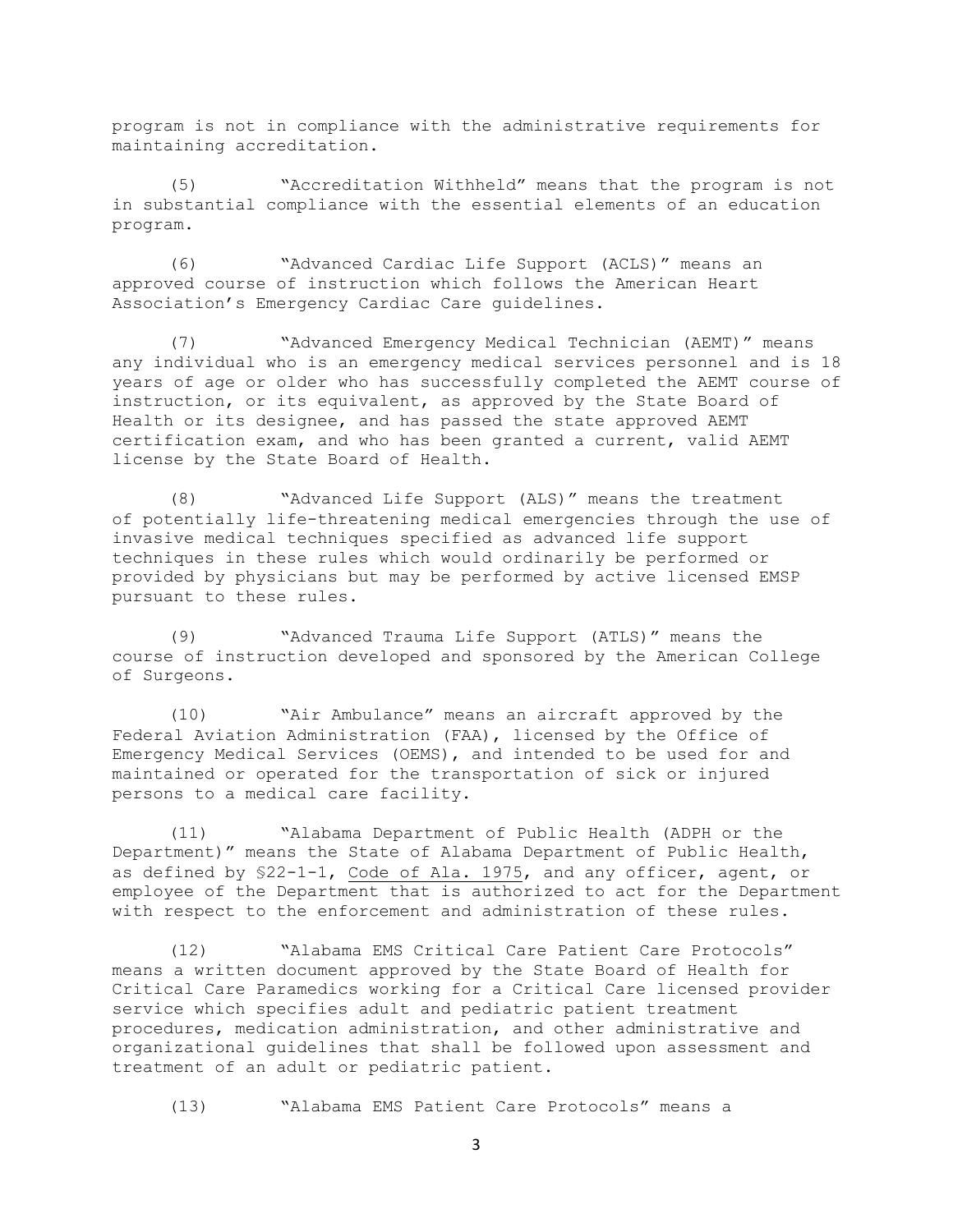written document approved by the State Board of Health for each emergency medical technician licensure level which specifies adult and pediatric patient treatment procedures, medication administration, and other administrative and organizational guidelines that shall be followed upon assessment and treatment of an adult or pediatric patient.

(14) "Alabama Trauma Communications Center (ATCC)" means a central communication facility with the capability to constantly communicate with all pre-hospital providers and hospitals that have been designated by the Department as trauma centers. The ATCC's capabilities include the ability to immediately and directly link the pre-hospital providers to the trauma centers.

(15) "Alabama Trauma System" means an organized system designed to ensure that severely injured adult and pediatric patients are promptly transported and treated at trauma centers that are appropriate to the severity of the injury.

(16) "ALS Level 1 Authorization" means all fluids or medications described within the scope of practice of the Paramedic as approved by the State Board of Health.

(17) "ALS Level 1 – Critical Care Authorization" means all fluids or medications described within the Critical Care practice of the Critical Care Paramedic as approved by the State Board of Health.

(18) "ALS Level 2 Authorization" means all fluids or medications described within the scope of practice of the Advanced EMT as approved by the State Board of Health.

(19) "ALS Level 3 Authorization" means all fluids or medications described within the scope of practice of the EMT-Intermediate (I-85) as approved by the State Board of Health.

(20) "Automated External Defibrillator (AED)" means a cardiac defibrillator that is a sophisticated, reliable computerized device that uses voice and visual prompts to guide healthcare providers to safely defibrillate ventricular fibrillation sudden cardiac arrest.

(21) "Basic Life Support (BLS)" means non-invasive life support measures provided to patients.

(22) "Board" or "State Board of Health" means the Board of Health of the State of Alabama as defined by §22-2-1, Code of Ala. 1975, or the State Health Officer, or his or her designee, when acting for the Board.

(23) "Certification" means a demonstration such as, but not limited to, the issuance of a card or certificate by which an organization provides public information concerning individuals who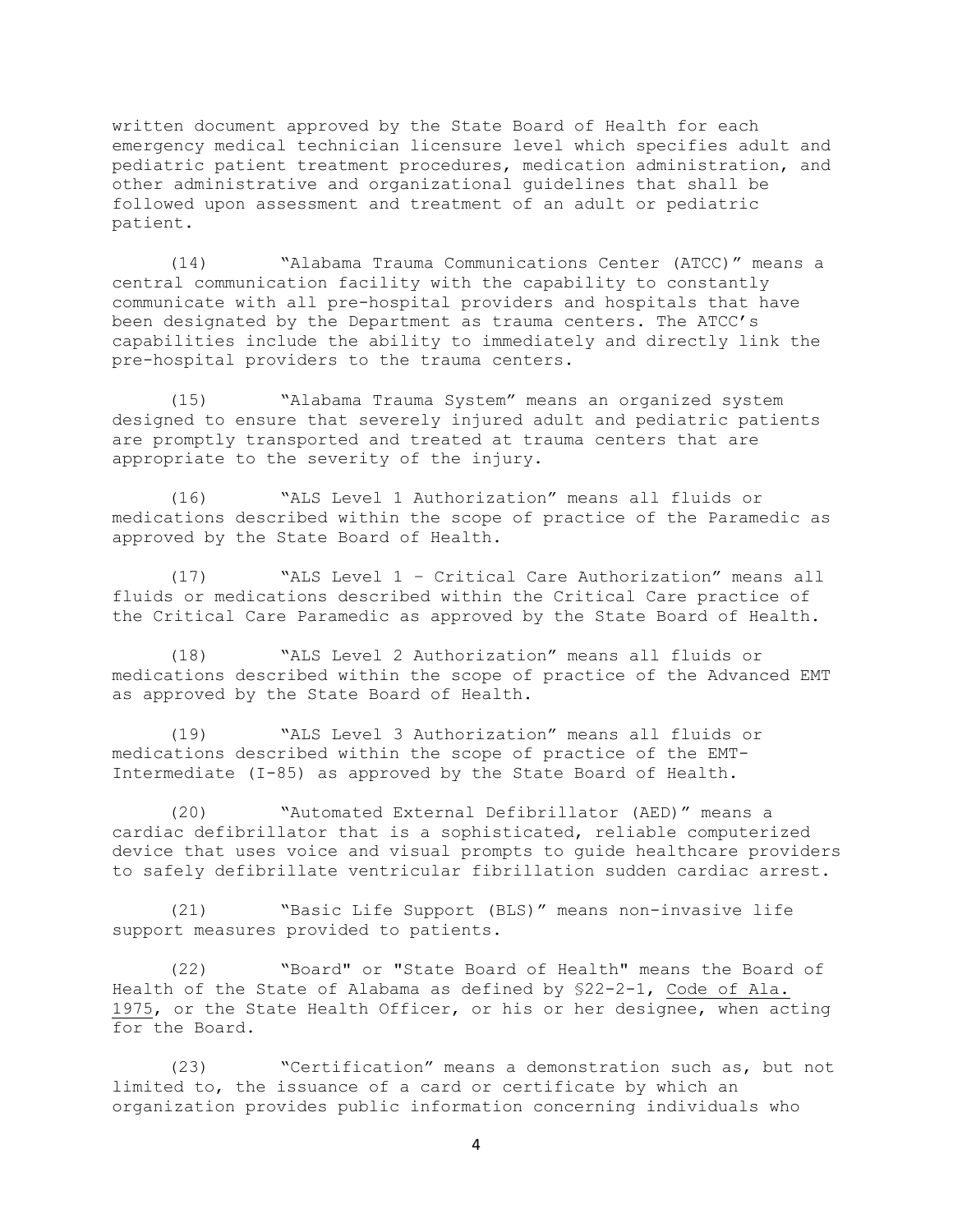have successfully completed a certification process and demonstrated an ability to perform competently.

(24) "Clinical Preceptor" means an individual who, under the direction of the program director, supervises and evaluates the students during clinical rotations in a controlled environment such as a hospital or urgent care clinic.

(25) "CoAEMSP" means the Committee on Accreditation for the Emergency Medical Services Professions.

(26) "Cohort" means the period of time it takes to complete course work for one EMS level without interruption. As a student progresses from Level 3 to Level 1, the cohort time frame will increase relative to the amount of course work.

(27) "Community Paramedic" means an individual who is an emergency medical services personnel and is 18 years of age or older, and who is currently licensed as a paramedic, has at least 2 years of full-time service, has successfully completed a community paramedic training program from an accredited college or university approved by the Board, has passed the state community paramedic examination and has met the requirements for becoming a licensed community paramedic, and who has been granted a current, valid Community Paramedic license by the Board.

(28) "Community Paramedicine Program" means the provision of episodic care, patient evaluation, advice, and treatment directed at preventing or improving a particular medical condition, within the scope of practice of the emergency medical services personnel.

(29) "Controlled Substance Oversight Coordinator (CSOC)" means a Paramedic who is responsible for all aspects of the controlled substance plan of a provider service and is the designated contact person for any issues pertaining to the service's controlled substances.

(30) "Controlled Substance Plan (CSP)" means the plan written by each ALS fluid/drug service which specifies the method of ownership, security, drug testing for employees, quality assurance, and tables to be used for accounting logs. The CSP also contains original signatures from the service medical direction physician, the pharmacist from the medical direction hospital, and the controlled substance coordinator. This plan shall be submitted to and approved by the OEMS.

(31) "Course Instructor" means an individual who is authorized by the appropriate entity to present and assess competence in all subject matter contained in a curriculum. This person, along with the program director, makes final evaluations concerning student competence.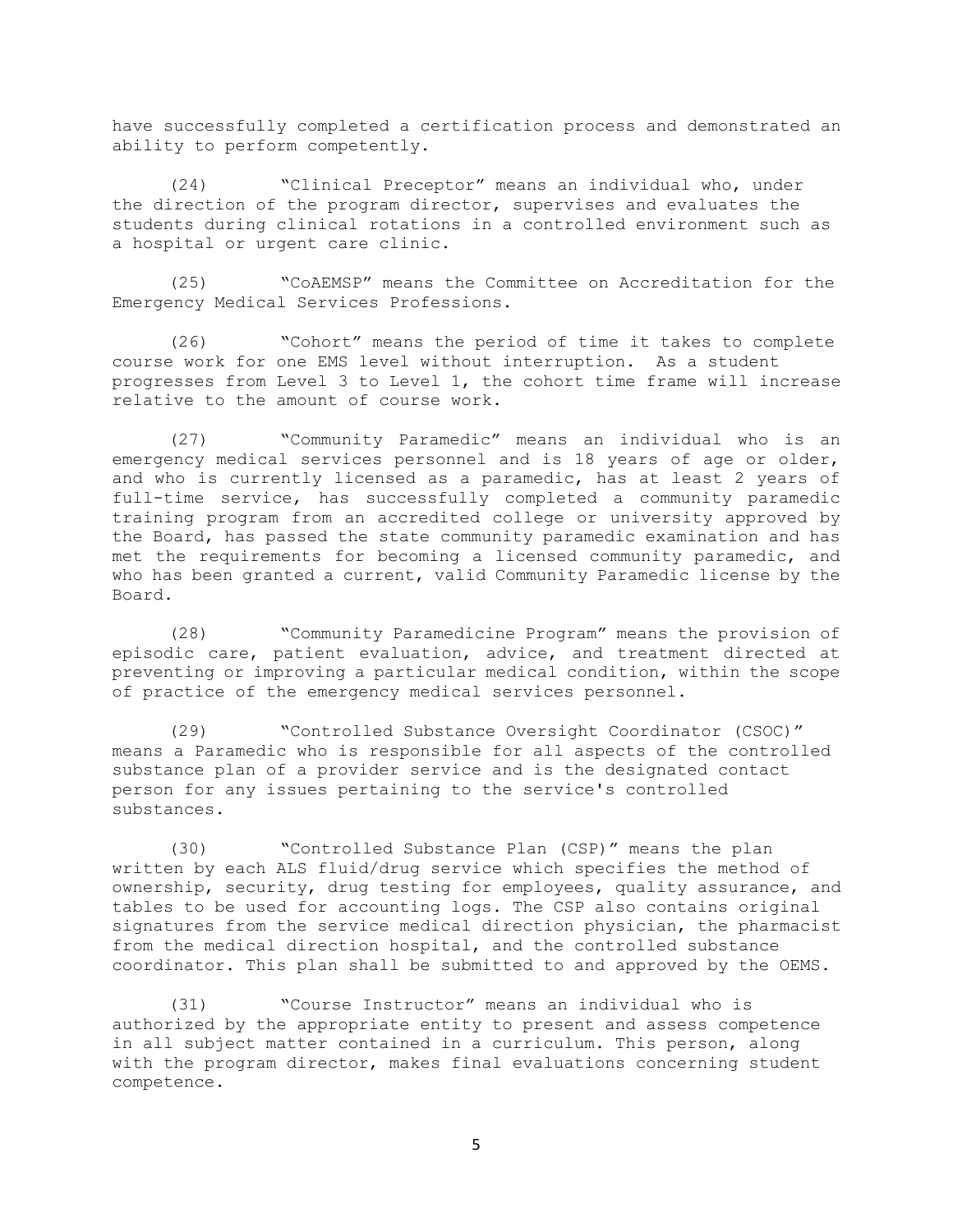(32) "Criminal History Release Authorization" means a signed form that authorizes the OEMS to review and utilize the criminal history of an EMSP, or EMSP applicant, for licensure purposes.

(33) "Critical Care Paramedic" means a paramedic endorsed by the OEMS, certified by the International Board of Specialty Certifications (IBSC) as Critical Care Paramedic – Certified (CCP-C) or Flight Paramedic – Certified (FP-C) or by the Board of Certification for Emergency Nursing as a Certified Flight Registered Nurse (CFRN) or Certified Transport Registered Nurse (CTRN).

(34) "Critical Care Practice" means an expanded scope of practice within the State of Alabama that may be practiced by paramedics who have a current endorsement on their emergency medical services personnel (EMSP) license and who must be working for a provider service that is currently licensed at the Critical Care level.

(35) "Definitive Care Facility" means a facility that has the capability to render care to conclusively manage a patient's current medical condition. This may include, but is not limited to, facilities such as urgent care facilities, family practice facilities, doctor's offices, and emergency departments.

(36) "Dereliction of Duty" means that person willfully or negligently failed to perform his or her duties or performed them in a culpably inefficient manner.

(37) "Drug Diversion" means the transfer of any legally prescribed substance from the individual for whom it was prescribed, to another person for any illicit or unintended use.

(38) "Duty to Act" means a legal and moral obligation requiring an EMSP to take necessary action to prevent harm to another person or to the general public, while on duty at a licensed provider service to include, but not limited to: responding to calls in an expeditious but safe manner; performing a thorough assessment of both the patient and the emergency scene; providing appropriate treatment to a patient; and transporting to an appropriate receiving facility when transport is warranted and consented.

(39) "Education Level 1" means a course of instruction that provides an individual with the knowledge and clinical skills of emergency medical care necessary to function at the approved EMT, Advanced EMT, and Paramedic levels of care.

(40) "Education Level 2" means a course of instruction that provides an individual with the knowledge and clinical skills of emergency medical care necessary to function at the approved EMT or Advanced EMT levels of care.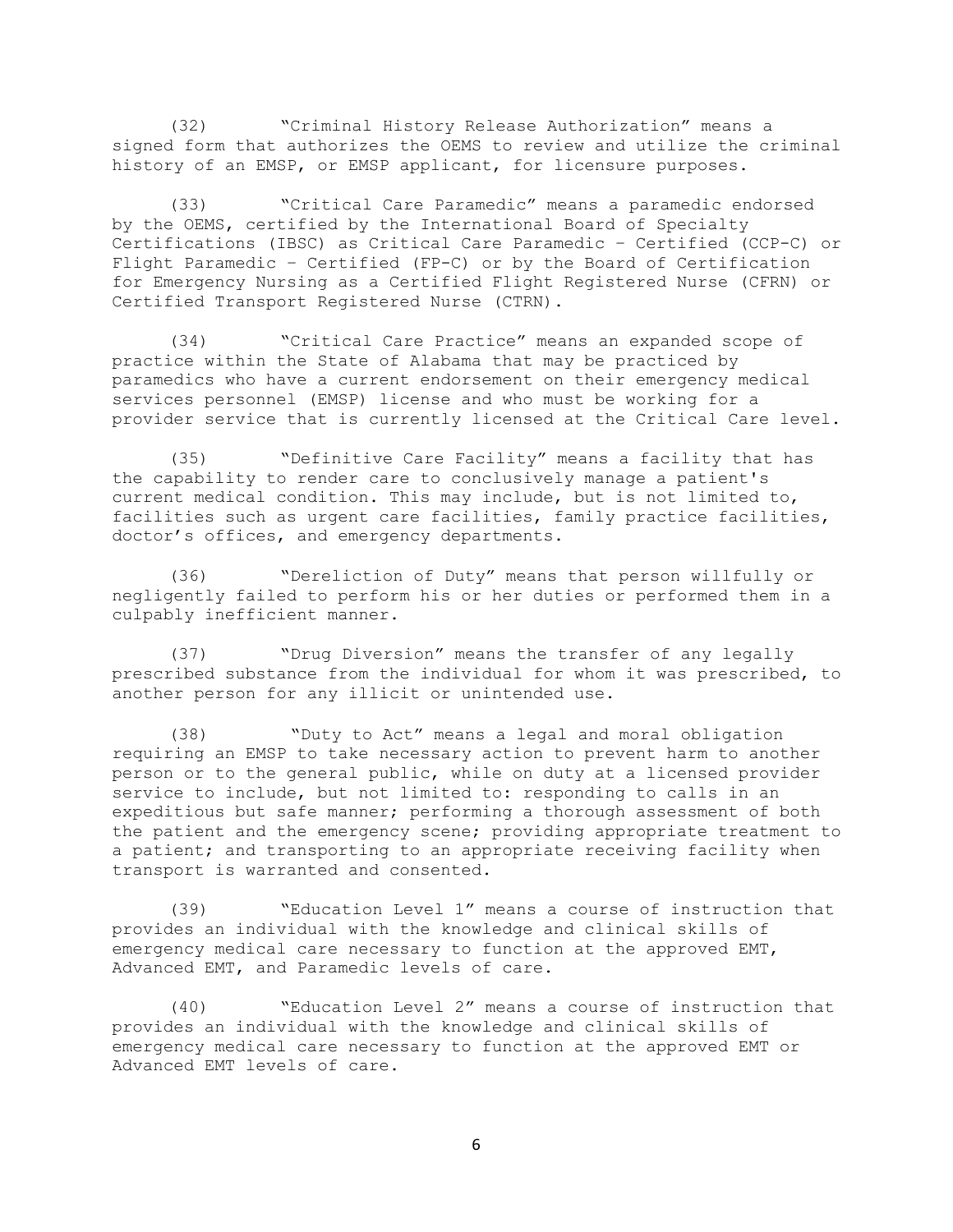(41) "Education Level 3" means a course of instruction that provides an individual with the knowledge and clinical skills of emergency medical care necessary to function at the approved EMT level of care.

(42) "Electronic Patient Care Report (e-PCR)" means a Board approved method of electronic recording of an occurrence by emergency or non-emergency response EMS personnel where a medical or injured patient was encountered, evaluated, treated, or transported.

(43) "Emergency Medical Dispatcher (EMD)" means an individual who has received certification from the Alabama Statewide 911 Board and the Alabama Department of Public Health's EMD program (the Alabama EMD program) or a nationally recognized EMD certification course.

(44) "Emergency Medical Provider Service" means any emergency medical service properly licensed to provide out-of-hospital emergency medical response services within the State of Alabama. These include basic life support (BLS) transport, ALS transport, and ALS nontransport.

(45) "Emergency Medical Responder (EMR)" means any person 18 years of age or older who has successfully completed the Emergency Medical Responder course of instruction, or its equivalent, as approved by the Board or its designee, who has passed the State approved EMSP certification exam, and who has been granted a current, valid EMSP license by the Board.

(46) "Emergency Medical Services" means a system of coordinated medical assistance and care provided by emergency medical services personnel, including the transportation and medical care of sick or injured individuals before arrival at a definitive care facility, continuation of care within a definitive care facility subject to the approval from that facility, and integrated medical care with the oversight of a medical director.

(47) "Emergency Medical Services Education Program" means any approved or credentialed program that provides education for EMR or EMS personnel for Level I, II, or III.

(48) "Emergency Medical Services Educational Institution" means a single institution or site of higher learning which meets the EMS educational requirements of the OEMS and that has approval from the Alabama Community College System or the Alabama Commission on Higher Education to offer EMS educational programs for the recognized levels of licensure.

(49) "Emergency Medical Services Personnel (EMSP)" means all recognized National Highway Traffic Safety Administration (NHTSA) levels of personnel licensed by the Board, who have met all primary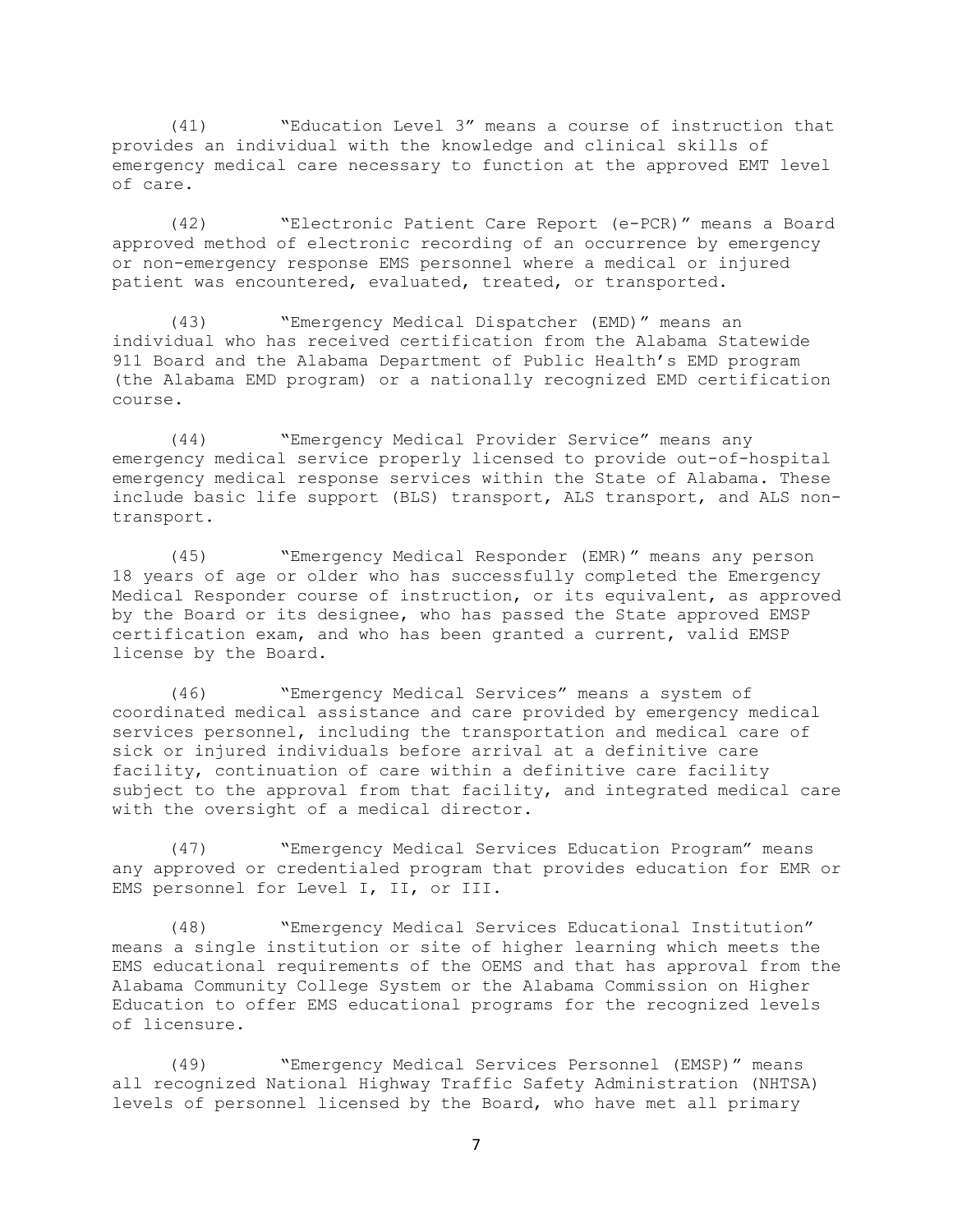and/or renewal educational requirements of these rules, and are allowed to provide medical care within the level of their scope of practice granted by the OEMS.

50) "Emergency Medical Technician (EMT)" means any person 18 years of age or older who has successfully completed the EMT course of instruction, or its equivalent, as approved by the Board or its designee, who has passed the State approved EMT certification exam, and who has been granted a current, valid EMT license by the Board.

(51) "Emergency Medical Technician-Intermediate" means any person 18 years of age or older who has successfully completed the 1985 EMT-Intermediate course of instruction, or its equivalent, as approved by the Board, who has passed the State approved EMT-Intermediate certification exam, and who has been granted a current, valid license by the Board.

(52) "Emergency Vehicle Operator" means an individual who has met the requirements of the Board to operate an ambulance.

(53) "Emergency Vehicle Operators Course (EVOC)" means the national standard curriculum developed by the NHTSA and conducted by an authorized OEMS instructor. This course may be substituted with the Alabama Fire College Apparatus Operator Course or Emergency Vehicle Driver Course, or the NAEMT Emergency Vehicle Operator Safety Course.

(54) "Federal Aviation Regulations (FAR)" means rules prescribed by the FAA governing all aviation activities in the United States. The FAR's are part of Title 14 of the Code of Federal Regulations.

(55) "Field Preceptor" means an individual, who under the direction of the program director, supervises and evaluates the students during clinical rotations on an ambulance in the prehospital environment.

(56) "Ground Ambulance" means a motor vehicle intended to be used for and maintained or operated for the transportation of persons who are sick or injured to a medical care facility.

(57) "Guest Lecturer" means an individual with specialized subject matter expertise, who on occasion, instructs a specific topic of curriculum under the direction of the program director.

(58) "Impaired EMS Personnel" means an individual licensed under these rules who misuses or abuses alcohol, drugs, or both, or who has a mental or behavioral issue which could affect the individual's judgment, skills, and abilities to practice.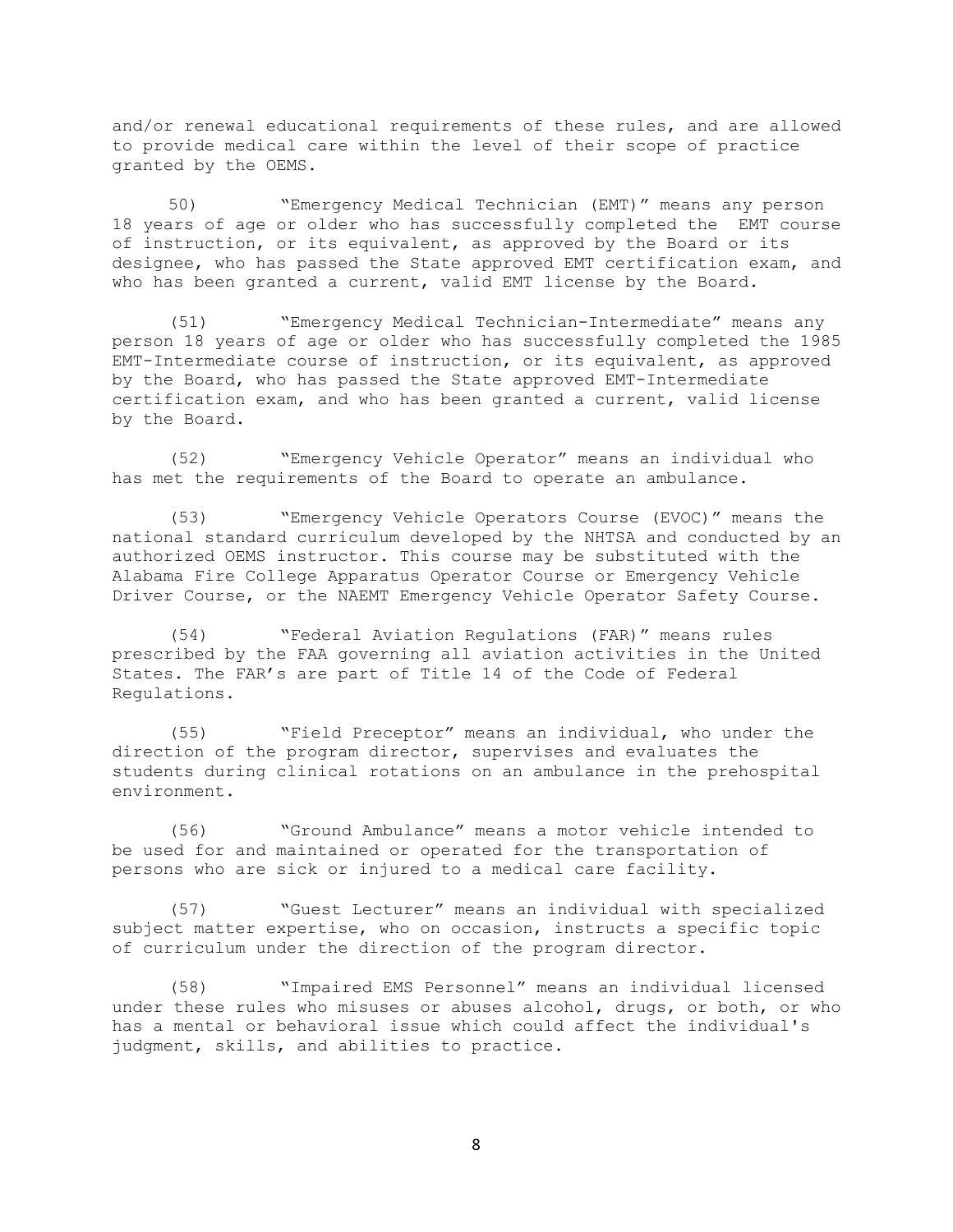(59) "Industry Standard Stretcher Locking Device" means a stretcher locking device permanently affixed to the vehicle which meets or exceeds the standards as adopted by the State Board of Health.

(60) "Industry Standard Wheelchair Locking Device" means a wheelchair locking device permanently affixed to the vehicle for use in Demand Responsive Systems under Title III of the Americans with Disabilities Act (ADA) which meets or exceeds the Department of Transportation (DOT) specifications for Ground Ambulances under Guideline Specifications for Wheelchair Securement Devices. When the wheelchair is secured in accordance with the manufacturer's instructions, the securement systems, recognized by the ambulance industry to provide the capability of securing the wheelchair in the vehicle, shall limit the movement of an occupied wheelchair to no more than 2 inches in any direction under normal operating conditions. All wheelchair locking devices shall be affixed to the vehicle so as to secure the wheelchair in a forward or rear facing position. Side facing securement is not permitted under any circumstances. This does not negate the necessity for providing a separate seatbelt and shoulder harness for each wheelchair or wheelchair user as specified elsewhere in these rules.

(61) "Licensure" means the state's grant of legal authority to perform skills within a designated scope of practice. Under the licensure system, states define, by statute, the tasks and function or scope of practice of a profession and provide that these tasks may be legally performed only by those who are licensed. As such, licensure prohibits anyone from practicing the profession who is not licensed, regardless of whether or not the individual has been certified by a private organization.

(62) "MDPID" means the Medical Direction Physician Identification Number.

(63) "Medical Direction" means directions and advice provided from a designated medical direction physician.

(64) "Medical Direction Hospital" means a hospital which has properly credentialed and licensed medical direction physician coverage in the emergency department 24 hours per day, 7 days a week; assists with the initial and ongoing training of emergency medical provider services; maintains a communication system capable of serving the EMS providers for the areas served; and conducts continuing quality improvement of patient care to include the identification of deficiencies in procedures or performance among participating out-ofhospital provider services. The medical direction hospital provides logistical and/or supervising responsibilities for active licensed EMS personnel.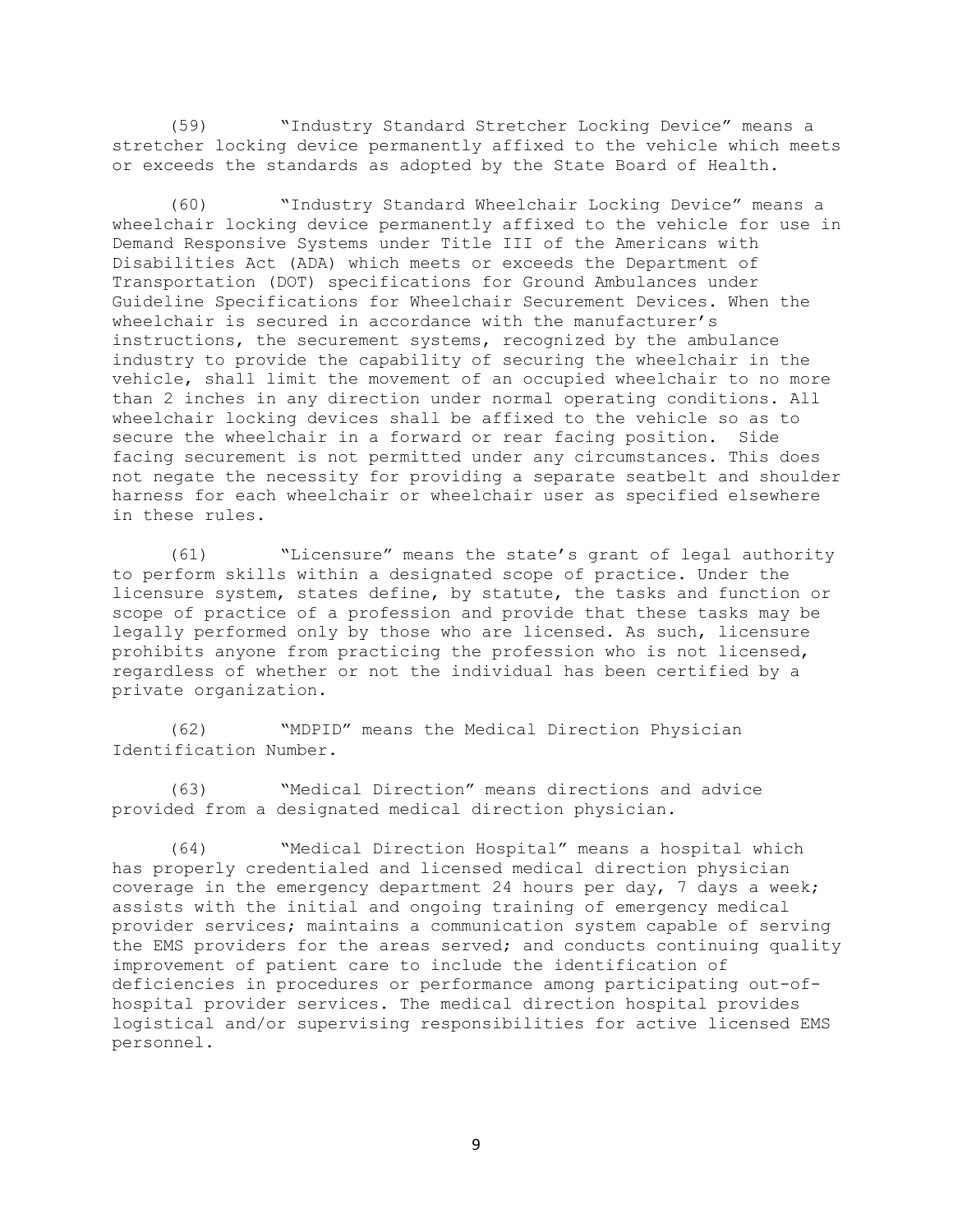(65) "Moral Turpitude" means an act or behavior that gravely violates moral sentiment or accepted moral standards of society, as further defined by state law.

(66) "Non-Transport ALS Provider Service" means a nontransporting emergency medical provider service that is licensed by the OEMS and that provides ALS services.

(67) "Non-Transport BLS Provider Service" means a nontransporting service that provides BLS services that is recognized, but not licensed by the OEMS.

(68) "Non-Transport vehicle" means a vehicle operated with the intent to provide BLS or ALS on-scene stabilization, but not intended to transport a patient.

(69) "NREMT" means the National Registry of Emergency Medical Technicians.

(70) "Office of Emergency Medical Services (OEMS)" means the subdivision of the Department charged with the enforcement and administration of these rules.

(71) "On-Line Medical Director" means a licensed physician who has completed and maintains a current certification in ACLS and ATLS or maintains board certification in emergency medicine or pediatric medicine if the physician works in a designated pediatric specialty hospital, and shall have successfully completed the approved Alabama EMS Medical Directors Course, the annual refresher course, and been issued a MDPID number.

(72) "Paramedic" means any person 18 years of age or older who has successfully completed the paramedic course of instruction, or its equivalent, as approved by the Board, and who has passed the State approved paramedic certification exam, and who has been granted a current, valid paramedic license by the Board.

(73) "Patient" means a person who receives or requests medical care or for whom medical care is requested because such individual is sick or injured.

(74) "Pediatric Palliative and End of Life (PPEL) Care Order" means a directive that, once executed by the representative of a qualified minor and entered into the medical record by the attending physician of the qualified minor in accordance with Section 22-8A-15, Code of Alabama 1975, becomes the medical order for all health care providers with respect to the extent of use of emergency medical equipment and treatment, medication, and any other technological or medical interventions available to provide palliative and supportive care to the qualified minor.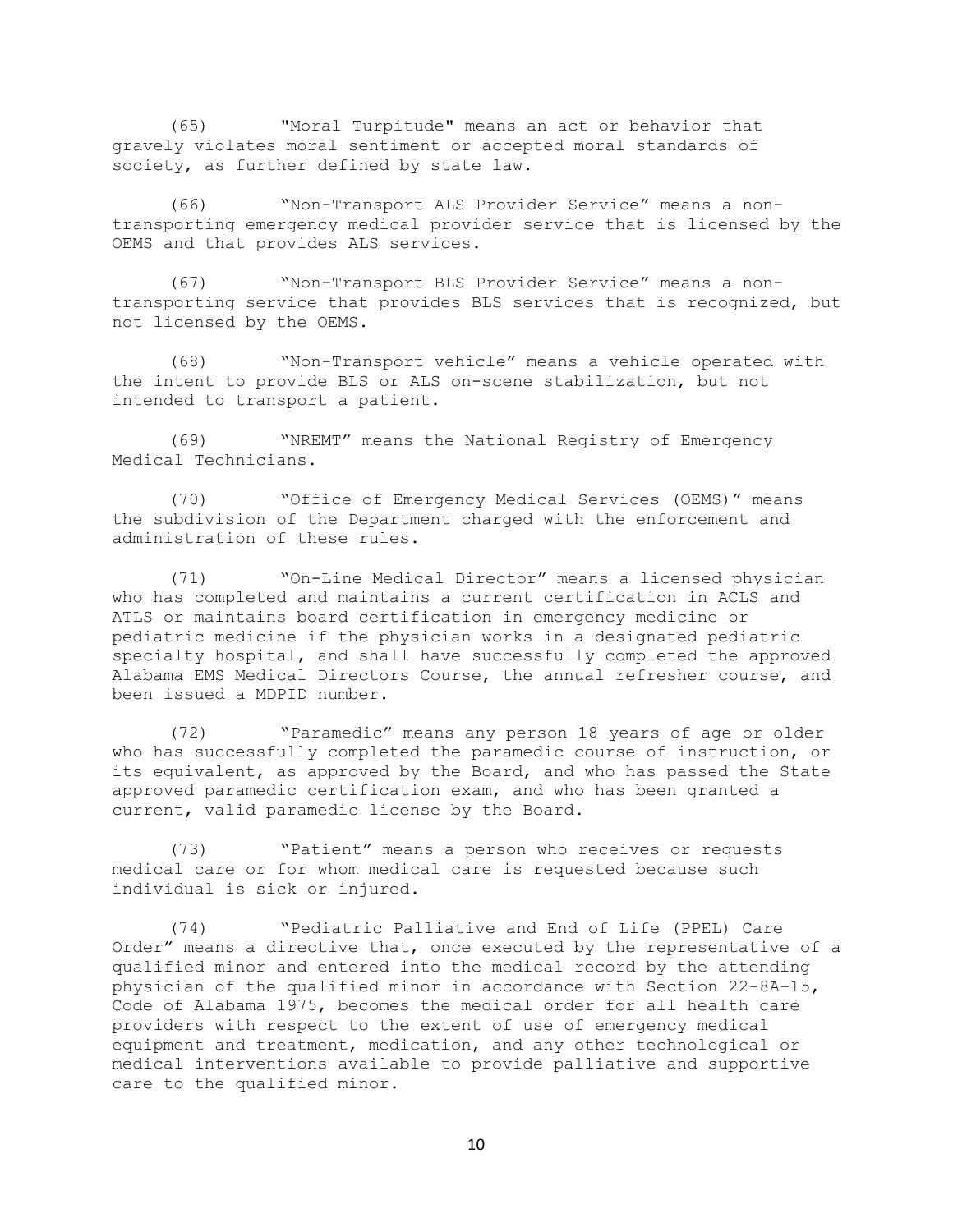(75) "Permitted Vehicle" means any vehicle to be used for the response to and care of patients that has been inspected, approved, and issued a decal by the OEMS.

(76) "Physician" means an individual currently licensed to practice medicine or osteopathy by the Medical Licensure Commission of Alabama.

(77) "Portable Physician Do Not Attempt Resuscitation (DNAR) Order" means a physician's written order, in a form prescribed by Rule 420-5-19-.02, that resuscitative measures not be provided to a person under a physician's care in the event the person is found with cardiopulmonary cessation. A DNAR order includes, without limitation, physician orders written as "do not resuscitate," "do not allow resuscitation," "do not allow resuscitative measures," "DNAR," "DNR," "allow natural death," or "AND."

(78) "Practical Skills Proctor" means an individual who assists with practical skills instruction under the direction of the course instructor and/or program director.

(79) "Preceptor" means an individual with a higher level of licensure who is responsible for the supervision and instruction of an EMS student on a clinical rotation.

(80) "Probationary Accreditation" indicates a program is presently accredited; however, there is evidence that the program has substantial deficiencies that threaten the capability of the program to provide acceptable educational experiences for the students. The site visit usually produces the necessary evidence; however, an onsite review is not required for this action to be recommended if the facts are not in dispute.

(81) "Program Director" means an individual who is responsible for managing administrative details of a program and its courses under the policies, procedures, and rules as stated herein and as otherwise referred to by the ADPH, OEMS. This person oversees all instructional courses and staffing administration and is not limited to the description above. Regional Directors are considered Program Directors for approved off site Level 2 or 3 EMS education courses within their respective region.

(82) "Program Medical Director" means the Alabama licensed physician who provides medical direction for all didactic and clinical instruction and clinical practice experience.

(83) "Provider Services" means an organization which provides either air or ground emergency medical services to the public.

(84) "Quality Improvement Education" means the remedial or ongoing education determined necessary by an emergency medical provider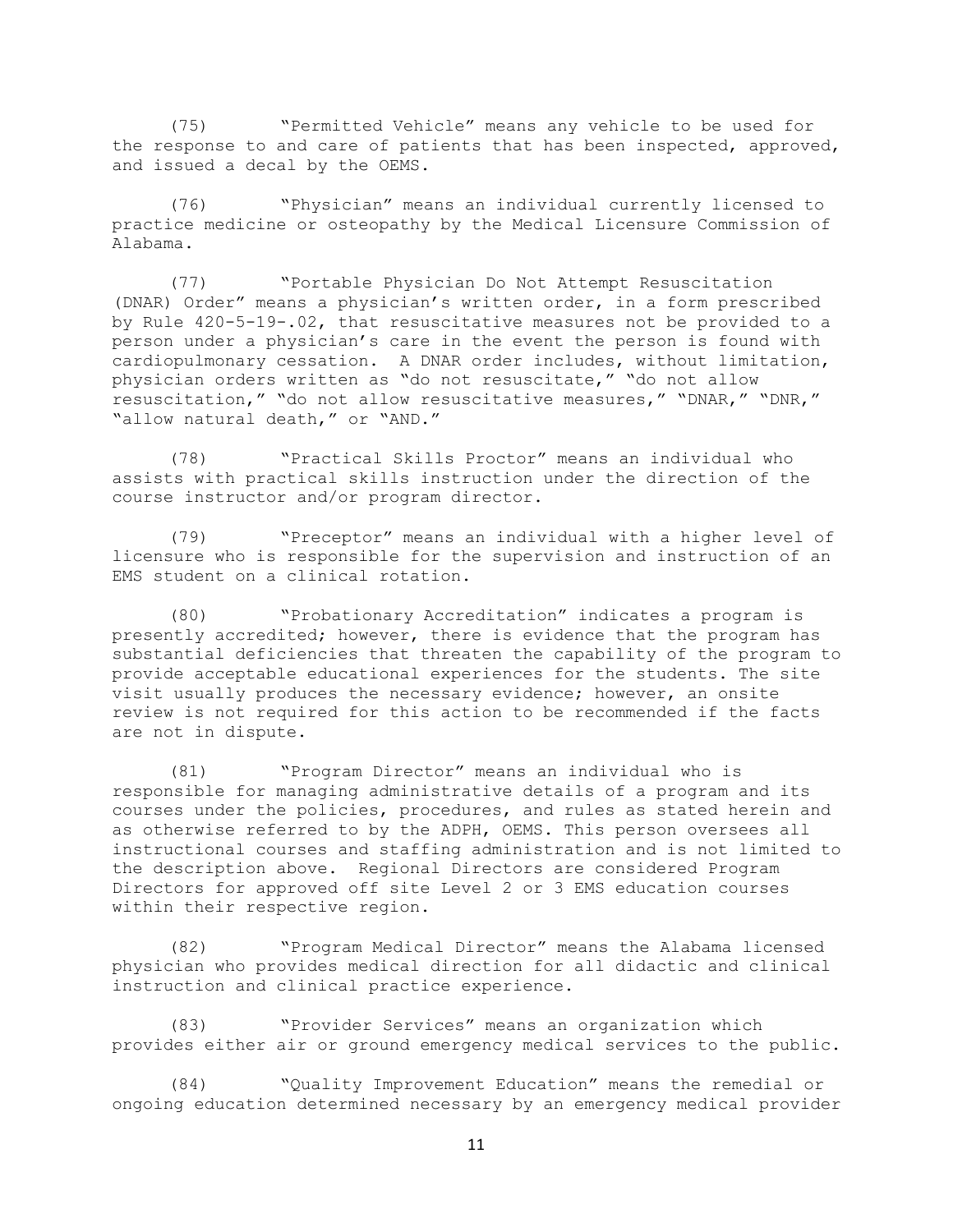service's and/or the OEMS' quality assurance reviews and offered to improve the delivery of care of an individual emergency medical provider service or active licensed EMS personnel.

(85) "Recumbent Position" means a position whereby a patient is placed in a prone, supine, lying down, reclining or leaning back position, or angle of 20 degrees or more from the upright or vertical angle of 90 degrees.

(86) "Regional Agency" means a contractor located in a specific geographic area of the state that provides services specified in a contract. These agencies have no regulatory authority other than that conferred by the OEMS.

(87) "Resuscitative Measures" means cardiopulmonary resuscitation, cardiac compression, endotracheal intubation and other advanced airway management, artificial ventilation, cardiac resuscitation medications, and cardiac defibrillation delivered by any means. This term does not mean and shall not be deemed to include such medical interventions as intravenous fluids, oxygen, suction, control of bleeding, administration of pain medication by properly licensed and authorized personnel, and the provision of support and comfort to patients, family members, friends, and other individuals.

(88) "Scope of Practice" means clearly defined levels of skills and roles allowed for each level of emergency medical services personnel.

(89) "Service Area" means 90 nautical miles from an air ambulance provider service's base of operation.

(90) "Service Medical Director" means a physician who holds a current MDPID number and is responsible for medical direction and oversight for the day-to-day operations of a licensed emergency medical provider service(s).

(91) "Shall" means a mandatory requirement.

(92) "Site Visit Team Member" means an individual who has been approved to be a participant in the site visit of an EMS education program seeking accreditation from the OEMS.

(93) "Specialty Care Ambulance" means a transport vehicle that is utilized for the interfacility transport of a critically ill or injured patient or one that requires specific monitoring or interventions and incorporates specialized staffing.

(94) "State Emergency Medical Control Committee (SEMCC)" means a committee authorized by §22-18-6, Code of Ala. 1975, to assist in formulating rules and policies pertaining to EMS.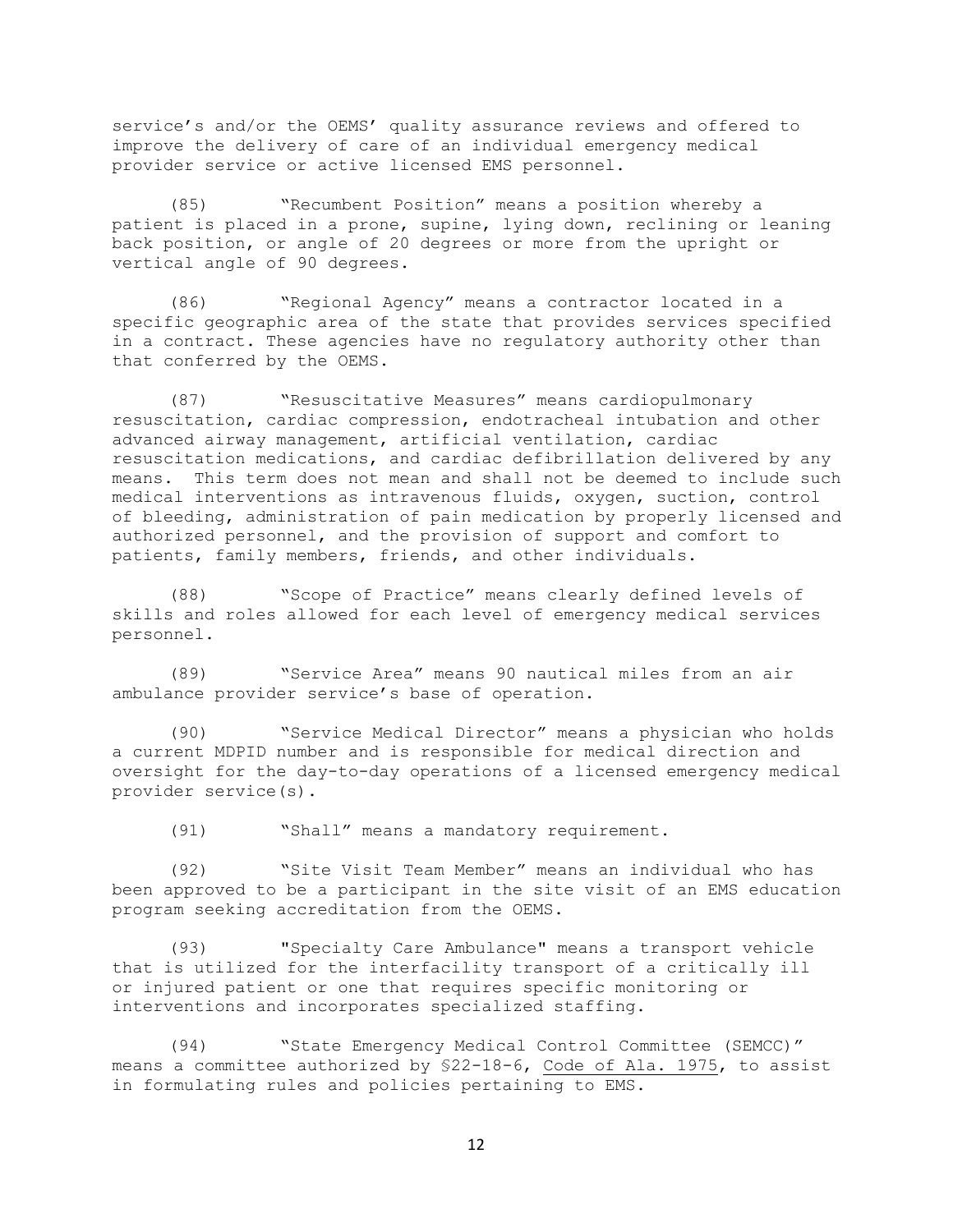(95) "Stretcher" means a cot, gurney, litter, or stretcher device of the type that can be used for and is maintained solely for the transportation of patients in a vehicle in a recumbent position. Either one or both of the patient's legs shall be maintained in a horizontal position or angle of 180 degrees at the foot of the stretcher, unless it is medically necessary to do otherwise, or to maintain any other position of either one or both of the legs above the horizontal angle 180 degrees. The stretcher shall be capable of being locked solely into an ambulance by an industry standard stretcher or cot locking device as defined by the rules.

(96) "Tactical Paramedic" means a paramedic endorsed by the OEMS and certified by the International Board of Specialty Certifications (IBSC) as a Tactical Paramedic-Certified (TP-C). This certification grants all current protocols to be Category A, with the utilization of an expanded scope of practice and medication formulary only when the individual has received the current endorsement on his or her EMSP license issued by the OEMS and is actively engaged in a tactical operation with a law enforcement agency.

(97) "Wheelchair" means a specialty chair or mobility aid that belongs to a class of three or four wheeled devices, usable indoors, usually designed for and used by persons with mobility impairments. Wheelchairs, as defined in these rules, shall not exceed 30 inches in width and 48 inches in length, as measured 2 inches above the ground, and shall not weigh more than 600 pounds when occupied.

**Authors:** William Crawford, M.D., and Jamie Gray

**Statutory Authority:** Code of Ala. 1975, §22-18-1, et seq. **History:** Filed September 1, 1982. Amended: Filed May 24, 1984. Amended: Filed January 20, 1995; effective February 24, 1995. Repealed and Replaced: Filed September 20, 1996; effective October 24, 1996. Amended: Filed March 20, 2001; effective April 24, 2001. Amended: Filed June 23, 2004; effective July 28, 2004. Repealed and New Rule: December 17, 2007; effective January 21, 2008. Repealed and New Rule: Filed April 20, 2011; effective May 25, 2011. Amended: January 17, 2013; effective February 21, 2013. Repeal and New Rule: Filed March 16, 2017; effective April 30, 2017. Repeal and New Rule: Filed February 20, 2019; effective April 6, 2019. Amended: Filed September 18, 2019; effective November 2, 2019. Emergency Rule Filed: March 23, 2020; effective March 23, 2020. Repeal and New Rule: Filed April 7, 2020; effective June 14, 2020. Repeal and New Rule: Filed February 17, 2022; effective April 14, 2022.

# **420-2-1-.03 Research and Data.**

(1) Records and data may be released as needed to the principal investigators associated with a valid scientific study provided that the protocols for release and handling of such records and data shall be approved in advance by a duly constituted institutional review board for the protection of human subjects.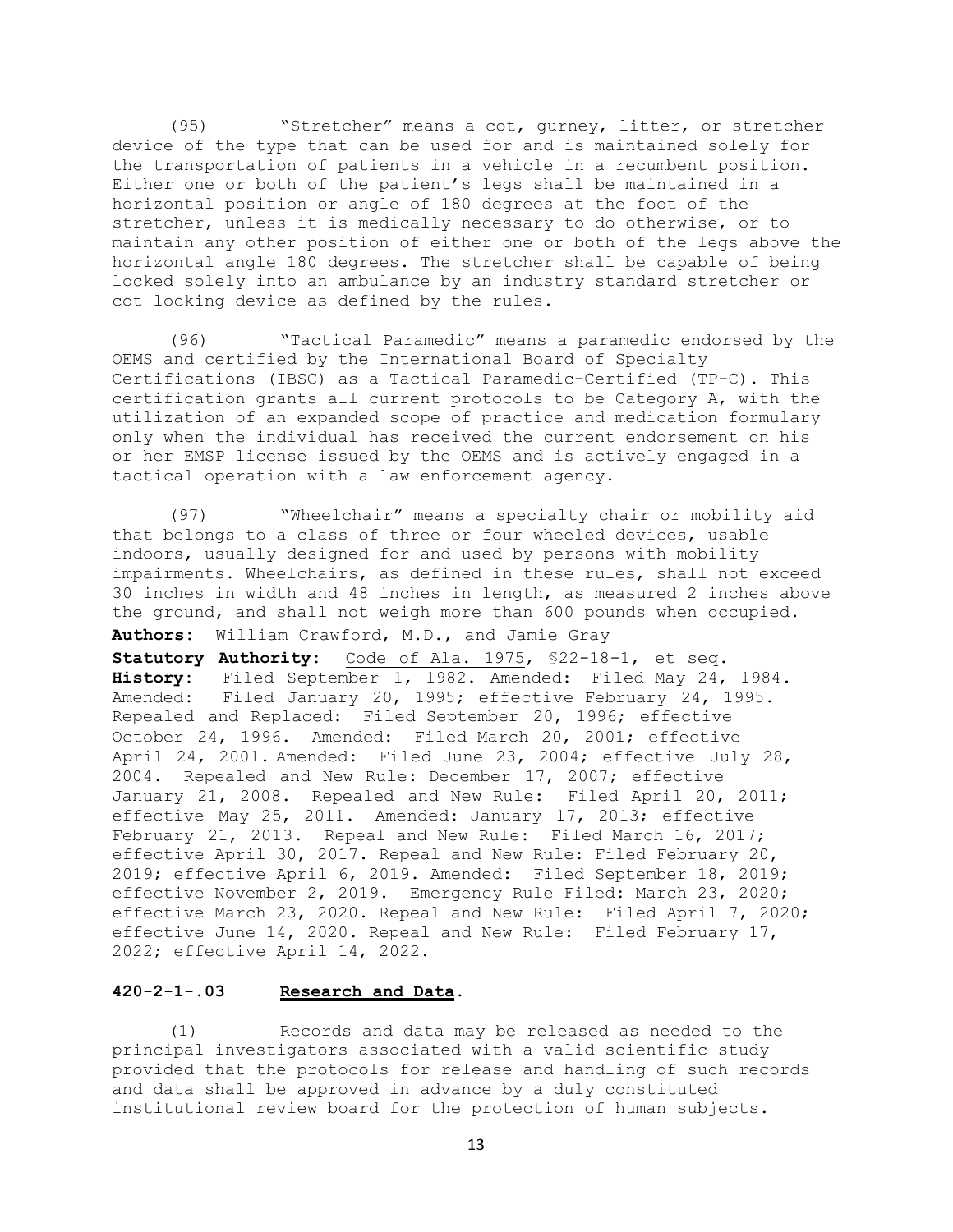(2) All data requests shall be made to the OEMS by submitting a *Data Request* application.

(3) All approved data requests or studies involving any information collected through the OEMS shall require that the published results contain a statement acknowledging the efforts and cooperation by the OEMS.

(4) All published results of a data request shall be submitted to the OEMS within a reasonable time.

(5) Any licensee who is, or contemplates being, engaged in a bona fide research program which may be in conflict with one or more specific provisions of these rules may make application for a variance of the specific provisions in conflict. Application for a variance shall be made to the OEMS which shall, upon completion of its investigation and recommendation of the SEMCC, send its findings, conclusions, and recommendations to the State Health Officer for final action.

**Authors:** William Crawford, M.D., and Jamie Gray

**Statutory Authority:** Code of Ala. 1975, §22-18-1, et seq. **History:** New Rule: Filed April 20, 2011; effective May 25, 2011. Repeal and New Rule: Filed March 16, 2017; effective April 30, 2017. Repeal and New Rule: Filed February 20, 2019; effective April 6, 2019. Repeal and New Rule: Filed April 7, 2020; effective June 14, 2020. Repeal and New Rule: Filed February 17, 2022; effective April 14, 2022.

# **420-2-1-.04 Portable Physician Do Not Attempt Resuscitation (DNAR) and Pediatric Palliative and End of Life (PPEL) Care Orders.**

EMSP are authorized to follow Portable Physician DNAR and PPEL Care Orders that are available, known to them, and executed in accordance with Rules 420-5-19-.02 and -.03. In honoring such orders, EMSP shall not withhold comfort care, such as I.V. fluids, oxygen, suction, control of bleeding, administration of pain medication, and the provision of palliative and supportive care. In no event shall an EMSP honor such orders for any patient who is able to, and does express to such personnel the desire to be provided resuscitative measures.

**Authors:** William Crawford, M.D., and Jamie Gray

**Statutory Authority:** Code of Ala. 1975, §22-18-1, et. seq. **History:** Repeal and New Rule: Filed March 16, 2017; effective April 30, 2017. Repeal and New Rule: Filed February 20, 2019; effective April 6, 2019. Amended: Filed September 18, 2019; effective November 2, 2019. Repeal and New Rule: Filed April 7, 2020; effective June 14, 2020. Repeal and New Rule: Filed February 17, 2022; effective April 14, 2022.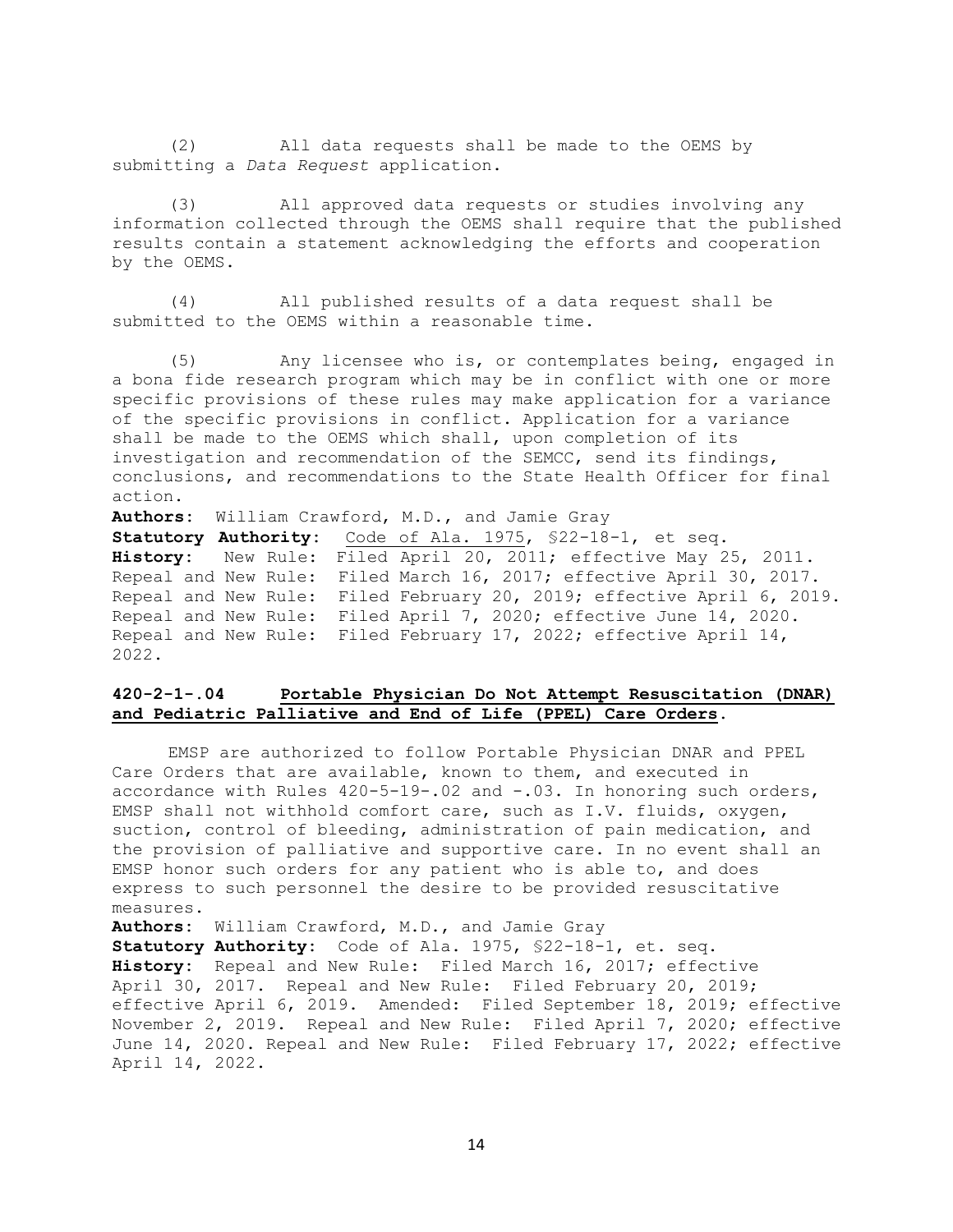### **420-2-1-.05 Medical Direction Facility.**

Medical direction facilities shall:

(1) Provide properly credentialed and licensed medical direction physician coverage in the emergency department 24 hours per day, 7 days a week, 365 days a year.

(2) Provide on-line medical direction to EMSP for out of hospital care on a 24 hour per day, 7 day a week, 365 days a year basis in accordance with approved operations, treatment, triage, and transfer protocols.

(3) Complete and sign a Memorandum of Understanding (MOU) with the OEMS. The agreement shall include a list of all licensed emergency medical direction physicians who give medical orders to EMSP. The list shall also include the full name of each physician and his or her MDPID.

(4) Maintain a Hospital Emergency Administrative Radio (HEAR) communication system capable of serving the emergency medical provider services' needs for the areas served.

(5) Ensure that all on-line medical direction physicians communicate directly with emergency medical provider services and EMSP when providing orders unless the physician is providing other critical medical duties which can only be provided by a physician. **Authors:** William Crawford, M.D., and Jamie Gray **Statutory Authority:** Code of Ala. 1975, §22-18-1, et seq. **History:** New Rule: Filed September 20, 1996; effective October 24, 1996. Amended: Filed March 20, 2001; effective April 24, 2001. Repealed and New Rule: December 17, 2007; effective January 21, 2008. Repeal and New Rule: Filed March 16, 2017; effective April 30, 2017. Repeal and New Rule: Filed February 20, 2019; effective April 6, 2019. Repeal and New Rule: Filed April 7, 2020; effective June 14, 2020. Repeal and New Rule: Filed February 17, 2022; effective April 14, 2022.

# **420-2-1-.06 Medical Direction.**

(1) Service Medical Directors shall:

(a) Sign a written agreement outlining accepted responsibilities to provide emergency medical provider service medical oversight.

(b) Have experience, training, and a current or previous board certification from a recognized broad-based medical specialty organization such as emergency medicine, internal medicine, surgery, family practice, general practice (if current MDPID number issued prior to January 1, 2011), or pediatrics (in combination with an adult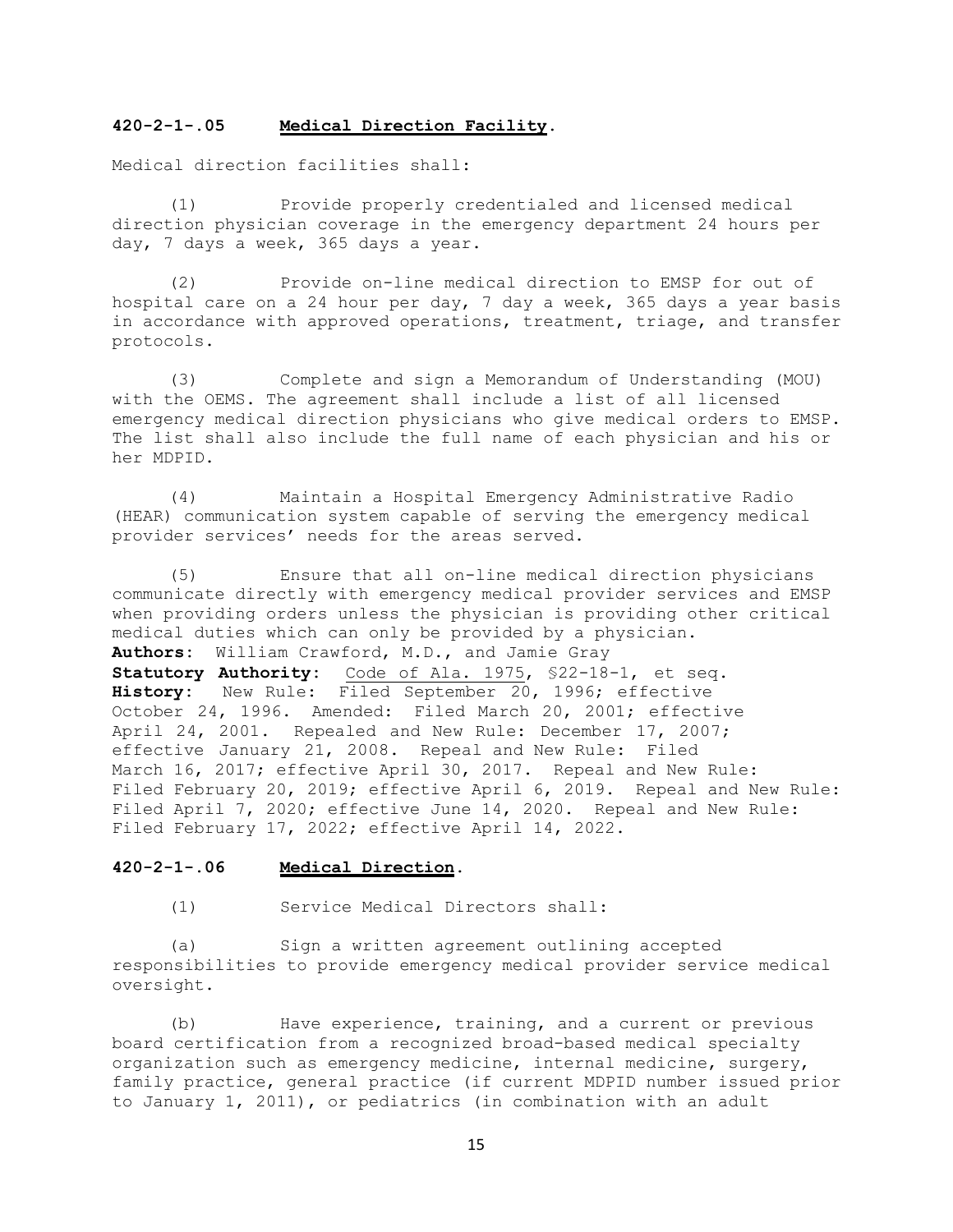specialty, unless service is licensed with the OEMS as a pediatric specialty care transport service).

(c) Hold and maintain a current ACLS certificate or be board certified in emergency medicine. Pediatric physicians shall hold and maintain a current Pediatric Advanced Life Support (PALS) certificate or be board certified in pediatric emergency medicine.

(d) Complete the Alabama EMS Medical Director Course and be issued an OEMS MDPID number.

(e) Possess a current license to practice medicine from the Medical Licensure Commission of Alabama and a current unrestricted Drug Enforcement Agency (DEA) number and an unrestricted Alabama controlled substances certificate or obtain a variance as provided for within these rules.

(f) Provide oversight to ensure that all EMSP, for which he or she provides direction, are properly educated and licensed pursuant to these rules.

(g) Provide oversight to ensure that all EMSP, for which he or she provides direction, are following the Board approved Alabama EMS Patient Care Protocols.

(h) Provide oversight to ensure that an effective method of quality assurance and improvement is integrated into the emergency medical provider services for which he or she provides direction, dayto-day patient care delivery.

(i) Provide oversight to ensure that the emergency medical provider services for which he or she provides direction, are in compliance with these rules.

(j) Have authority to remove and provide remedial education to any EMSP working under his or her license, and notify the OEMS of each occurrence.

(2) On-line Medical Directors shall:

(a) Complete the Alabama EMS Medical Directors Course and be issued an OEMS MDPID number.

(b) Hold and maintain a current ACLS and ATLS certificate or be board certified in emergency medicine by a board recognized by the American Board of Medical Specialties (ABMS). Pediatric physicians shall hold and maintain a current PALS certificate or be board certified in pediatric emergency medicine. An individual who is considered board eligible may complete the Alabama EMS Medical Directors Course and be issued an OEMS MDPID number but his or her MDPID number will only remain valid for up to 5 years, at which time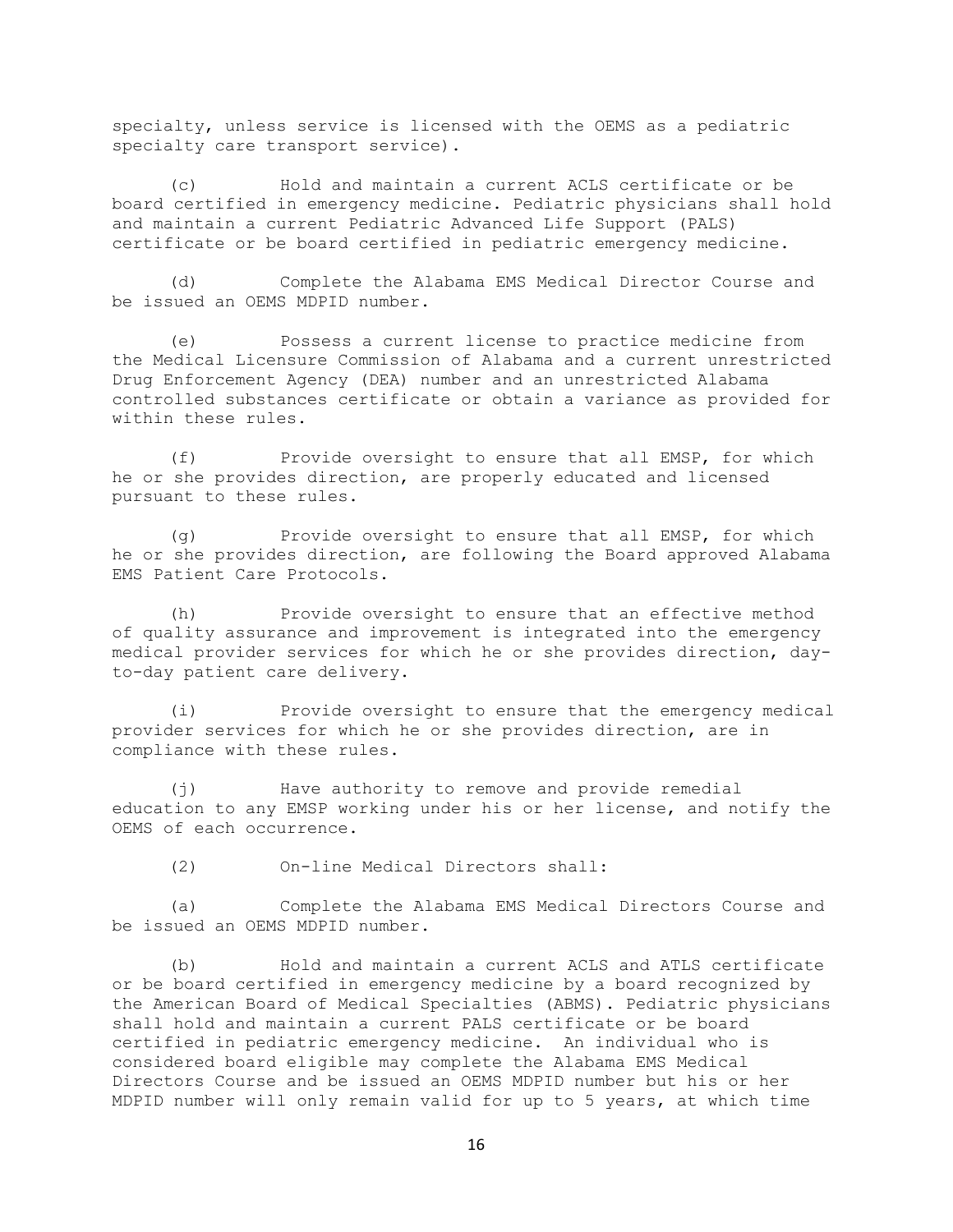the individual must submit his or her certificate after completion of residency to remain current.

(c) Possess a current license to practice medicine from the Medical Licensure Commission of Alabama and a current unrestricted DEA number and an unrestricted Alabama controlled substances certificate or obtain a variance as provided for within these rules.

 (d) Report improper care or complaints regarding licensed EMSP and/or emergency medical provider services directly to the OEMS. **Authors:** William Crawford, M.D., and Jamie Gray **Statutory Authority:** Code of Ala. 1975, §22-18-1, et seq. **History:** Filed September 1, 1982. Amended: Filed September 19, 1990. Amended: Filed August 21, 1995; effective September 25, 1995. Repealed and Replaced: Filed September 20, 1996; effective October 24, 1996. Amended: Filed March 20, 2001; effective April 24, 2001. Repealed and New Rule: December 17, 2007; effective January 21, 2008. Repealed and New Rule: Filed April 20, 2011; effective May 25, 2011. **Ed. Note:** Rule .06 was renumbered .15 and the original Rule 420-2-1-.15 Ambulance Driver was repealed as per certification filed April 20, 2011; effective May 25, 2011. Repeal and New Rule: Filed March 16, 2017; effective April 30, 2017. Repeal and New Rule: Filed February 20, 2019; effective April 6, 2019. Repeal and New Rule: Filed April 7, 2020; effective June 14, 2020. Repeal and New Rule: Filed February 17, 2022; effective April 14, 2022.

### **420-2-1-.07 Licensure Status Categories.**

(1) Active - A license that allows an EMSP or provider service the privilege to practice all duties within the scope defined pursuant to the level of licensure.

(a) Restricted – A restricted license may be granted by the Board to an individual who no longer meets the essential functions of an EMSP as outlined in the Functional Job Analysis available at https://one.nhtsa.gov/people/injury/ems/EMT-P/disk\_1%5B1%5D/Intro-C.pdf in the National Highway Traffic and Safety Administration, National Standard Curriculum. An individual with a restricted license status may not perform the functions of an active EMSP until such time as the individual completes an essential job functions analysis form that states the EMSP is able to perform the duties set forth in the Functional Job Analysis.

(b) Probationary - At its discretion, the Board may grant a probationary license or downgrade an unrestricted license, for a specific period which shall not exceed 1 year, when it determines that the EMSP or provider service has engaged in one or more deficient practices which are serious in nature, chronic in nature, or which the EMSP or provider service has failed to correct. This failure could lead to additional licensure actions including suspension or revocation.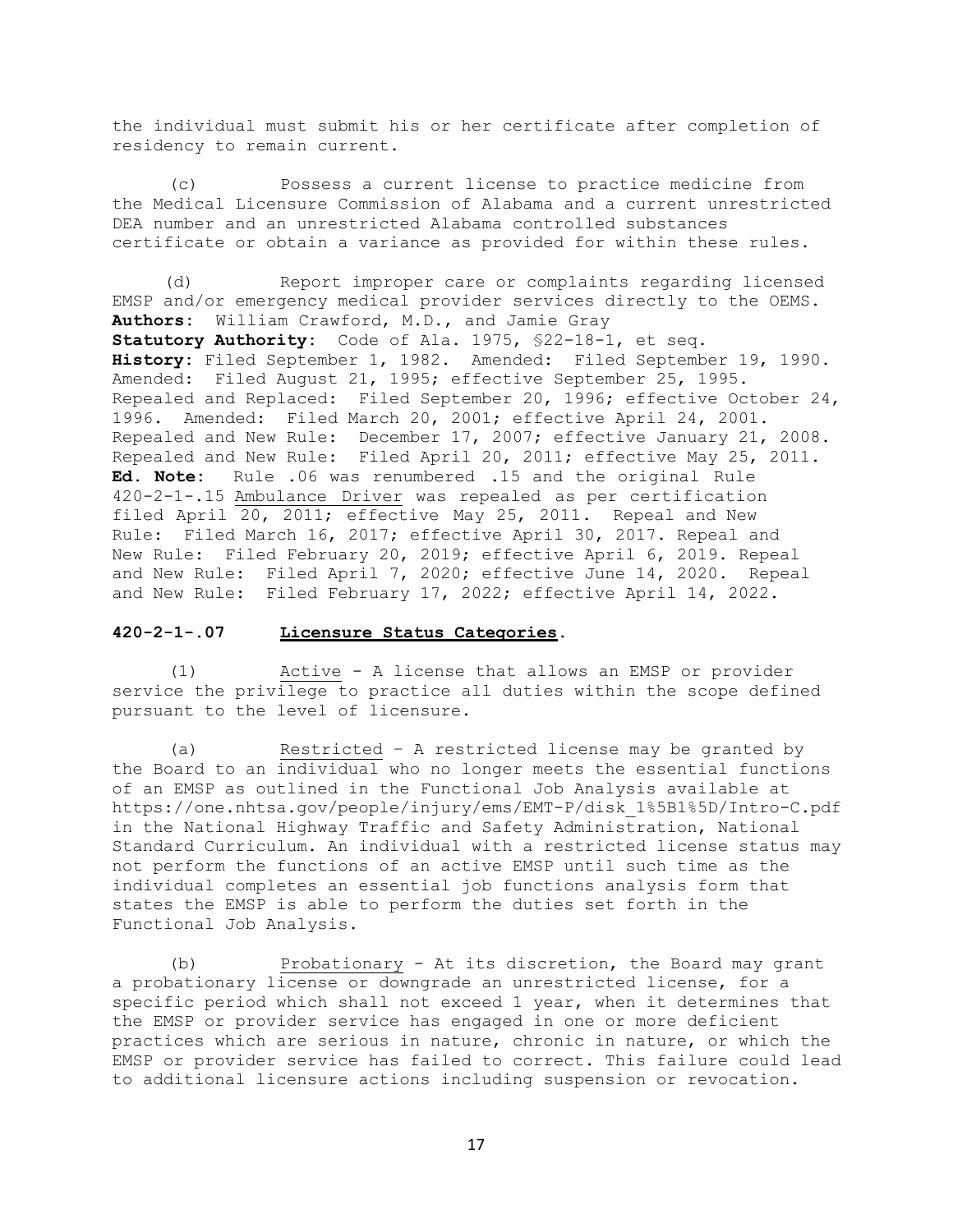(2) Expired – A license that has not been renewed upon its stated expiration date.

(3) Revoked – A license terminated due to a violation of these rules, or state or federal law.

(4) Suspended – A license that has had its associated privileges temporarily removed.

**Authors:** William Crawford, M.D., and Jamie Gray **Statutory Authority:** Code of Ala. 1975, §22-18-1, et seq. **History:** New Rule: Filed September 20, 1996; effective October 24, 1996. Amended: Filed March 20, 2001; effective April 24, 2001. Repealed and New Rule: December 17, 2007; effective January 21, 2008. Repealed and New Rule: Filed April 20, 2011; effective May 25, 2011. Amended: Filed January 17, 2013; effective February 21, 2013. **Ed. Note:** Rule 420-2-1-.17 was repealed as per certification Filed March 20, 2001; effective April 24, 2001. As a result of this, Rule 420-2-1-.19 was renumbered to 420-2-1-.18. Repeal and New Rule: Filed March 16, 2017; effective April 30, 2017. Repeal and New Rule: Filed February 20, 2019; effective April 6, 2019. Repeal and New Rule: Filed April 7, 2020; effective June 14, 2020. Repeal and New Rule: Filed February 17, 2022; effective April 14, 2022.

#### **420-2-1-.08 Initial Licensure Qualifications for EMS Personnel.**

(1) Initial EMSP qualifications are:

(a) The license candidate shall be 18 years of age within 1 year of the course completion date of the entry level course.

(b) The license candidate shall meet the essential functions of an EMSP as outlined in the *Functional Job Analysis*. The *Functional Job Analysis* was developed and adopted for the State examination accommodations to meet the requirements of the ADA. A copy of these functions may be reviewed in the U.S. Department of Transportation, National Highway Traffic Safety Administration's *Emergency Medical Technician: EMT, National Standard Curriculum: Appendix A.*

(c) The license candidate shall disclose any convictions during enrollment procedures and gain clearance through the OEMS prior to beginning any classes.

The license candidate shall complete the current National Standard Curriculum approved by the Board.

(2) Initial application procedure: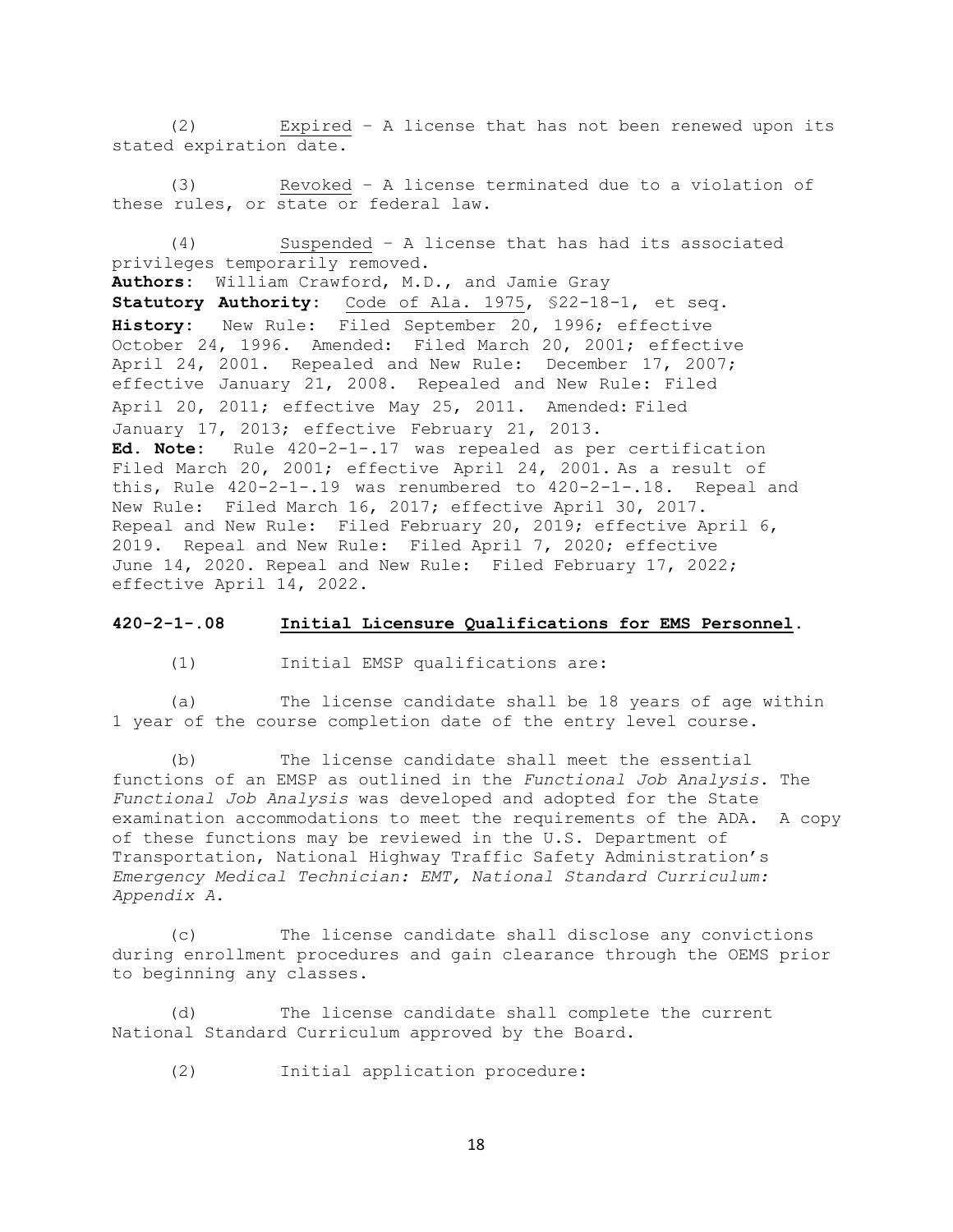(a) All licensure candidates must have a current NREMT certification, a current Alabama Protocols certificate, a current approved CPR card, and a declaration of citizenship form to be issued an active license.

(b) The fee for a license shall accompany the application in the form of a check, money order, credit card, debit card, or cash.

(c) The licensure candidate shall complete a fingerprintbased state and national criminal background check through the Alabama State Law Enforcement Agency and pay all costs associated with the background check. All fingerprint-based background checks must be completed in accordance with OEMS policy.

(3) No individual may perform EMSP duties prior to obtaining a license, except under the guidelines of the EMSP field internship.

(4) In the event an applicant or licensed EMSP changes the contact information that he or she has provided to the OEMS, the applicant or licensed EMSP shall notify the OEMS within 10 days of any change. This notification shall be made in writing by utilizing the Information Update Form which can be found on the OEMS website at http://www.alabamapublichealth.gov/ems.

(5) If an individual answers "yes" to being diagnosed with, or currently has a medical, physical, mental, emotional, or psychiatric condition that may affect his or her ability to safely practice as an EMS professional, then an Essential Job Function Analysis Form must be submitted with the application. **Authors:** William Crawford, M.D., and Jamie Gray **Statutory Authority:** Code of Ala. 1975, §22-18-1, et seq. **History:** New Rule: Filed September 20, 1996; effective October 24, 1996. Amended: Filed March 20, 2001; effective April 24, 2001. Repealed and New Rule: December 17, 2007; effective January 21, 2008. Repealed and New Rule: Filed April 20, 2011; effective May 25, 2011. **Ed. Note:** Rule 420-2-1-.17 was repealed as per certification Filed March 20, 2001; effective April 24, 2001. As a result of this, Rule  $420-2-1-.21$  was renumbered to  $420-2-1-.20$ . Repeal and New Rule: Filed March 16, 2017; effective April 30, 2017. Repeal and New Rule: Filed February 20, 2019; effective April 6, 2019. Repeal and New Rule: Filed April 7, 2020; effective June 14, 2020. Repeal and New Rule: Filed February 17, 2022; effective April 14, 2022.

### **420-2-1-.09 Licensure for Out-of-State EMS Personnel.**

(1) All applicants shall have a current NREMT certificate, a current approved CPR card, a declaration of citizenship form, and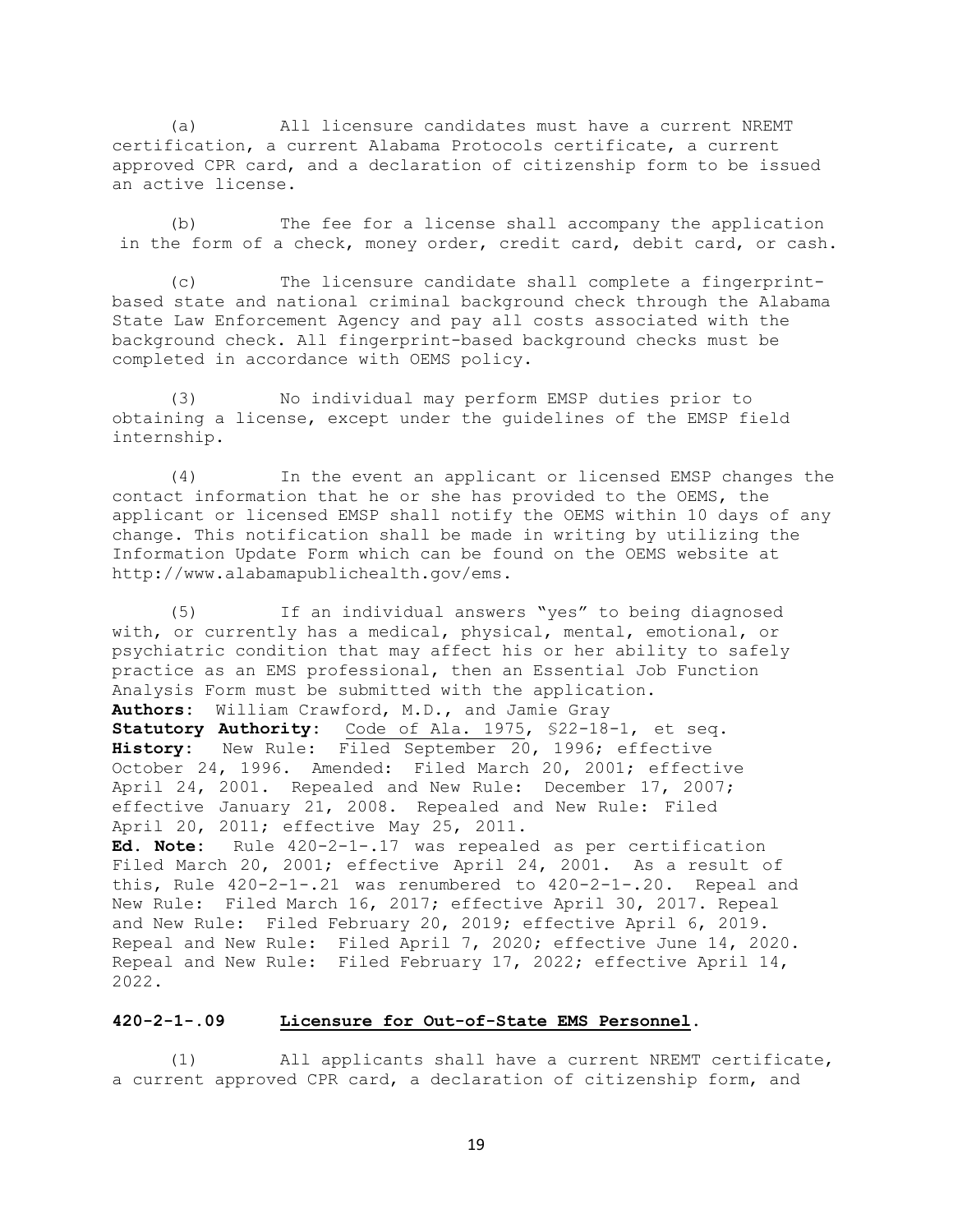verification of current Alabama protocol education to be issued an active license.

(2) All persons possessing a current NREMT EMT Intermediate certificate will be eligible for an EMT license provided all other application requirements are met.

(3) An additional Interfacility Transfer Course will be required for the individual to receive the Interfacility endorsement on the license, which allows for the EMSP to transfer patients out of a requesting facility.

**Authors:** William Crawford, M.D., and Jamie Gray **Statutory Authority:** Code of Ala. 1975, §22-18-1, et seq. **History:** New Rule: Filed September 20, 1996; effective October 24, 1996. Amended: Filed March 20, 2001; effective April 24, 2001. Repealed and New Rule: December 17, 2007; effective January 21, 2008. Repealed and New Rule: Filed April 20, 2011; effective May 25, 2011.

**Ed. Note:** Rule 420-2-1-.17 was repealed as per certification Filed March 20, 2001; effective April 24, 2001. As a result of this, Rule 420-2-1-.23 was renumbered to 420-2-1-.22. Repeal and New Rule: Filed March 16, 2017; effective April 30, 2017. Repeal and New Rule: Filed February 20, 2019; effective April 6, 2019. Repeal and New Rule: Filed April 7, 2020; effective June 14, 2020. Repeal and New Rule: Filed February 17, 2022; effective April 14, 2022.

# **420-2-1-.10 License Expiration, Renewal, and Reinstatement for EMS Personnel.**

(1) Prior to license expiration, the OEMS will attempt to notify each licensed individual utilizing the most recent contact information that has been provided. If an individual fails to receive this notice, it will not relieve him or her of the responsibility for license renewal.

(2) Renewal applications received after March 1 will not guarantee the applicant's license will be processed in time to avoid expiring. All individual licenses expire on March 31 of a given year.

(3) Any applicant who submits an application attesting that all continuing education requirements have been met, when they have not, will be subject to disciplinary action for falsification of records.

(4) All individuals are subject to an audit of all information attested to on the application. All applicants who are selected for audit have 72 hours to submit their documentation. Failure to provide the requested documentation will result in disciplinary action for falsification of records.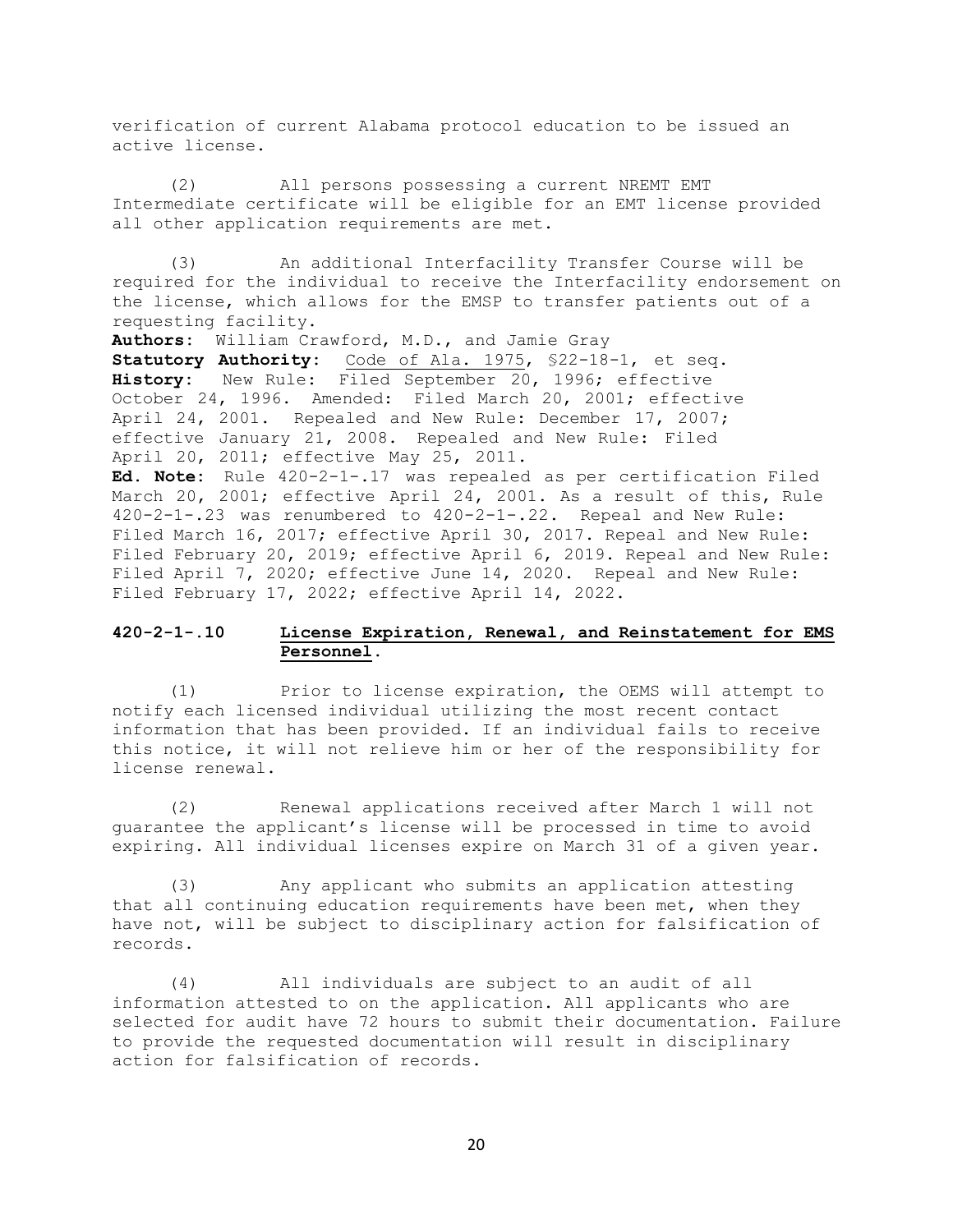(5) An individual who was licensed prior to 1986 and was not required to obtain NREMT certification for initial licensure will be granted amnesty for the requirement of maintaining NREMT certification. In lieu of the NREMT certification requirement, these individuals may submit current OEMS continuing education requirements and OEMS approved adult and pediatric protocol education. If NREMT certification is obtained, it must be maintained for continued licensure.

(6) An individual whose license has been revoked may reapply for licensure no less than 2 years after the licensure action was taken.

(7) An individual whose application was denied and whose denial was unsuccessfully appealed at a hearing may reapply for licensure no less than 2 years after the date the final order was rendered.

(8) An individual who chose to consent to surrender his or her license to avoid a hearing and possible adverse licensure action may reapply for licensure no less than 2 years after the surrender was approved and accepted by the Board.

(9) The license renewal fees for the OEMS are listed in Rule 420-1-5-.08 (3), Ala. Admin. Code.

(10) Renewal Level Requirements:

(a) Emergency Medical Responder (EMR):

1. A completed application and the 2-year license renewal fee in the form of a check, money order, credit card, debit card, or cash.

2. Current NREMT certification.

(b) EMT:

1. A completed application and the 2-year license renewal fee in the form of a check, money order, credit card, debit card, or cash.

2. OEMS approved adult and pediatric protocols update.

3. Current NREMT certification.

(c) EMT-Intermediate (I-85):

1. A completed application and the 2-year license renewal fee in the form of a check, money order, credit card, debit card, or cash.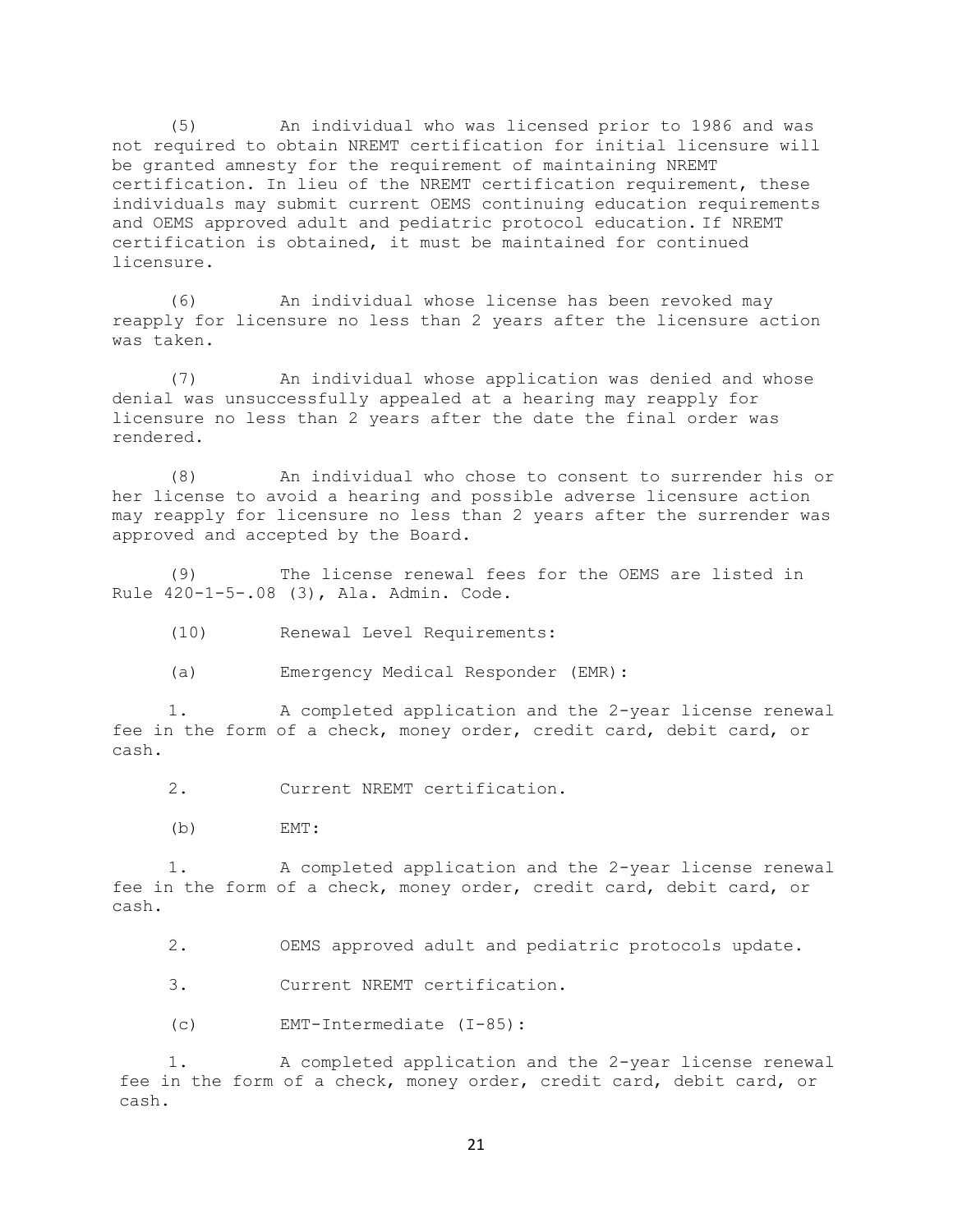2. OEMS approved adult and pediatric protocols update.

3. Meet the OEMS continuing education requirements.

(d) Advanced EMT:

1. A completed application and the 2-year license renewal fee in the form of a check, money order, credit card, debit card, or cash.

2. OEMS approved adult and pediatric protocols update.

3. Current NREMT certification.

(e) Paramedic:

1. A completed application and the 2-year license renewal fee in the form of a check, money order, credit card, debit card, or cash.

2. OEMS approved adult and pediatric protocols update.

3. Current NREMT certification.

- (11) Duplicate license.
- (a) A completed application.

(b) A license fee in the form of a check, money order, credit card, debit card, or cash.

(12) Renewal applications may be paid by credit card or debit card through the OEMS on-line process, but each EMSP shall meet the same requirements as listed above.

(13) For license reinstatement, an application must be resubmitted to the OEMS.

(14) All licenses expire at midnight on March 31 in the stated year of their expiration.

(15) All EMSP who fail to renew their license shall follow the guidelines established by the NREMT. This information may be found at http://www.nremt.org.

(16) An individual who was licensed prior to 1986 and was not required to obtain NREMT certification for initial licensure may reinstate his or her license through April 30, providing the current OEMS educational requirements of the license expiration year have been met. Those individuals who have not been reinstated by May 1 will be subject to the OEMS initial licensure process.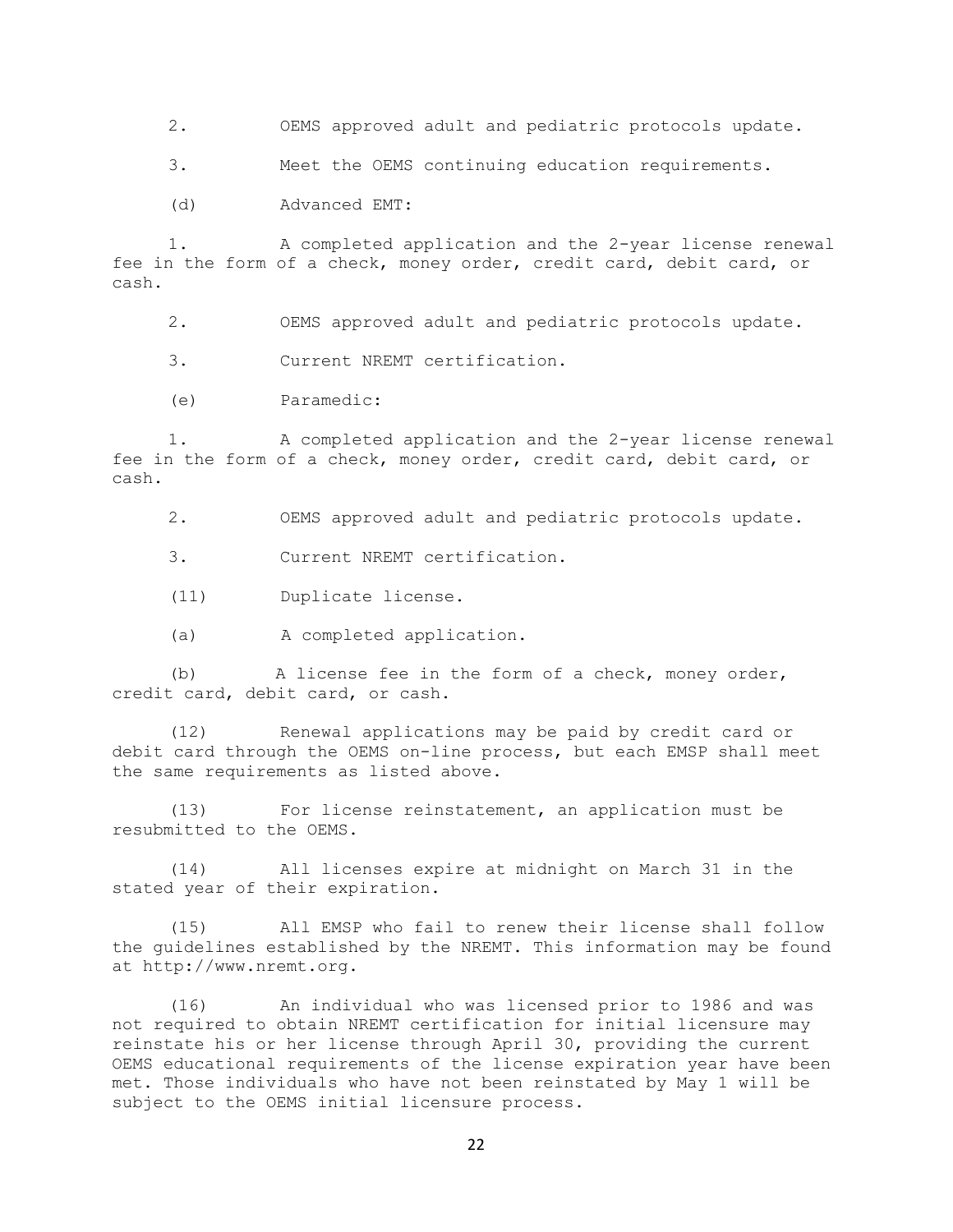(17) All EMSP whose license expires will be required to pay an additional \$50.00 late fee and complete a fingerprint-based state and national criminal background check through the Alabama State Law Enforcement Agency and pay all costs associated with the background check. All fingerprint-based background checks must be completed in accordance with OEMS policy.

**Authors:** William Crawford, M.D., and Jamie Gray

**Statutory Authority:** Code of Ala. 1975, §22-18-1, et seq. **History:** New Rule: Filed September 20, 1996; effective October 24, 1996. Amended: Filed March 20, 2001; effective April 24, 2001.Repealed and New Rule: December 17, 2007; effective January 21, 2008. Repealed and New Rule: Filed April 20, 2011; effective May 25, 2011. Amended: Filed January 17, 2013; effective February 21, 2013.

**Ed. Note:** Rule 420-2-1-.17 was repealed as per certification Filed March 20, 2001; effective April 24, 2001. As a result of this, Rule 420-2-1-.24 was renumbered to 420-2-1-.23. Repeal and New Rule: Filed March 16, 2017; effective April 30, 2017. Repeal and New Rule: Filed February 20, 2019; effective April 6, 2019. Repeal and New Rule: Filed April 7, 2020; effective June 14, 2020. Repeal and New Rule: Filed February 17, 2022; effective April 14, 2022.

### **420-2-1-.11 Licensure for Emergency Medical Provider Services.**

(1) No person shall operate an emergency medical provider service until obtaining a license. All emergency medical provider service licenses are issued by the OEMS under the authority of the Board. Each emergency medical provider service license will be issued with the appropriate level of authorization.

(2) Categories of emergency medical provider service licenses.

(a) ALS Transport (ground or air)

- (b) ALS Non-transport
- (c) BLS Transport

(3) Classification of emergency medical provider services licenses.

(a) Unrestricted – An unrestricted license may be granted by the Board after it has determined that the EMS provider is willing and capable of maintaining compliance with these rules.

(b) Probationary – At its discretion, the Board may grant a probationary license or downgrade an unrestricted license, for a specific period which shall not exceed 1 year, when it determines that the provider has engaged in one or more deficient practices which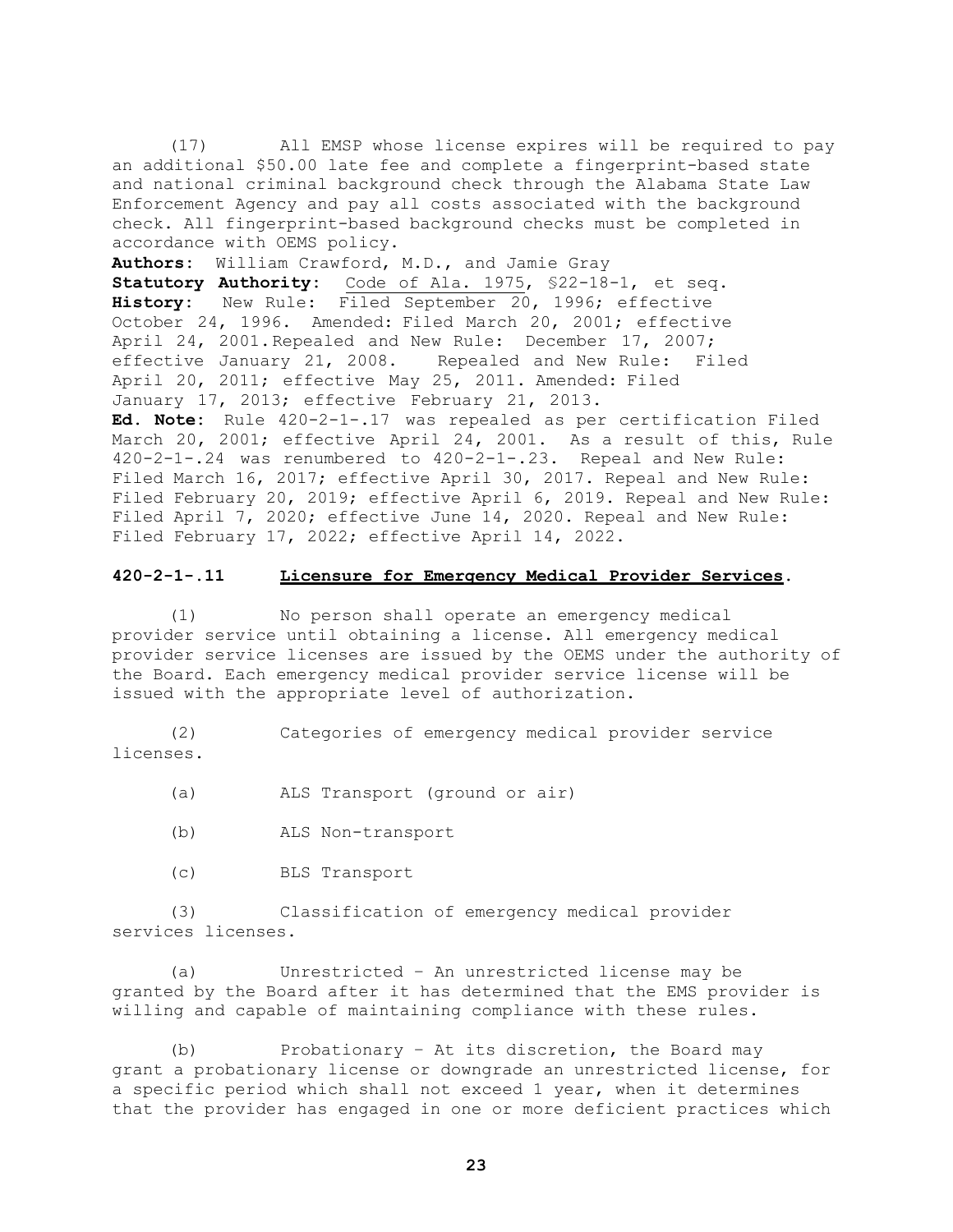are serious in nature, chronic in nature, or which the provider has failed to correct. This failure could lead to additional licensure actions including suspension or revocation.

(4) Categories of ALS emergency medical provider service license authorizations.

- (a) ALS Level 1: Paramedic authorization
- (b) ALS Level 1-Critical Care: Paramedic authorization
- (c) ALS Level 2: Advanced EMT authorization
- (d) ALS Level 3: Intermediate authorization

(5) Licensure applications shall be submitted to and approved by the OEMS prior to an emergency medical provider service conducting operations. All licenses are valid for a period that shall not exceed 12 months. Applications are available upon request or may be obtained at [http://www.alabamapublichealth.gov/ems.](http://www.adph.org/ems) In order to apply for licensure, the emergency medical provider service shall submit the following:

- (a) Completed license application
- (b) Plans to describe: (initial and when changes occur)
- 1. Infection control
- 2. Fluid and medication security
- 3. Controlled substance (if applicable)
- 4. Employee drug screening
- 5. Emergency Vehicle Operator training (ground providers only)
- 6. Quality Assurance / Quality Improvement
- (c) Declaration of Citizenship Form, if applicable
- (d) The following agreements:
- 1. Emergency Medical Dispatch
- 2. Alabama Incident Management System (AIMS)
- 3. ALS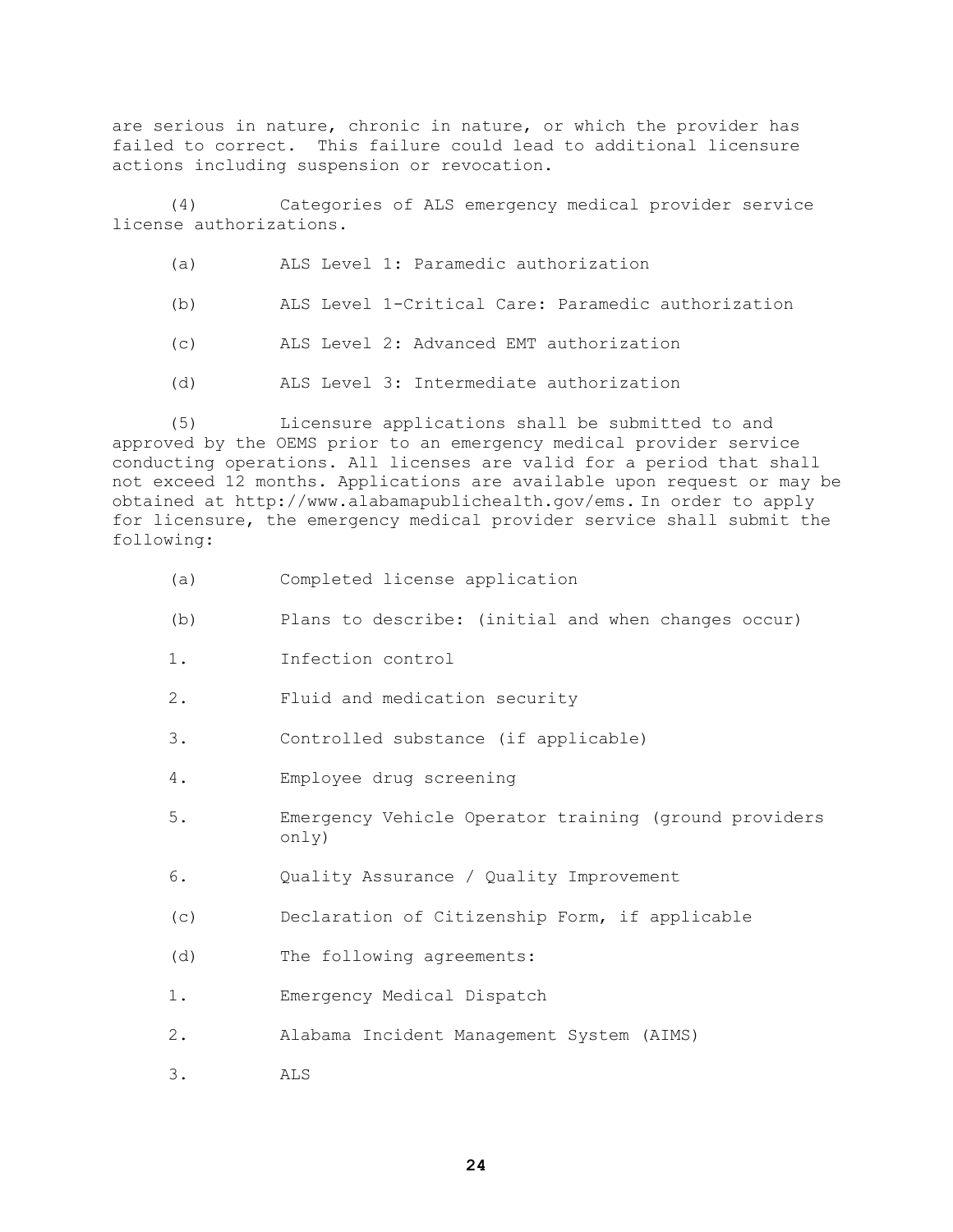4. Pharmacy or Pharmaceutical

5. Service Medical Director

6. e-PCR conforming to National EMS Information System (NEMSIS) and Alabama validation requirements available at http://www.alabamapublichealth.gov/ems.

(e) Proof of a minimum of \$1,000,000 liability insurance from a carrier licensed by the Alabama Department of Insurance. This includes all transport, non-transport vehicles, and professional liability on all EMSP employed or volunteering for duty. Alternatively, a licensed provider service may be self-insured in the same amount through a plan approved by the OEMS. This liability insurance coverage shall be binding and in force prior to the service being issued a license or authorization.

(f) An application fee as provided in Rule 420-1-5-.08 (3).

(g) A roster of active licensed EMSP appropriate for the category of service desired.

(h) Demonstration of an ability to comply with the OEMS patient care reporting requirements.

(i) Prior to approval for a license, the OEMS will inspect the proposed emergency medical provider service to determine compliance with §22-18-1, et seq., Code of Ala. 1975, and the requirements of these rules.

(6) Emergency medical provider service licenses shall be renewed before the expiration date provided on the current license. Any service with an expired license shall immediately cease all operations. On the date of expiration, the OEMS will notify all third-party payors and pharmaceutical suppliers regarding the affected service's license status.

(7) Each licensed emergency medical provider service shall obtain a separate license for each county in which a ground ambulance, or service area in which an air ambulance, is based. The license shall be displayed in a conspicuous place in the emergency medical provider's main office in the county or service area.

(8) The emergency medical provider service license and ALS authorization are nontransferable and shall be granted only to the service operator named on the application.

(9) Within 60 calendar days of receipt from the State Board of Health of its initial (first) license to operate as a provider service from a base within a ground provider's licensed county or an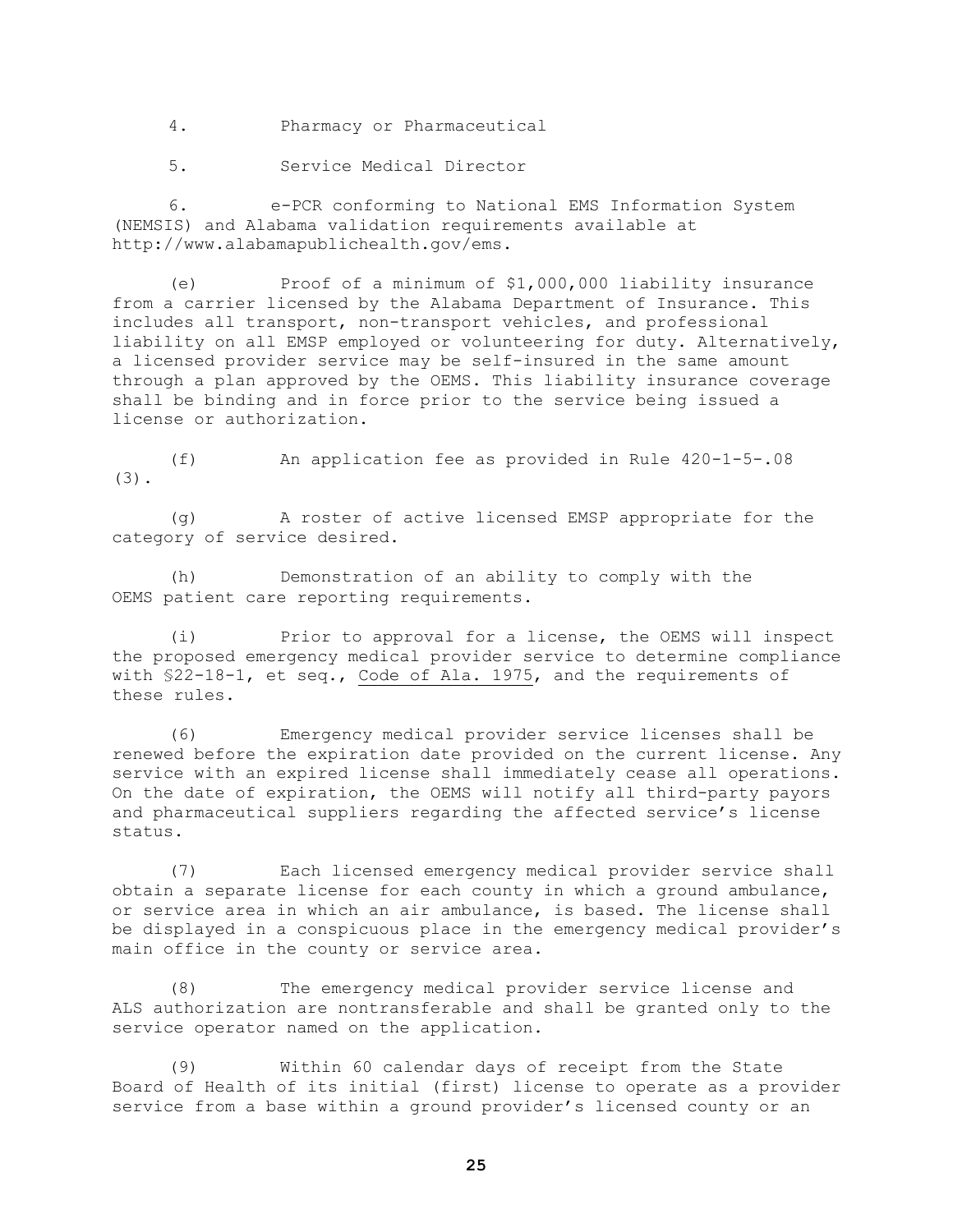air provider's licensed service area, each licensed provider service shall be in continuous operation in the county in which it is licensed, providing emergency response 24 hours a day, 7 days a week, 365 days a year for any emergency medical service request issued within the licensed county. Mutual aid response to other counties is not required but is recommended if resources are available. ALS Non-Transport services and all fully volunteer services are exempt from this requirement, but a fully volunteer transport service must ensure coverage when service is not available.

(10) Licensed emergency medical provider services shall ensure:

(a) The highest level EMSP provides patient care when treating and transporting any unstable patient.

(b) The highest level EMSP has the responsibility to provide care for patients until care is transferred to appropriate medical personnel.

(c) Acknowledgement of the ability to respond within 2 minutes of initial dispatch of an emergency call (ground and air providers).

(d) An EMS response unit is en route within 7 minutes of the initial dispatch (excluding air medical).

(e) The execution of mutual aid and dispatch agreements so that no emergency calls are purposefully delayed.

(f) Continuous telephone service with the capability to record or forward calls so that the service is accessible by phone to the public at all times (non-emergency calls).

(g) A written roster for an ALS transport service of at least six properly licensed EMSP with a minimum of three at the ALS level of license. ALS non-transport shall have at least one properly licensed EMSP at the level of provider license. A written roster for a BLS transport service of at least three properly licensed EMSP.

(h) The provision of immediate verbal notification to the OEMS of any civil or criminal action brought against the service, or any criminal action brought against an employee, and the submission of a written report within 5 working days of the provider becoming aware.

(i) The provision of immediate verbal notification to the OEMS and a written report within 5 working days of any accident involving an ambulance that was responding to an emergency, that injured any crew members, or that had a patient on board. A copy of the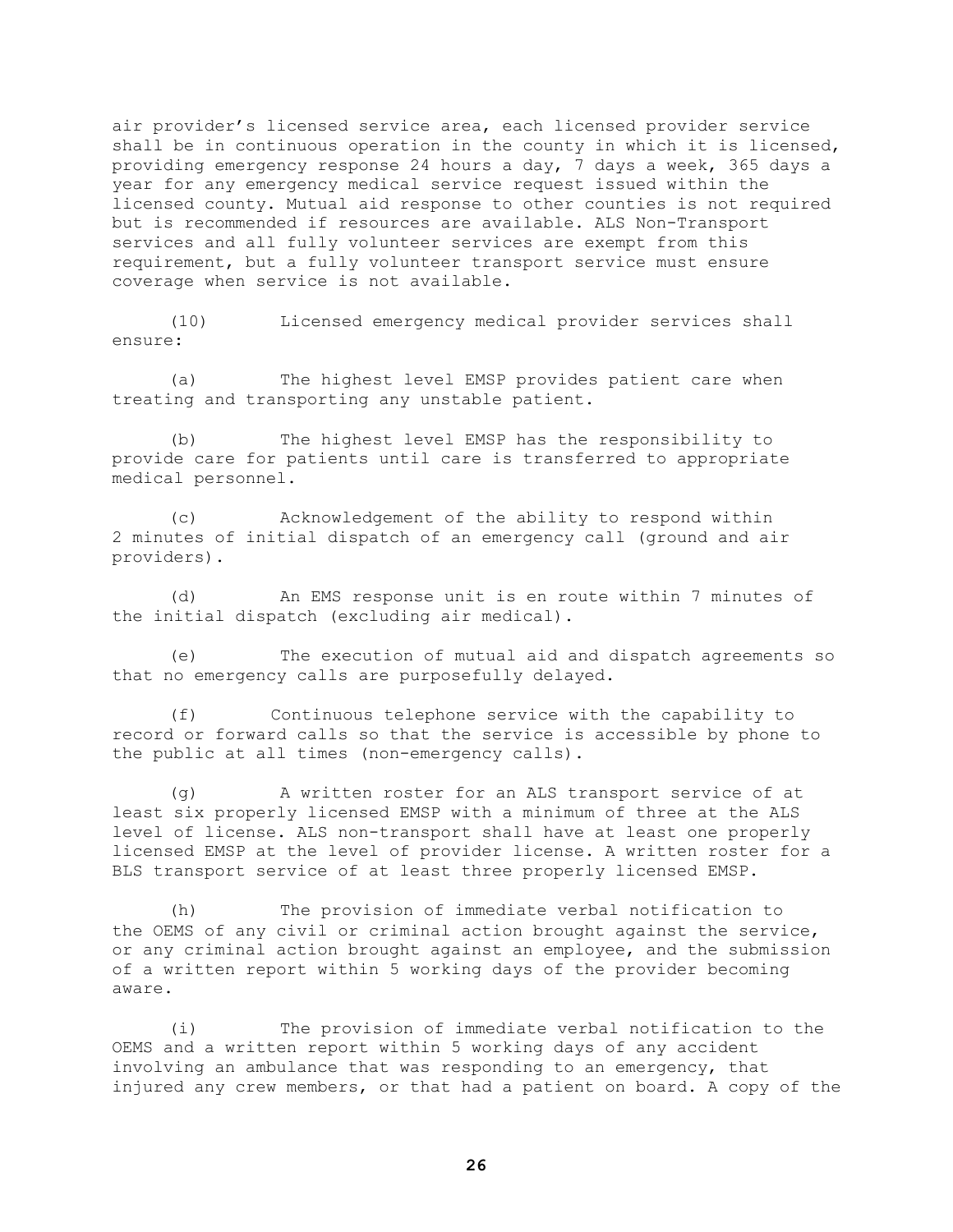accident police report must be provided to the OEMS as soon as it becomes available.

(j) The provision of an *Ambulance Add/Remove via* EMS Web Management to the OEMS immediately for any permitted vehicle added or removed from service for any reason other than scheduled maintenance. Information shall include the disposition of the removed vehicle.

(11) Compliance with all statewide system components (i.e., Trauma, Stroke, and Cardiac) as written in the *Alabama OEMS Patient Care Protocols*.

(12) Licensed emergency medical provider services shall not:

(a) Transfer a provider service license certificate or ALS authorization.

(b) Self-dispatch or cause a vehicle to be dispatched on a call in which another provider service has been dispatched.

(c) Allow EMSP to exceed their scope of practice as outlined within these rules.

(d) Intentionally bill or collect from patients or thirdparty payors for services not rendered.

(e) Refuse to provide appropriate treatment or transport for an emergency patient for any reason including the patient's inability to pay.

(f) Allow any ALS equipment, fluids, or medications to remain unsecured on a permitted vehicle without the appropriate licensed EMSP on board.

(g) Allow EMSP to respond to a medical emergency with the intent to treat or transport a patient unless the EMSP is clean and appropriately dressed.

**Authors:** William Crawford, M.D., and Jamie Gray

**Statutory Authority:** Code of Ala. 1975, §22-18-1, et seq. **History:** Filed September 1, 1982. Amended: Filed May 24, 1984. Repealed and Replaced: Filed September 20, 1996; effective October 24, 1996. Amended: Filed March 20, 2001; effective April 24, 2001. Repealed and New Rule: December 17, 2007; effective January 21, 2008. Repealed and New Rule: Filed April 20, 2011; effective May 25, 2011. Amended: January 17, 2013; effective February 21, 2013. Repeal and New Rule: Filed March 16, 2017; effective April 30, 2017. Repeal and New Rule: Filed February 20, 2019; effective April 6, 2019. Repeal and New Rule: Filed April 7, 2020; effective June 14, 2020. Repeal and New Rule: Filed February 17, 2022; effective April 14, 2022.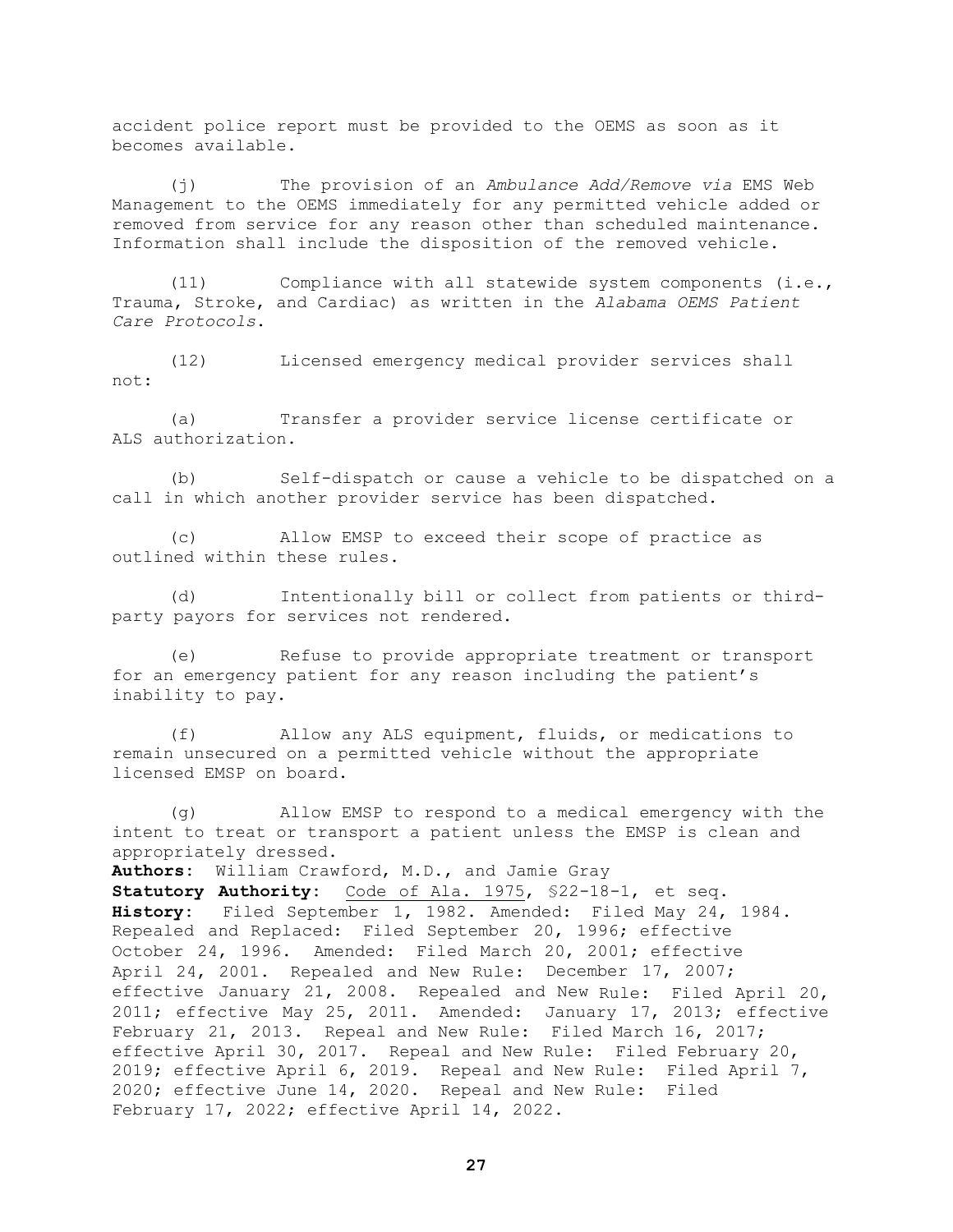# **420-2-1-.12 Advanced Life Support Personnel Scope of Practice.**

(1) All advanced EMS licensure levels shall have the ability to provide ALS medical treatments and interventions as described in the *Alabama EMS Patient Care Protocols* as applicable to their level of licensure if the following criteria are met:

(a) The individual has a valid Alabama EMSP license.

(b) The individual is current on all applicable protocol updates approved by the Board.

(c) The individual is listed on a licensed ALS emergency medical provider service's personnel roster.

(2) No individual licensed at any level shall transport ALS equipment, fluids, or medications for the purpose of rendering ALS care in any vehicle not listed on the provider service's vehicle roster.

(3) All advanced EMS licensure levels shall comply with all state-wide system components (i.e., Trauma, Stroke, and Cardiac) as written in the *Alabama EMS Patient Care Protocols*.

**Authors:** William Crawford, M.D., and Jamie Gray

**Statutory Authority:** Code of Ala. 1975, §22-18-1, et seq. **History:** New Rule: Filed April 20, 2011; effective May 25, 2011. Repeal and New Rule: Filed March 16, 2017; effective April 30, 2017. Repeal and New Rule: Filed February 20, 2019; effective April 6, 2019. Repeal and New Rule: Filed April 7, 2020; effective June 14, 2020. Repeal and New Rule: Filed February 17, 2022; effective April 14, 2022.

### **420-2-1-.13 Critical Care.**

(1) To become Critical Care licensed, a provider service must:

(a) Submit a Critical Care Practice application.

(b) Follow the approved Alabama EMS Critical Care Patient Care Protocols in addition to the Alabama EMS Patient Care Protocols.

(2) To be eligible for a Critical Care license, each provider service medical director must attend, or call in for, the majority of the quarterly quality assurance meetings.

(3) Each provider service shall:

(a) Carry all required equipment listed on the Critical Care Equipment List.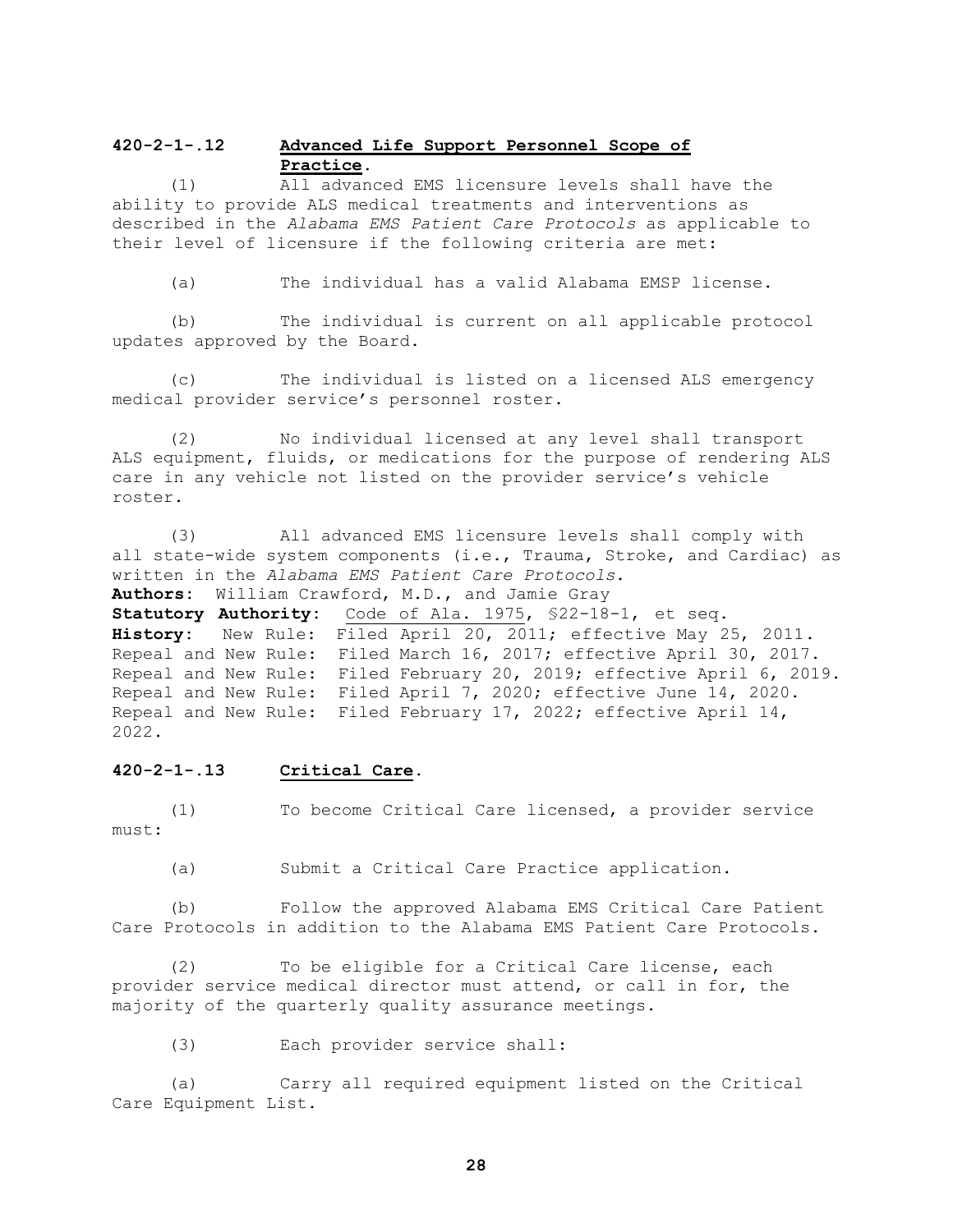(b) Carry only the medications that are listed in the Critical Care medication formulary that has been approved by the OEMS.

(4) To obtain a Critical Care endorsement, a paramedic must:

(a) Present a Board approved application and proof of the IBSC CCP or FP certification, or hold a valid, unencumbered Alabama registered nurse license and certification from the Board of Certification for Emergency Nursing as a Certified Flight Registered Nurse (CFRN) or Certified Transport Registered Nurse (CTRN).

(b) Have 3 years licensed at the paramedic level.

(c) Medical Director shall verify skill competencies.

(5) The critical care endorsement shall be valid so long as the paramedic maintains:

(a) Current licensure as a paramedic by the Board.

(b) Current certification through the IBSC or a valid, unencumbered Alabama registered nurse license and certification from the Board Certification for CFRN or CTRN.

(6) A paramedic with a Critical Care endorsement shall be authorized to perform the skills and procedures included in the Alabama EMS Critical Care Patient Care Protocols in addition to the Alabama EMS Patient Care Protocols.

(7) A licensed paramedic with a Critical Care endorsement shall be responsible for providing the OEMS with copies of his or her current IBSC or Board Certification in Emergency Nursing certification.

(8) Provider services must keep all training documents on file for auditing purposes and made available to the OEMS upon request. **Authors:** William Crawford, M.D., and Jamie Gray **Statutory Authority:** Code of Ala. 1975, §22-18-1, et. seq. **History:** Repeal and New Rule: Filed March 16, 2017; effective April 30, 2017. Repeal and New Rule: Filed February 20, 2019; effective April 6, 2019. Repeal and New Rule: Filed April 7, 2020; effective June 14, 2020. Repeal and New Rule: Filed February 17, 2022; effective April 14, 2022.

### **420-2-1-.14 EMT-Intermediates (I-85).**

**NOTE:** This section only applies to current licensed Alabama EMT-Intermediates.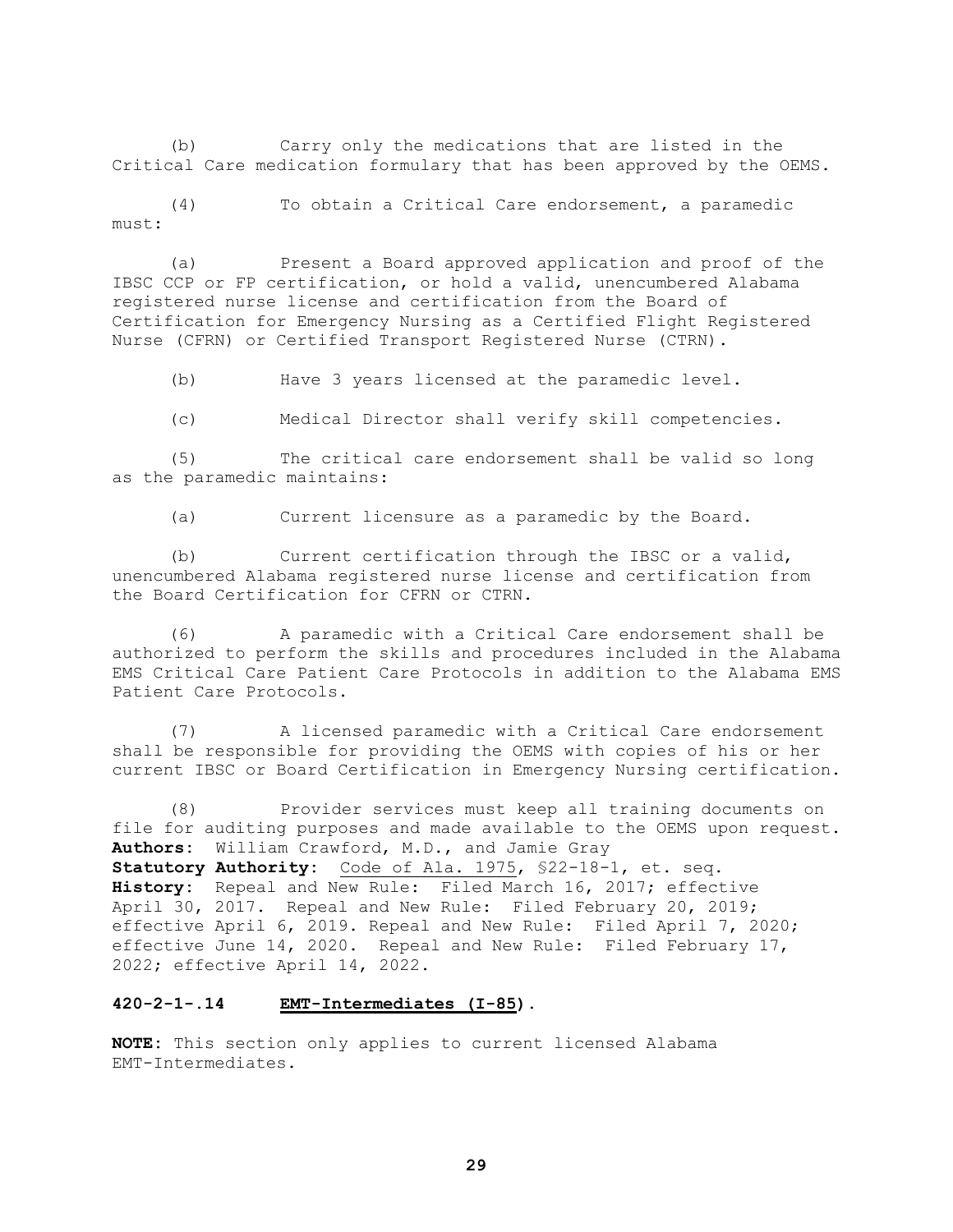(1) The OEMS discontinued licensing EMT-Intermediates (I-85) in 2003. All existing EMT-Intermediates (I-85) will continue to be licensed as such so long as their licenses are properly renewed each license cycle.

(2) The EMT-Intermediate (I-85) shall have the ability to provide medical treatment skills and interventions as described in the *Alabama EMS Patient Care Protocols for the EMT-Intermediate (I-85)* that are modified as needed based on changes granted by the Board.

(3) The license certification examination is not applicable in Alabama for this level. This does not affect EMT-Intermediates (I-85) already licensed in Alabama. (See Reciprocity for Out of State EMT-Intermediates (I-85.)) **Authors:** William Crawford, M.D., and Jamie Gray **Statutory Authority:** Code of Ala. 1975, §22-18-1, et seq. **History:** New Rule: Filed September 20, 1996; effective October 24, 1996. Amended: Filed March 20, 2001; effective April 24, 2001. Repealed and New Rule: December 17, 2007; effective January 21, 2008. Repealed and New Rule: Filed December 17, 2007; effective January 21, 2008. Repealed and New Rule: Filed April 20, 2011; effective May 25, 2011. **Ed. Note:** Rule 420-2-1-.17 was repealed as per certification Filed March 20, 2001; effective April 24, 2001. As a result of this, Rule 420-2-1-.26 was renumbered to 420-2-1-.25. Rule 420-2-1-.24 Credentialing was repealed therefore Rule 420-2-1-.25 was renumbered 420-2-1-.24 as per certification filed December 17, 2007; effective January 21, 2008. Repeal and New Rule: Filed March 16, 2017; effective April 30, 2017. Repeal and New Rule: Filed February 20, 2019; effective April 6, 2019. Repeal and New Rule: Filed April 7, 2020; effective June 14, 2020. Repeal and New Rule: Filed February 17, 2022; effective April 14, 2022.

### **420-2-1-.15 Emergency Vehicle Operator Qualifications.**

(1) A valid driver license.

(2) A current emergency vehicle operations certificate from an approved course that shall be maintained in the emergency medical provider service's employee file.

(3) A current approved CPR card.

(4) A certificate of completion from a Department of Transportation Emergency Medical Responder Curriculum Course or higher, or from the Alabama Fire College Emergency Care Provider Course. **Authors:** William Crawford, M.D., and Jamie Gray

**Statutory Authority:** Code of Ala. 1975, §22-18-1, et seq. **History:** New Rule**:** Filed April 20, 2011; effective May 25, 2011. Repeal and New Rule: Filed March 16, 2017; effective April 30, 2017. Repeal and New Rule: Filed February 20, 2019; effective April 6, 2019.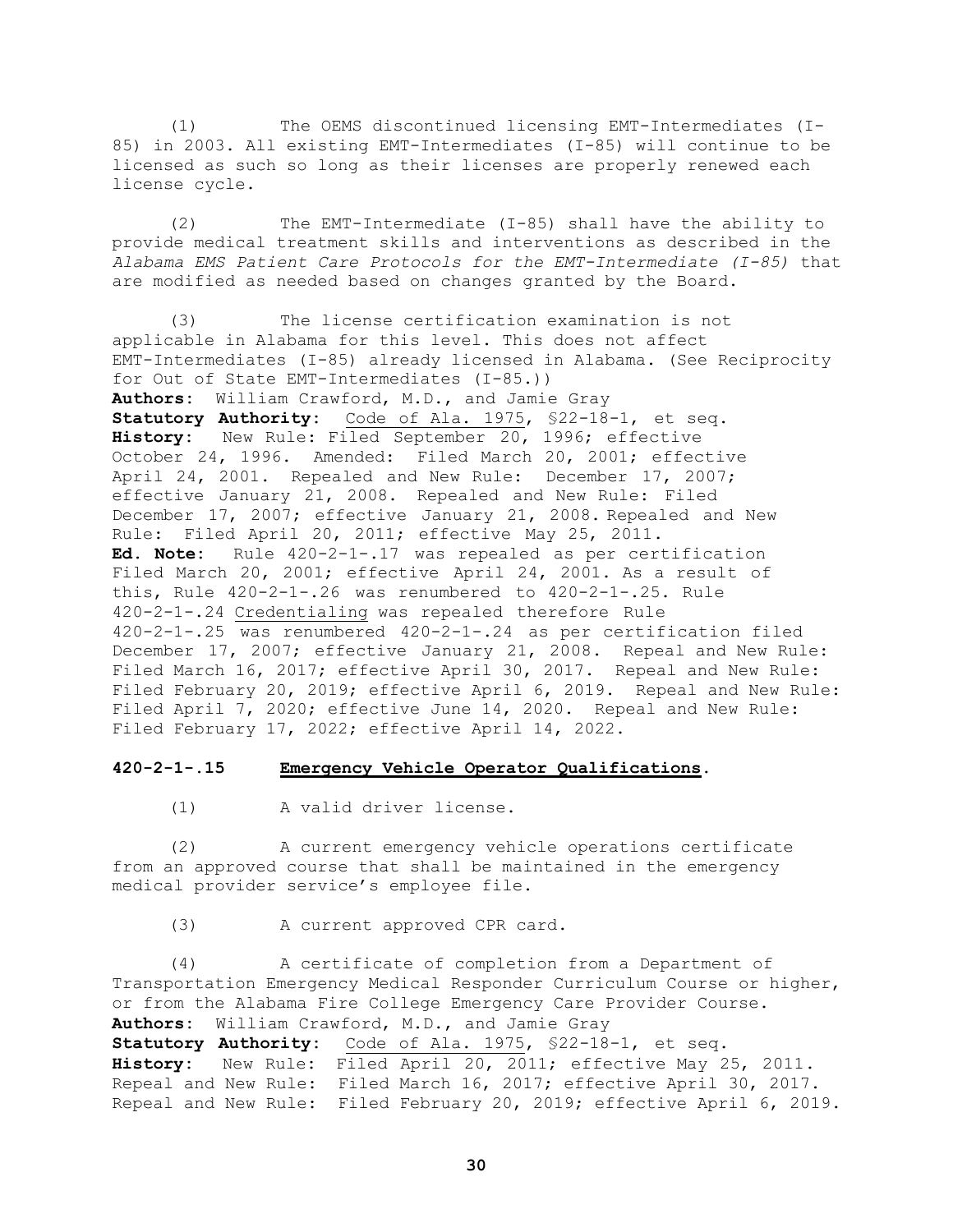Repeal and New Rule: Filed April 7, 2020; effective June 14, 2020. Repeal and New Rule: Filed February 17, 2022; effective April 14, 2022.

### **420-2-1-.16 Emergency Medical Dispatch.**

(1) All emergency calls received for emergency medical provider services shall be processed by a certified EMD which will provide pre-arrival medical care instructions to the caller.

(2) All EMDs must have:

(a) A current designation of EMD from the Alabama EMD program or a nationally recognized EMD certification course approved by the Alabama Statewide 911 Board and the Alabama Department of Public Health, OEMS (A list of approved courses may be found at http://www.alabamapublichealth.gov/ems).

(b) A current CPR certification.

 (3) Dispatch centers shall provide the OEMS with a continuously monitored email address and telephone number. **Authors:** William Crawford, M.D., and Jamie Gray

**Statutory Authority:** Code of Ala. 1975, §22-18-1, et seq. **History:** Filed February 20, 2019; effective April 6, 2019. Repeal and New Rule: Filed April 7, 2020; effective June 14,2020. Repeal and New Rule: Filed February 17, 2022; effective April 14, 2022.

# **420-2-1-.17 Ground Provider Services, Equipment, Fluids, and Medications.**

(1) Ground Provider Services are subject to all rules in this chapter except Rule 420-2-1-.08.

(2) No unlicensed emergency medical provider service or personnel shall transport a patient from one point within Alabama to another point within Alabama.

(3) All permitted vehicles listed on an emergency medical provider service's application shall meet the *Minimum Equipment Standards and Supplies for Licensed EMS Provider Services* that pertain to their type of provider service and vehicles. The *Minimum Equipment Standards and Supplies for Licensed EMS Provider Services* will be maintained by the OEMS for each type of vehicle and will be available upon request or can be found posted at http://www.alabamapublichealth.gov/ems.

(4) Permitted ambulances may utilize locking wheelchair devices for restricted patients and the device shall be secured appropriately and permanently in accordance with the manufacturer's instructions. Safety harnesses and belts for the patient shall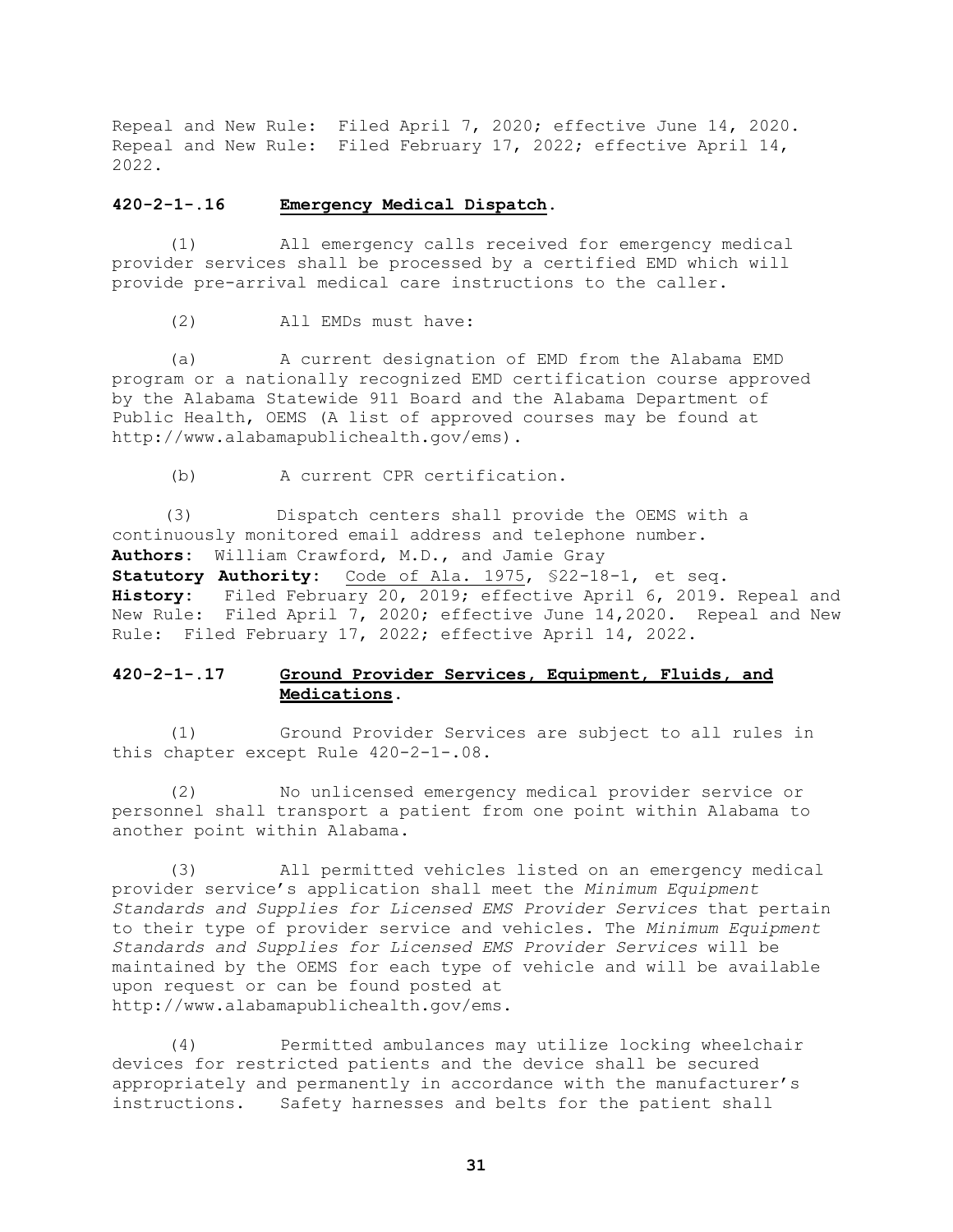comply with all provisions contained in the Federal Motor Vehicle Safety Standards (FMVSS) at 49 CFR Part 571.

(5) Seat belts and shoulder harnesses shall not be used in lieu of a device which secures the wheelchair or mobility aid itself.

(6) All ambulances shall meet or exceed the federal trade industry specifications or standards for ambulance vehicles.

(7) Ambulances shall not have exterior wording which may mislead the public as to the type of service that the emergency medical provider service is licensed to provide.

(8) All ambulances shall have the same color schemes, lettering, and striping which shall be approved by the OEMS prior to being placed in service.

(9) All provider service names as designated on the license issued by the OEMS shall be displayed prominently on each side of the ambulance as outlined in the current OEMS approved specifications.

(10) All permitted vehicles are subject to inspection by the OEMS.

(11) All provider service ground ambulances shall have two forms of communication capabilities that provide vehicle-to-hospital communications and for entry of patients into ATCC. Additionally, all ground ambulances shall have radio communication capabilities with the following Very High Frequencies (VHF) frequencies to be used for mutual aid and disaster responses.

| (a) | 155.175  | $EMS-TAC-1$                |
|-----|----------|----------------------------|
| (b) | 155.205  | $ENS-TAC-2$                |
| (C) | 155.235  | $EMS-TAC-3$                |
| (d) | 155.265  | $EMS-TAC-4$                |
| (e) | 155.340  | Hospital 1 (HEAR) (VMED28) |
| (f) | 155.3475 | (VMED 29)                  |

(12) Medications and fluids shall be approved by the Board and listed on the *Formulary for EMS.* These medications and fluids shall be properly stored and inventoried in a fluid and medication container. Medication containers shall be kept properly secured and accessible only by authorized EMSP.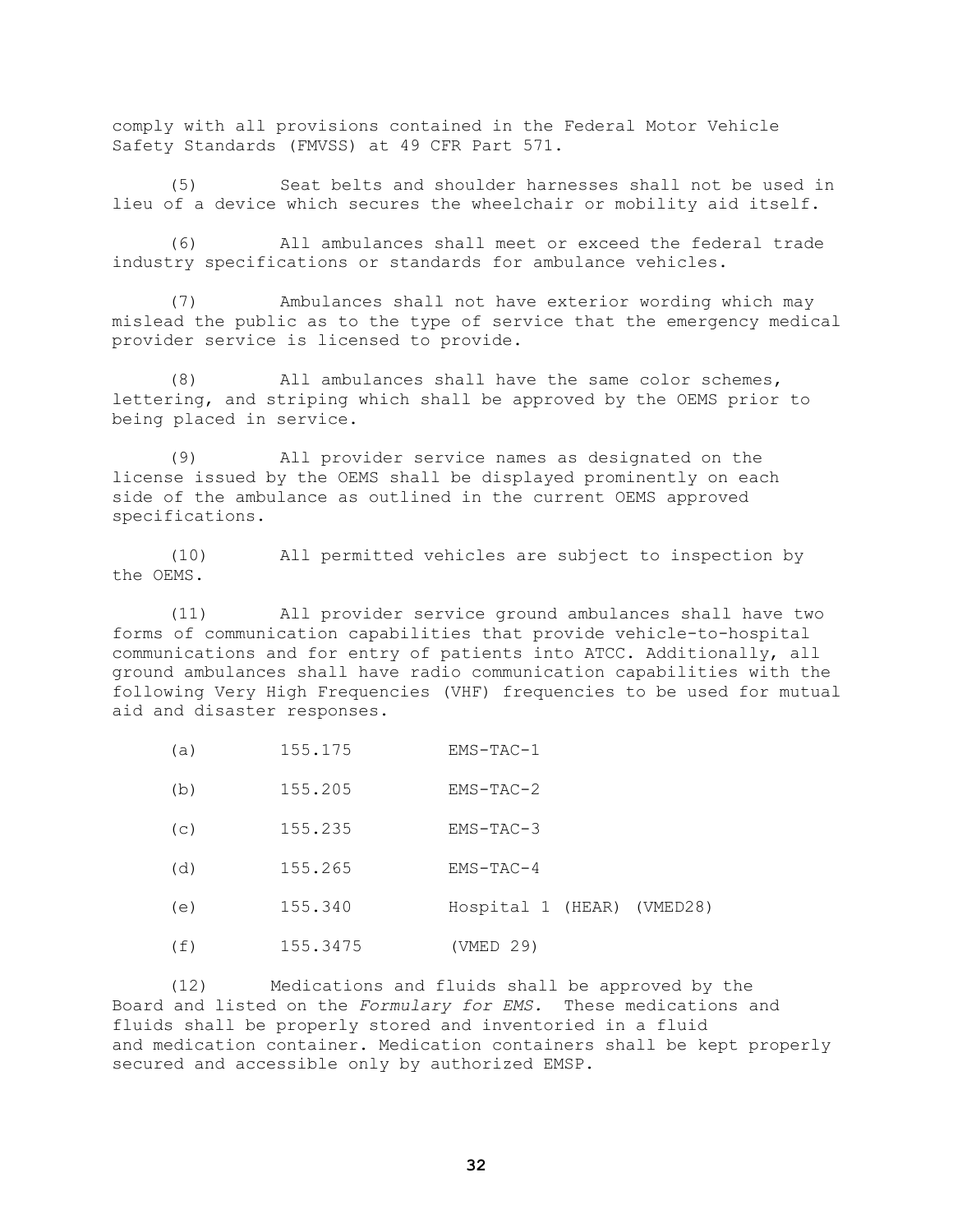(13) All fluids and medications shall be stored in a locked (keyed or combination) compartment when not in use by appropriately licensed EMSP.

(14) The individual ALS EMSP is responsible for ensuring that all fluids and medications are present and have not expired.

(15) The Board approved *Formulary for EMS* medications is available upon request or can be found at http://www.alabamapublichealth.gov/ems.

(16) All pre-hospital medical personnel shall provide medical treatments and interventions as described in the *Alabama EMS Patient Care Protocols* as applicable to their level of licensure.

(17) Medications, I.V. fluids, and other ALS equipment supply or resupply system for approved ALS certificate holders shall be established and maintained with an approved pharmacy or a pharmaceutical distributor. The OEMS will conduct periodic inspections of medications, I.V. fluids, and ALS equipment. All sources of supply or resupply for each ALS service participating in the medication, I.V. fluid, and other ALS equipment supply or resupply program must be submitted and approved by the OEMS.

**Authors:** William Crawford, M.D., and Jamie Gray **Statutory Authority:** Code of Ala. 1975, §22-18-1, et seq. **History:** New Rule: Filed September 20, 1996; effective October 24, 1996. Amended: Filed March 20, 2001; effective April 24, 2001. Amended: Filed June 23, 2004; effective July 28, 2004. Repealed and New Rule: December 17, 2007; effective January 21, 2008. Repeal and New Rule: Filed March 16, 2017; effective April 30, 2017. Repeal and New Rule: Filed February 20, 2019; effective April 6, 2019. Repeal and New Rule: Filed April 7, 2020; effective June 14, 2020. Repeal and New Rule: Filed February 17, 2022; effective April 14, 2022.

# **420-2-1-.18 Air Provider Services, Equipment, Fluids, and Medications.**

(1) Air Ambulance Providers are subject to all rules in this chapter except Rule 420-2-1-.17.

(2) No unlicensed emergency medical provider service or personnel shall transport a patient from one point within Alabama to another point within Alabama.

(3) All permitted aircraft listed on an emergency medical provider service's application shall meet the *Minimum Equipment Standards and Supplies for Licensed EMS Provider Services* that pertain to their type of provider service. The *Minimum Equipment Standards and Supplies for Licensed EMS Provider Services* will be maintained by the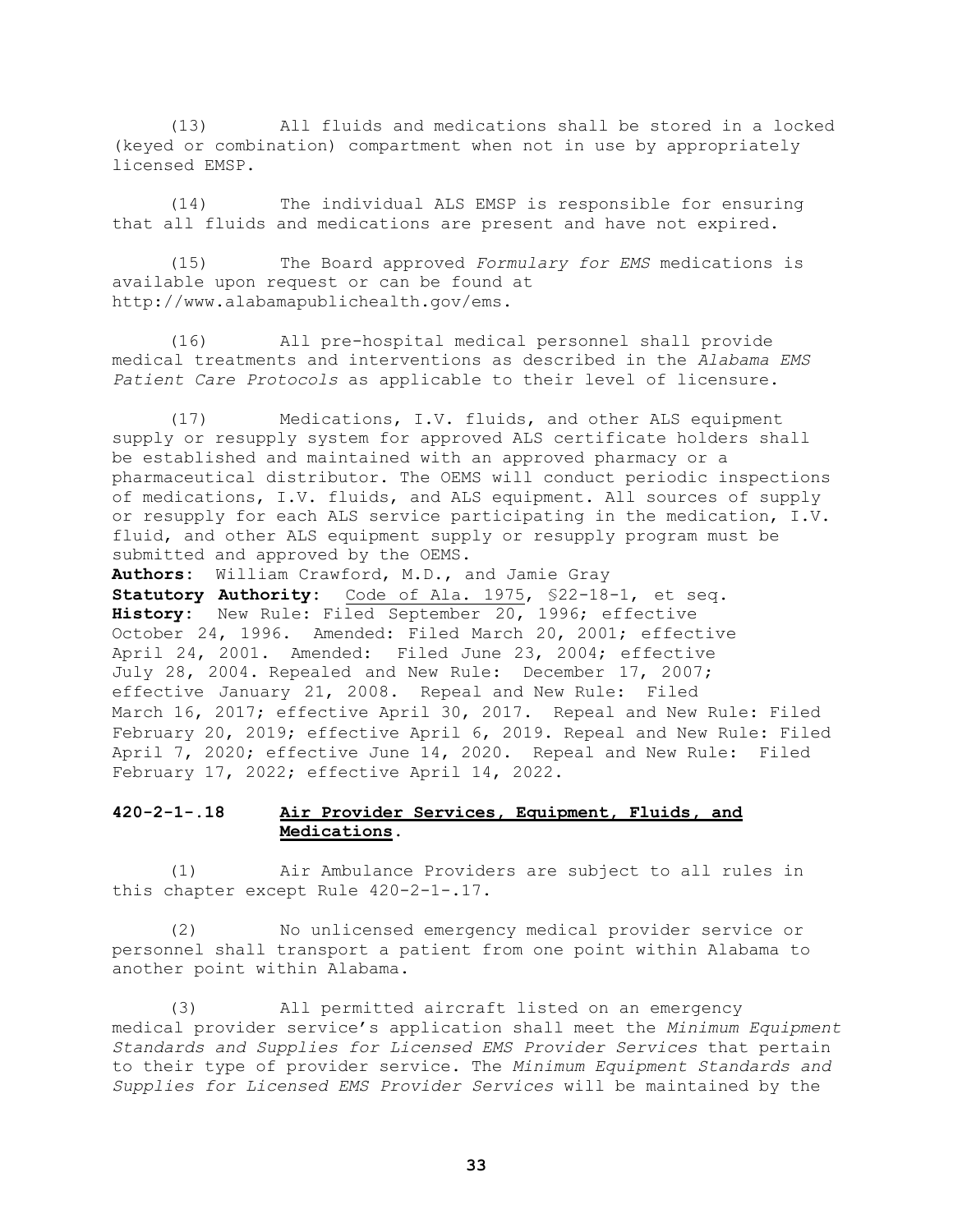OEMS and will be available upon request or can be found posted at [http://www.alabamapublichealth.gov/ems.](http://www.adph.org/ems)

(4) All permitted aircraft are subject to inspection by the OEMS.

(5) Air Ambulance Providers shall:

(a) Comply with current applicable provisions of Part 135 FAR and be authorized by the FAA to provide air ambulance operations.

(b) Cause the interior of the aircraft to be climate controlled to avoid adverse effects on patients and personnel.

1. The inside cabin shall be capable of maintaining temperature ranges of no less than 50 degrees Fahrenheit and no greater than 95 degrees Fahrenheit to prevent adverse effects on the patient. (This applies when patient is on board in flight - not during take-off or landing.)

2. Cabin temperatures shall be measured and documented every 15 minutes during a patient transport. A thermometer shall be secured inside the cabin.

3. The provider shall have written policies that address measures to be taken to avoid adverse effects of temperature extremes on patients and personnel on board.

4. In the event cabin temperatures are less than 50 degrees Fahrenheit or greater than 95 degrees Fahrenheit, the provider shall require documentation be red flagged for the quality improvement process to evaluate what measures were taken to mitigate adverse effects on the patient and crew and what outcomes resulted.

(6) All provider service aircraft shall have two forms of communication capabilities that provide vehicle-to-hospital communications and for entry of patients into ATCC. Additionally, all aircraft shall have radio communication capabilities with the following VHF to be used for mutual aid and disaster responses.

| (a) | 155.175 | EMS-TAC 1                  |
|-----|---------|----------------------------|
| (b) | 155.205 | EMS-TAC 2                  |
| (C) | 155.235 | EMS-TAC 3                  |
| (d) | 155.265 | EMS-TAC 4                  |
| (e) | 155.340 | Hospital 1 (HEAR) (VMED28) |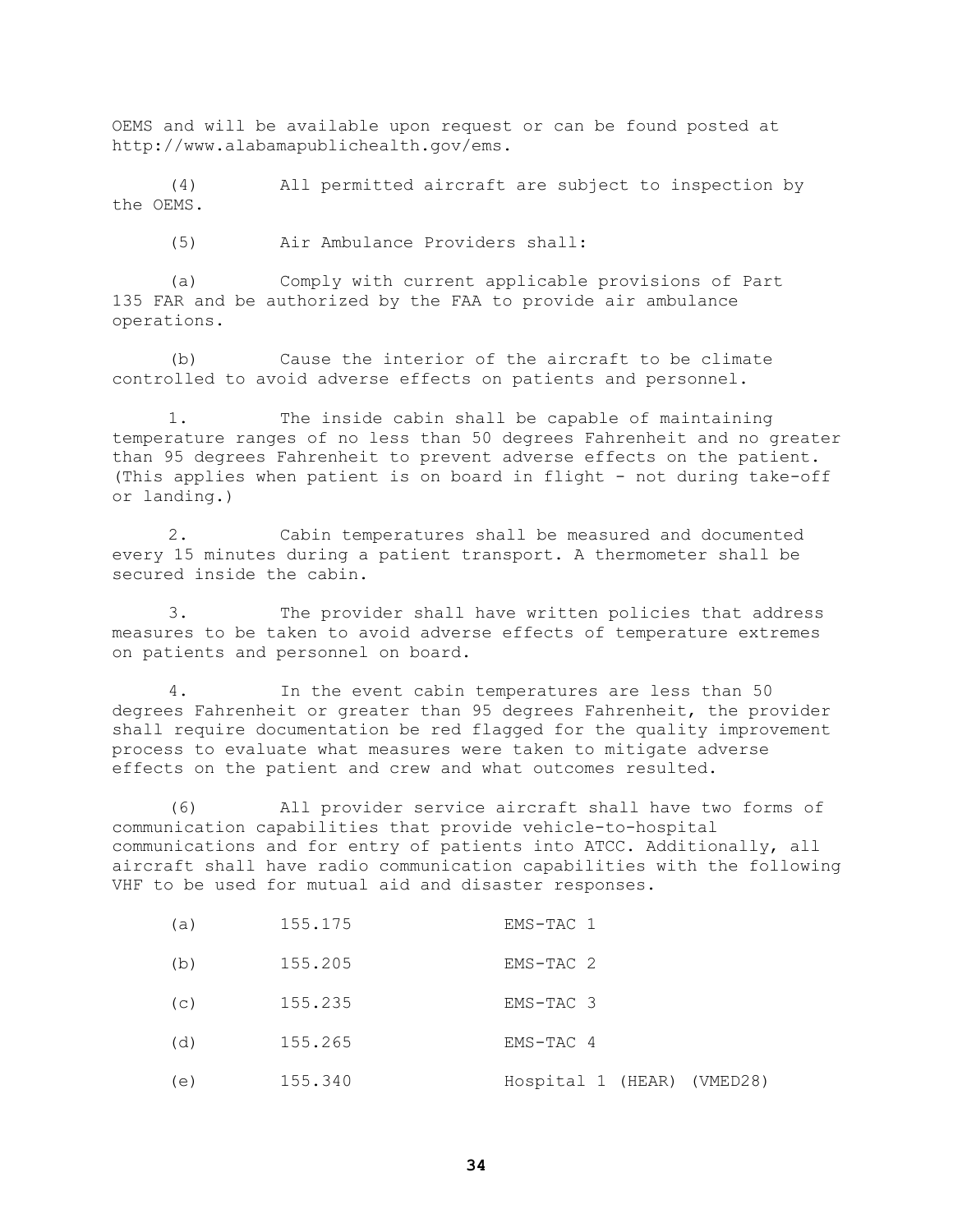(f) 155.3475 (VMED 29)

(7) Medications and fluids shall be approved by the Board and listed on the *Formulary for EMS.* These medications and fluids shall be properly stored and inventoried in a fluid and medication container. Medication containers shall be kept properly secured and accessible only by authorized EMSP.

(8) All fluids and medications shall be stored in a locked (keyed or combination) compartment when not in use by appropriately licensed EMSP.

(9) The individual ALS EMSP is responsible for ensuring that all fluids and medications are present and have not expired (regardless of the supply or resupply source).

(10) The Board approved *Formulary for EMS* medications is available upon request or can be found at http://www.alabamapublichealth.gov/ems.

(11) All pre-hospital medical personnel shall provide medical treatments and interventions as described in the *Alabama EMS Patient Care Protocols* as applicable to their level of licensure.

(12) Medications, I.V. fluids, and other ALS equipment supply or resupply system for approved ALS certificate holders shall be established and maintained with an approved pharmacy or a pharmaceutical distributor. The OEMS will conduct periodic inspections of medications, I.V. fluids, and ALS equipment. All sources of supply or resupply for each ALS service participating in the medication, I.V. fluid, and other ALS equipment supply or resupply program must be submitted and approved by the OEMS.

**Authors:** William Crawford, M.D., and Jamie Gray

**Statutory Authority:** Code of Ala. 1975, §22-18-1, et seq. **History:** New Rule: Filed April 20, 2011; effective May 25, 2011. Repeal and New Rule: Filed March 16, 2017; effective April 30, 2017. Repeal and New Rule: Filed February 20, 2019; effective April 6, 2019. Repeal and New Rule: Filed April 7, 2020; effective June 14, 2020. Repeal and New Rule: Filed February 17, 2022; effective April 14, 2022.

### **420-2-1-.19 Provider Service Staffing.**

(1) Licensed Ground ALS transport and non-transport services shall meet the following applicable staffing configurations:

(a) Licensed transport services with an ALS Level 1 Authorization shall, at a minimum, staff one ALS Ground Ambulance with an emergency vehicle operator and licensed Paramedic.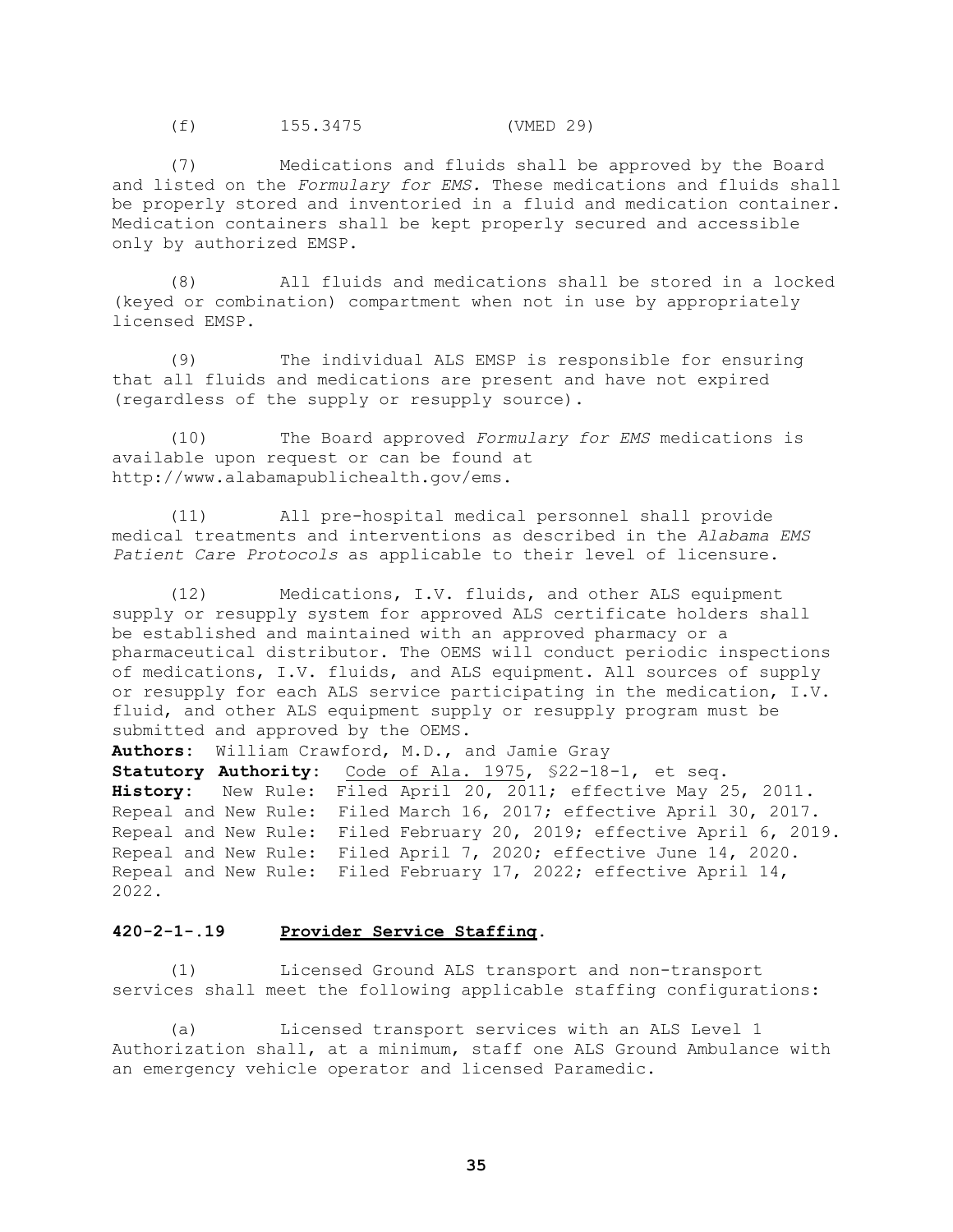Licensed transport services with an ALS Level 1-Critical Care Authorization shall, at a minimum, staff each ALS Ground Ambulance with an emergency vehicle operator, a licensed ALS EMSP, and a Critical Care Paramedic.

(c) Licensed transport services with an ALS Level 2 Authorization shall, at a minimum, staff one ALS vehicle with an emergency vehicle operator and licensed Advanced EMT.

(d) Licensed transport services with an ALS Level 3 Authorization shall, at a minimum, staff one ALS vehicle with an emergency vehicle operator and licensed Intermediate (I-85).

(e) Licensed non-transport services with an ALS Level 1 Authorization shall, at a minimum, staff one ALS vehicle with a licensed Paramedic.

(f) Licensed non-transport services with an ALS Level 2 Authorization shall, at a minimum, staff one ALS vehicle with a licensed Advanced EMT.

(g) Licensed non-transport services with an ALS Level 3 Authorization shall, at a minimum, staff one ALS vehicle with a licensed Intermediate (I-85).

(2) Licensed Air Medical transport services shall meet the following applicable staffing configurations:

(a) Licensed Air Medical transport services with an ALS Level 1 Authorization shall be staffed with a licensed pilot and two Alabama licensed medical professionals capable of providing ALS with one being a Paramedic.

(b) Licensed Air Medical transport services with an ALS Level 1-Critical Care Authorization shall be staffed with a licensed pilot and two Alabama licensed medical professionals capable of providing ALS with one being a Critical Care Paramedic.

(3) Licensed BLS provider transport services shall, at a minimum, staff one vehicle with an emergency vehicle operator and a licensed EMT.

(4) Licensed Provider Services shall not allow EMSP to respond to a medical emergency with the intent to treat or transport a patient unless the EMSP are clean and appropriately dressed. **Authors:** William Crawford, M.D., and Jamie Gray **Statutory Authority:** Code of Ala. 1975, §22-18-1, et seq. **History:** New Rule: Filed September 20, 1996; effective October 24, 1996. Amended: Filed March 20, 2001; effective April 24, 2001. Repealed and New Rule: December 17, 2007; effective January 21, 2008. Repeal and New Rule: Filed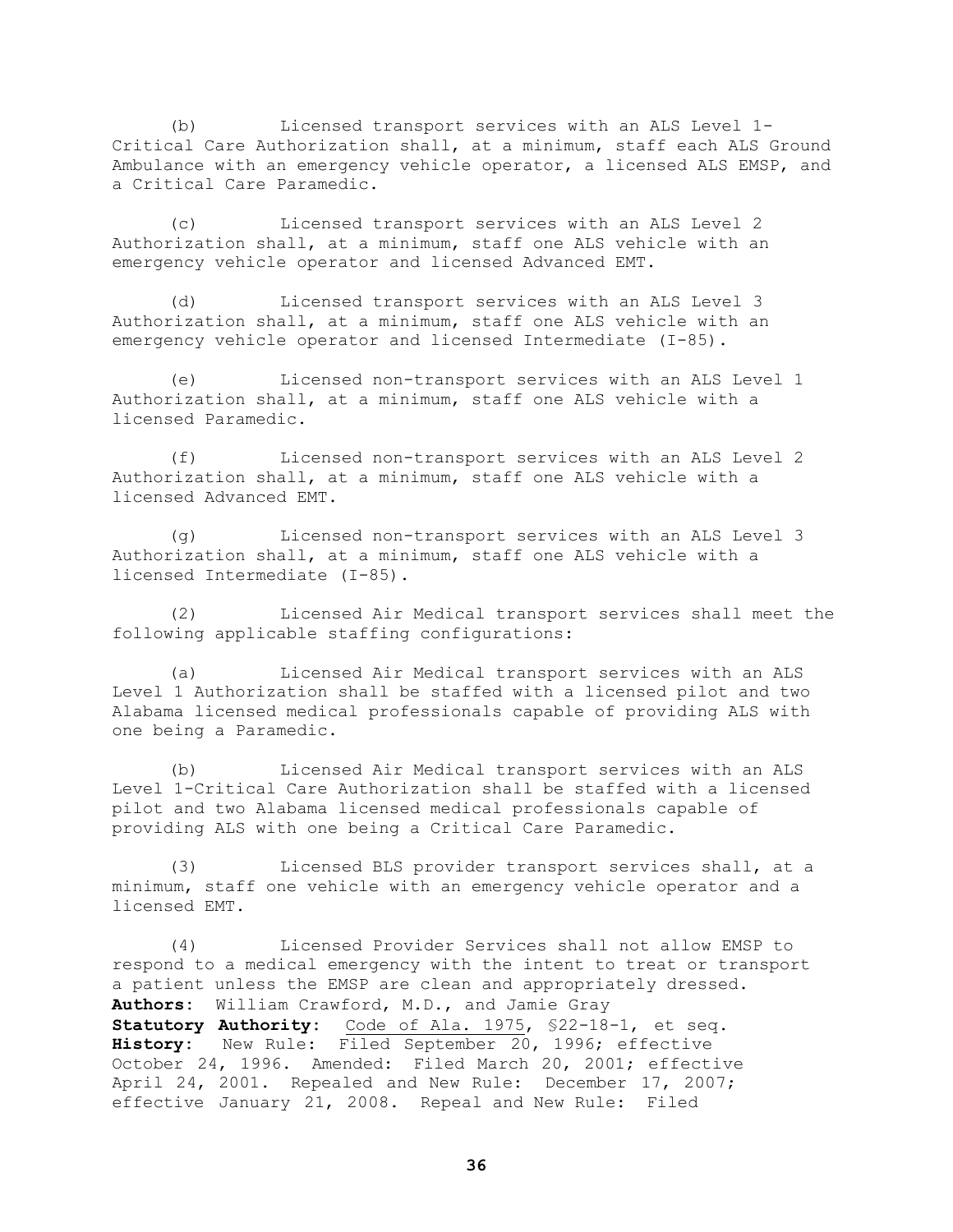March 16, 2017; effective April 30, 2017. Repeal and New Rule: Filed February 20, 2019; effective April 6, 2019. Repeal and New Rule: Filed April 7, 2020; effective June 14, 2020. Repeal and New Rule: Filed February 17, 2022; effective April 14, 2022.

#### **420-2-1-.20 Responsibility for Patient.**

(1) In no event shall an emergency medical provider service responding to the scene of an emergency fail to treat a patient because of the patient's inability to pay or perceived inability to pay for services. Provided, that nothing in the subsection shall be construed to prohibit any emergency medical provider service from collecting or attempting to collect a fee by any lawful means. Provided further, no emergency medical provider service shall threaten to withhold emergency treatment as a method for the collection of fees.

(2) The highest level EMSP shall provide patient care when treating and transporting any unstable patient and shall have the responsibility to provide care until relieved by appropriate medical personnel.

(3) The transport of a stable patient that does not require more advanced procedures may be attended by a lower level EMSP at the discretion of the highest level EMSP as long as the following conditions exist:

(a) The supervising level EMSP understands that he or she is responsible for the decision to transfer care to the lower level EMSP.

(b) Pre-hospital administered medications or procedures would not exceed the lower level EMSP's scope of practice.

(c) The lower level EMSP, upon assuming secondary patient care from a higher level EMSP, understands that a higher level of care may be needed if the patient becomes unstable or critical in nature and will, without delay, coordinate the transfer of care back to a higher level EMSP.

(d) At no time will the above-mentioned transfers of care delay patient care, continuity of care, or the transport or transfer of the patient to definitive care.

(4) Licensed EMSP providing care to a patient shall remain under a continuing duty to provide care to the patient. The circumstances under which an EMSP may stop providing care are set forth below:

(a) EMSP providing care to a patient may yield patient care responsibilities to any other licensed EMSP or licensed physician who is willing to assume patient care responsibilities. EMSP providing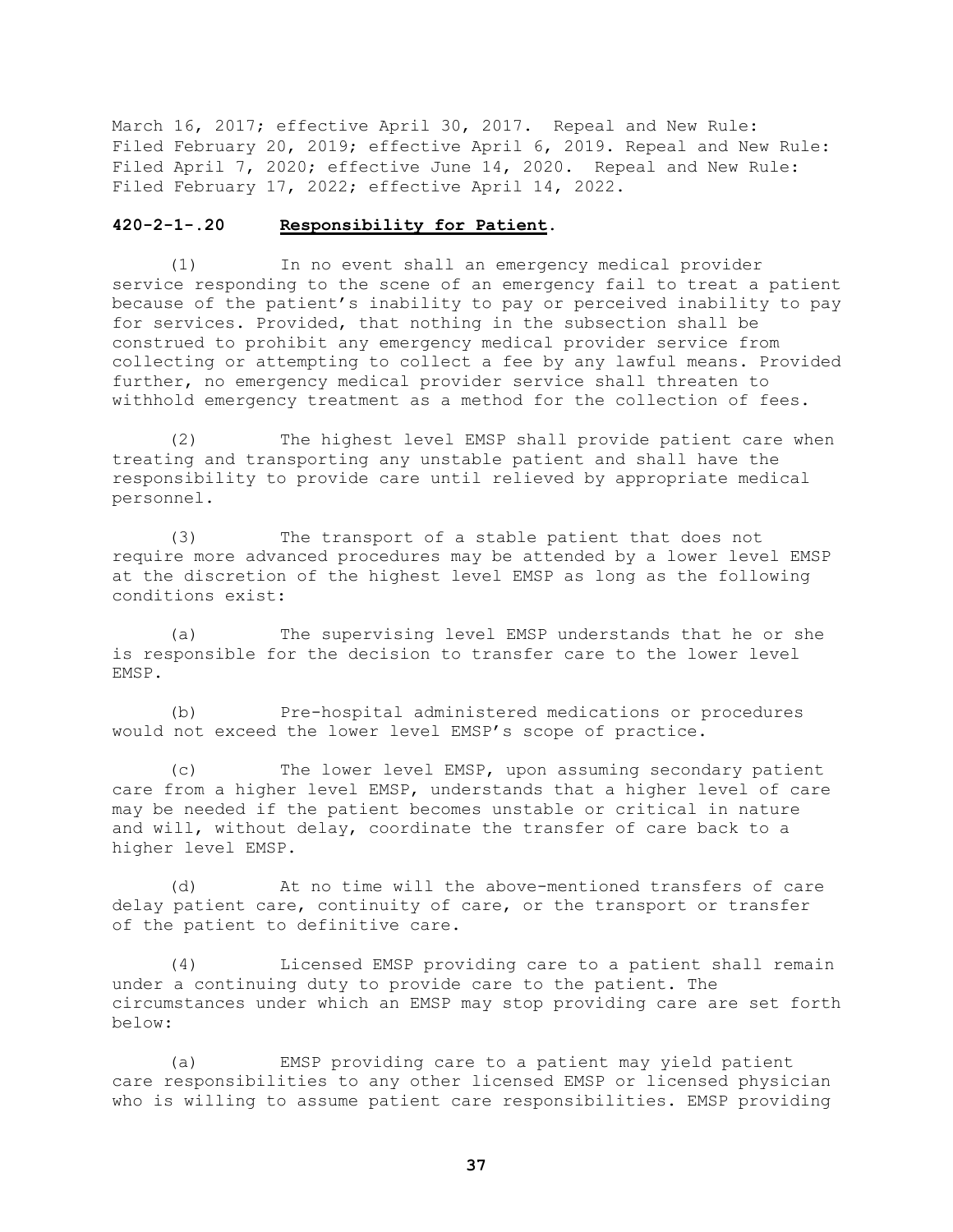care to a patient shall yield patient care responsibilities to a licensed physician when directed to do so by the on-line medical director.

(b) EMSP personnel shall yield patient care responsibilities to licensed EMSP when directed to do so by licensed EMSP of a higher level.

(c) EMSP shall discontinue patient care measures when directed to do so by the on-line medical director.

(5) On-scene disputes regarding patient care responsibilities shall be referred to the on-line medical director. **Authors:** William Crawford, M.D., and Jamie Gray **Statutory Authority:** Code of Ala. 1975, §22-18-1. **History:** New Rule: Filed May 16, 2007; effective June 20, 2007. Repealed and New Rule: December 17, 2007; effective January 21, 2008. Repealed and New Rule: Filed April 20, 2011; effective May 25, 2011. **Ed. Note:** Rule 420-2-1-.29 was renumbered 420-2-1-.28 as per certification filed December 17, 2007; effective January 21, 2008. Repeal and New Rule: Filed March 16, 2017; effective April 30, 2017. Repeal and New Rule: Filed February 20, 2019; effective April 6, 2019. Repeal and New Rule: Filed April 7, 2020; effective June 14, 2020. Repeal and New Rule: Filed February 17, 2022; effective April 14, 2022.

### **420-2-1-.21 Patient Care Reporting.**

(1) The EMSP providing patient care is responsible for the completion and submission of an electronic Patient Care Report(e-PCR) to the emergency medical provider service within 24 hours.

(2) Each emergency medical provider service shall ensure that an accurate and complete e-PCR is completed and submitted to the OEMS within the required time frames, and use software approved by the OEMS' Director.

(3) Each provider service shall provide a copy of the patient care report to the receiving facility as soon as reasonably possible. In no instance should the delivery of the report exceed 24 hours.

(4) Records and data collected or otherwise captured by the Board, its agents, or designees shall be deemed to be confidential medical records and shall be released only in the following circumstances:

(a) Upon a patient's presentation of a duly signed release.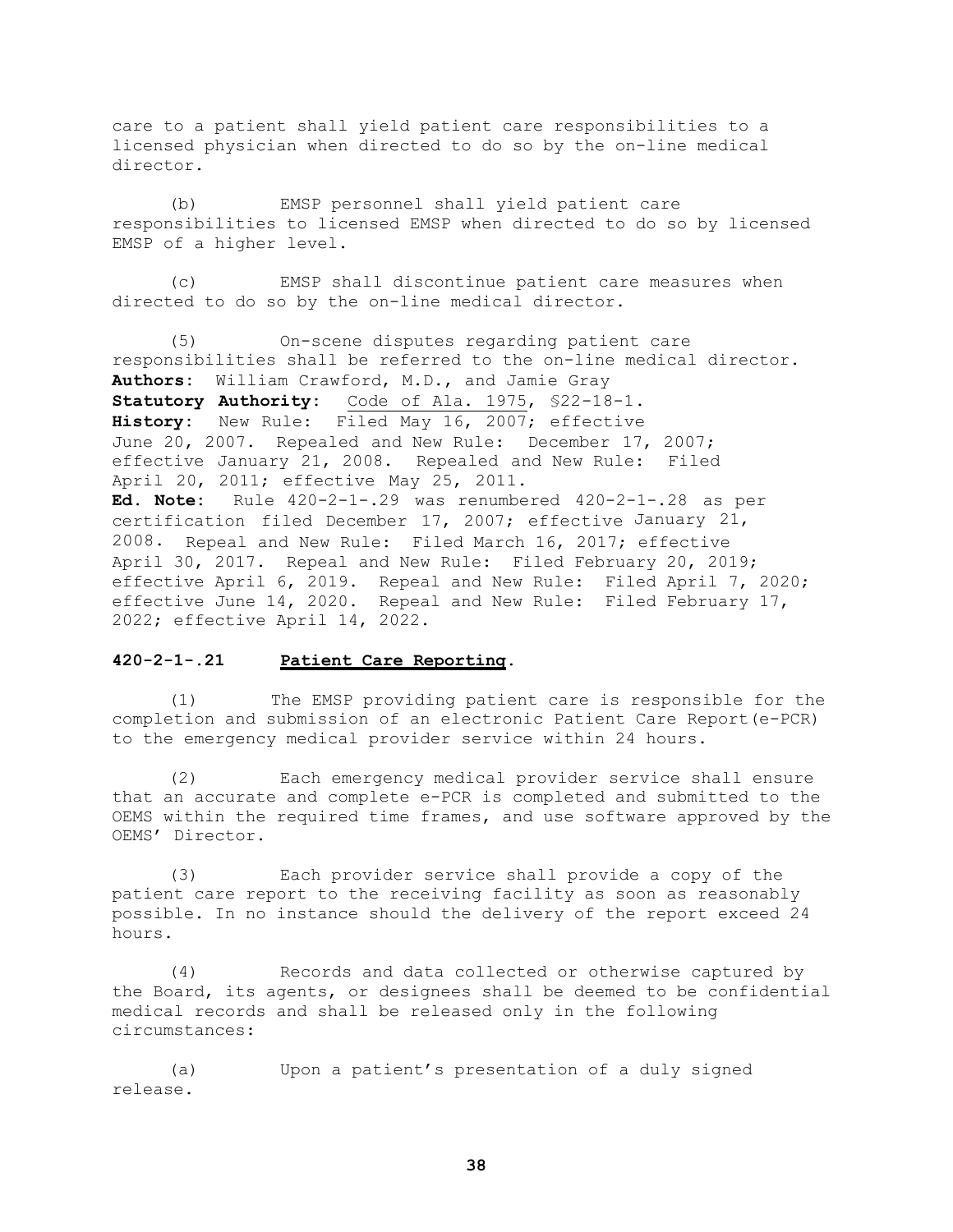(b) Records and data may be used by Department staff and staff of other designated agencies in the performance of regulatory duties and in the investigation of disciplinary matters provided that individual patient records used in the course of public hearings shall be handled in a manner reasonably calculated to protect the privacy of individual patients.

(c) Records and data may be used by Department staff and staff of other designated agencies in the performance of authorized quality assurance and improvement activities.

(d) Existing records, data, and reports may be released in any format in which they appear in the Department's database in response to a valid subpoena or order from a court of competent jurisdiction.

(e) Data may be compiled into reports by an emergency medical provider service from the respective emergency medical provider service's collected records.

(f) Aggregate patient care report data may be released to the public in a format reasonably calculated to not disclose the identity of individual patients or proprietary information such as the volume of non-emergency calls undertaken by an individual provider service or insurance and other reimbursement related-information related to an individual provider service.

(g) Records and data shall be disclosed as required by federal and state law.

(h) Any individual or entity designated by the OEMS as having authority to collect or handle data that withholds or releases data or information collected in a manner not pursuant to these rules shall be subject to disciplinary action.

(5) Any individual or entity that is not compliant with the disclosure aspects of this rule is subject to loss of licensure or prosecution under these rules.

**Authors:** William Crawford, M.D., and Jamie Gray

**Statutory Authority**: Code of Ala. 1975, §22-18-1, et seq. **History:** New Rule: Filed September 20, 1996; effective October 24, 1996. Amended: Filed March 20, 2001; effective April 24, 2001. Repealed and New Rule: December 17, 2007; effective January 21, 2008. Repeal and New Rule: Filed March 16, 2017; effective April 30, 2017. Repeal and New Rule: Filed February 20, 2019; effective April 6, 2019. Repeal and New Rule: Filed April 7, 2020; effective June 14, 2020. Repeal and New Rule: Filed February 17, 2022; effective April 14, 2022.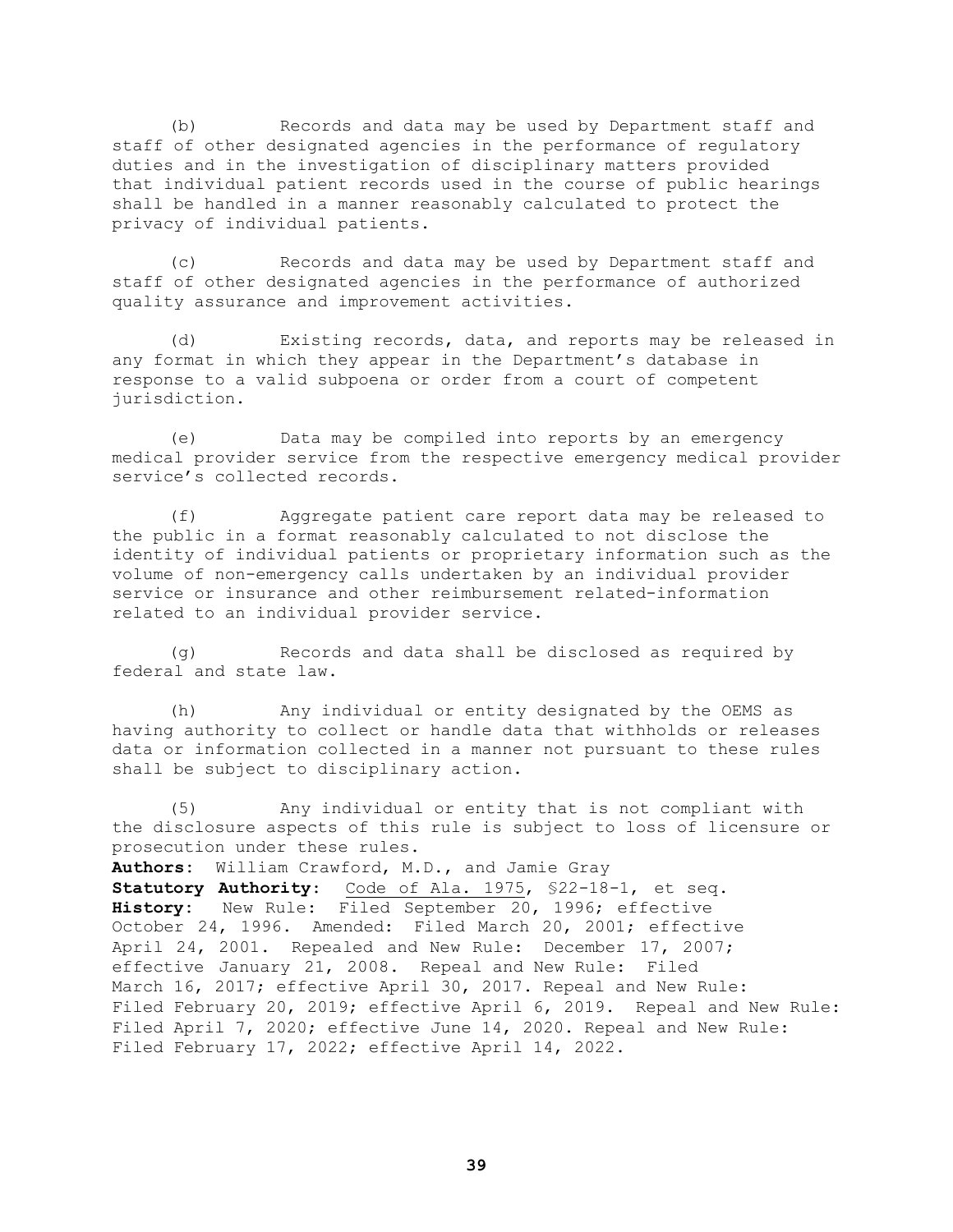#### **420-2-1-.22 Provider Service Record Keeping.**

(1) Each emergency medical provider service shall be responsible for supervising, preparing, filing, and maintaining records and for submitting reports to the Board as requested. All records shall be handled in a manner as to ensure reasonable safety from water and fire damage and shall be safeguarded from unauthorized use. Any records maintained by a provider service as required by these rules shall be accessible to authorized representatives of the Board and shall be retained for a period of at least 5 years except as otherwise specified in these rules. Each provider service shall maintain the following administrative records:

(a) A current license certificate issued by the OEMS which is publicly displayed at the provider service's location. Any provider service changing ownership, ceasing operations, or surrendering its license shall return its license certificate within 5 working days to the OEMS.

(b) A copy of past inspection reports.

(c) Personnel records for each employee that shall include protocols and continuing education, a current approved CPR card, and a copy of current license. If applicable, a copy of driver's certification requirements.

(2) Each provider service shall maintain written plans, compliant with these rules and available for review by the OEMS, for the proper handling, storage, and disposal of all bio-hazardous waste, emergency medical dispatch, employee drug screening, mutual aid agreements and for the proper use, handling, storage, and disposal of all fluids and medications.

**Authors:** William Crawford, M.D., and Jamie Gray **Statutory Authority**: Code of Ala. 1975, §22-18-1, et seq. **History:** New Rule: Filed September 20, 1996; effective October 24, 1996. Amended: Filed March 20, 2001; effective April 24, 2001. Repealed and New Rule: December 17, 2007; effective January 21, 2008. Repeal and New Rule: Filed March 16, 2017; effective April 30, 2017. Repeal and New Rule: Filed February 20, 2019; effective April 6, 2019. Repeal and New Rule: Filed April 7, 2020; effective June 14, 2020. Repeal and New Rule: Filed February 17, 2022; effective April 14, 2022.

## **420-2-1-.23 Controlled Substance Plan.**

(1) Each emergency medical provider service carrying controlled substances shall submit a *Controlled Substance Plan* (CSP) to the OEMS at the time of licensure and renewal. If a provider service does not plan to carry controlled substances, this shall be noted in the service's I.V. Fluid and Drug Plan. Any modification to the plan shall be submitted to the OEMS for approval.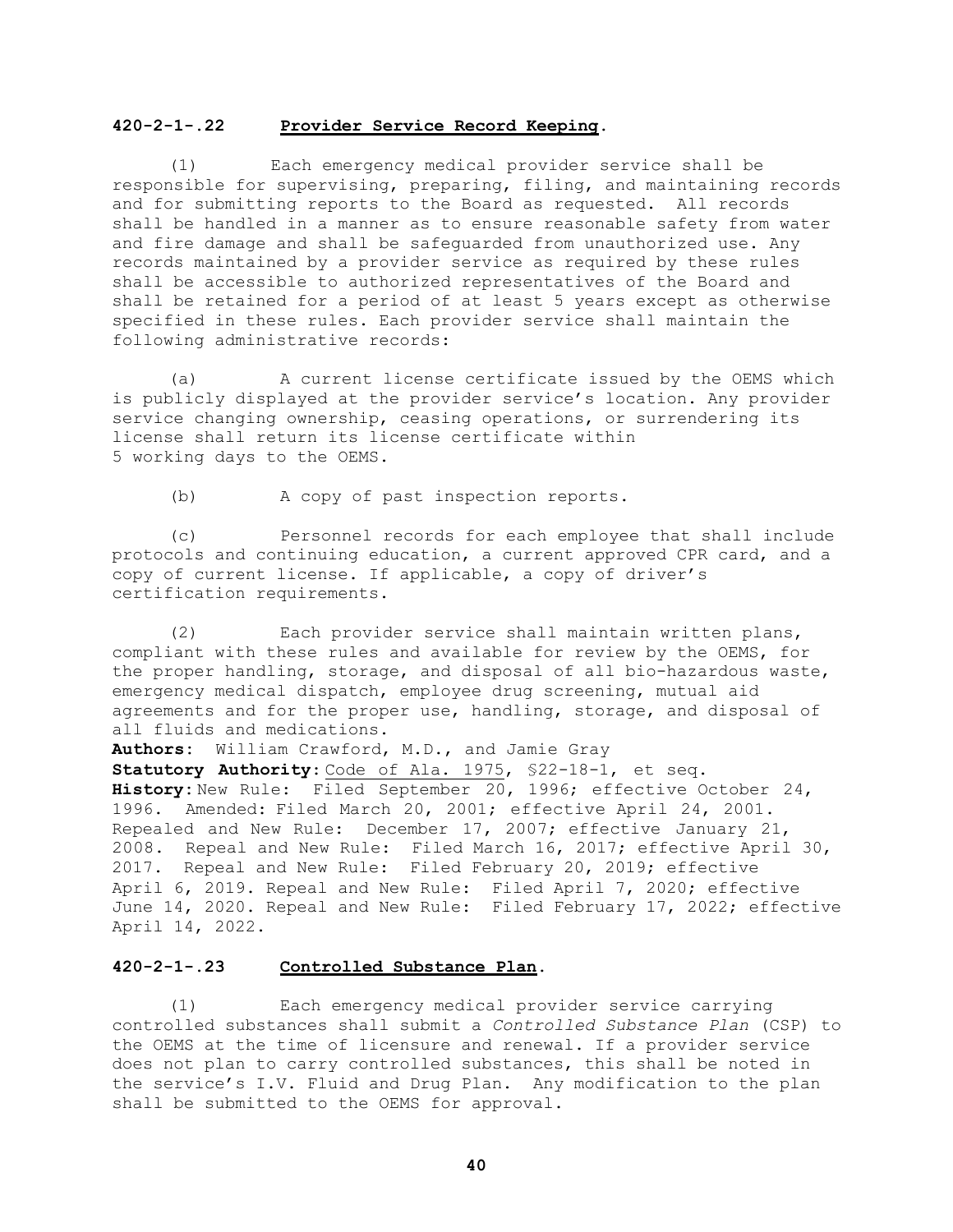(2) Each CSP shall include the following items: a method of ownership, security, how initial stock is obtained, restocking procedures, internal orientation for new employees, on-going internal training for employees, drug testing for employees, quality assurance and quality improvement program, tables to be used for accounting logs, and original signatures from the service medical control physician, the pharmacist from the medical direction hospital, and the Controlled Substance Oversight Coordinator (CSOC).

(3) All controlled substances shall be secured behind no less than two locks upon initial receipt. If a provider service stores a controlled substance at a central location, it shall be placed in a separate container with a lock, and inside a safe, cabinet, file cabinet, or similar device, which is secured to the wall and floor of the building. Controlled substances may be placed in a medication container, but shall be placed in a separate, locked container. Building or vehicle doors are not considered to be separate, locked containers. The only time it is permissible for an employee to maintain a personal key to a service provider's controlled substances containers is if that key is for a container specifically for that individual. Otherwise, controlled substance keys shall be exchanged at shift change.

(4) Prior to obtaining any controlled substances, all employees shall be given an in-service by the provider service's CSOC on the protocols for handling/securing controlled substances based on the CSP approved for the service by the OEMS.

(5) All ALS I and ALS I Critical Care emergency medical provider services shall have the option to stock controlled substances.

(6) Each licensed provider service shall immediately notify the OEMS upon identification of missing or suspected diversion of a controlled substance.

**Authors:** William Crawford, M.D., and Jamie Gray **Statutory Authority:** Code of Ala. 1975, §22-18-1 et seq. **History:** New Rule: Filed September 20, 1996; effective October 24, 1996. Amended: Filed March 20, 2001; effective April 24, 2001. Repealed and New Rule: December 17, 2007; effective January 21, 2008. Repeal and New Rule: Filed March 16, 2017; effective April 30, 2017. Repeal and New Rule: Filed February 20, 2019; effective April 6, 2019. Repeal and New Rule: Filed April 7, 2020; effective June 14, 2020. Repeal and New Rule: Filed February 17, 2022; effective April 14, 2022.

### **420-2-1-.24 Patient Transfers.**

(1) No person or facility of any type shall order, arrange, or conduct a transfer of a patient in a recumbent position by ground or air ambulance unless transport of the patient is done by an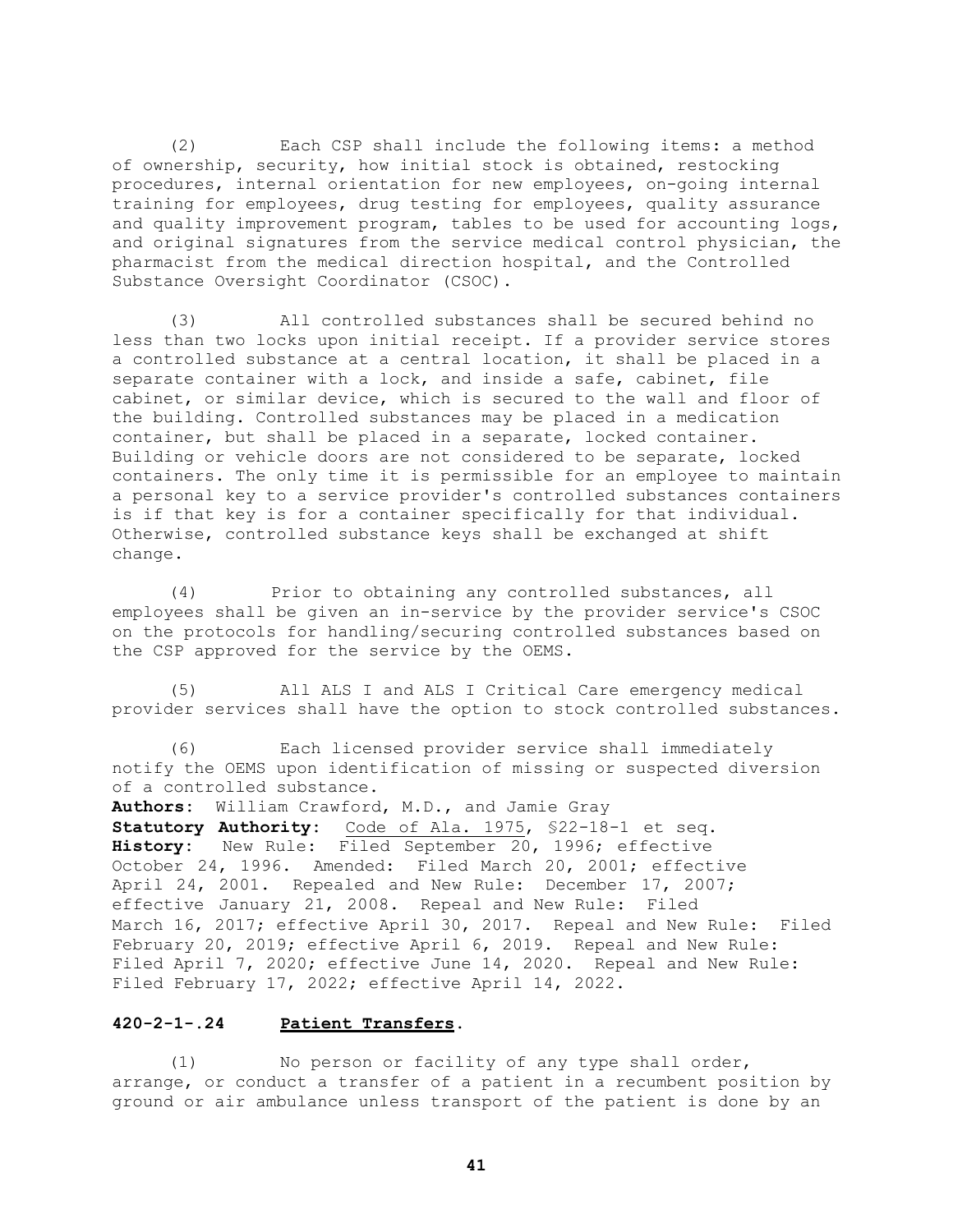emergency medical provider service licensed by the Board in an ambulance permitted in accordance with the level of care (ALS or BLS) the patient needs, or is likely to need, during transport. Each ambulance transporting patients between facilities shall have, in addition to a driver or pilot, at least one EMSP licensed at a level which will allow the EMSP to provide the care the patient needs or is likely to need. The provider service medical director is responsible for assuring, in advance, that the ambulance and EMSP have the capability to meet the patient's expected needs. The transferring physician will ensure that the level of patient care, staffing, and equipment during transport is appropriate to meet the current and anticipated needs of the patient.

(2) The transferring hospital should provide a complete medical record or patient chart to the receiving hospital. The emergency medical provider service operator shall ensure that a complete and accurate patient care report, as prescribed by the Board, is submitted for each transfer.

(3) In addition to the fluids and medications which a paramedic may administer to an emergency patient, they may administer, perform, and maintain other types of I.V. fluids and medications during the transfer of a stabilized patient on the signed, written order of the transferring physician given to a paramedic in advance. The following conditions apply:

(a) The patient shall be deemed by the transferring physician to be appropriately stabilized to permit transport to another healthcare facility by the mode of transport selected.

(b) The transferring physician shall have communicated to a paramedic all necessary aspects of patient management and the administration or maintenance of specified fluids, medications, equipment, and procedures that would be administered or maintained during transport.

(c) During transfers, a paramedic may be authorized to administer or maintain infusion of the classification of fluids and medications, perform procedures, or maintain equipment identified herein only after successful completion of the continuing education course of instruction approved by the State Board of Health entitled, "Administration and Maintenance of Fluids, Medications, Procedures, and Equipment during Inter-hospital Transfer of the Stabilized Patient," and have in his or her possession documented evidence issued by the OEMS attesting to the completion of such training. In addition, the service medical director, regional medical director, and SEMCC shall approve, in writing, specific medications under each general classification. This written approval shall be on file with the transferring institution and the OEMS, and shall be renewed annually.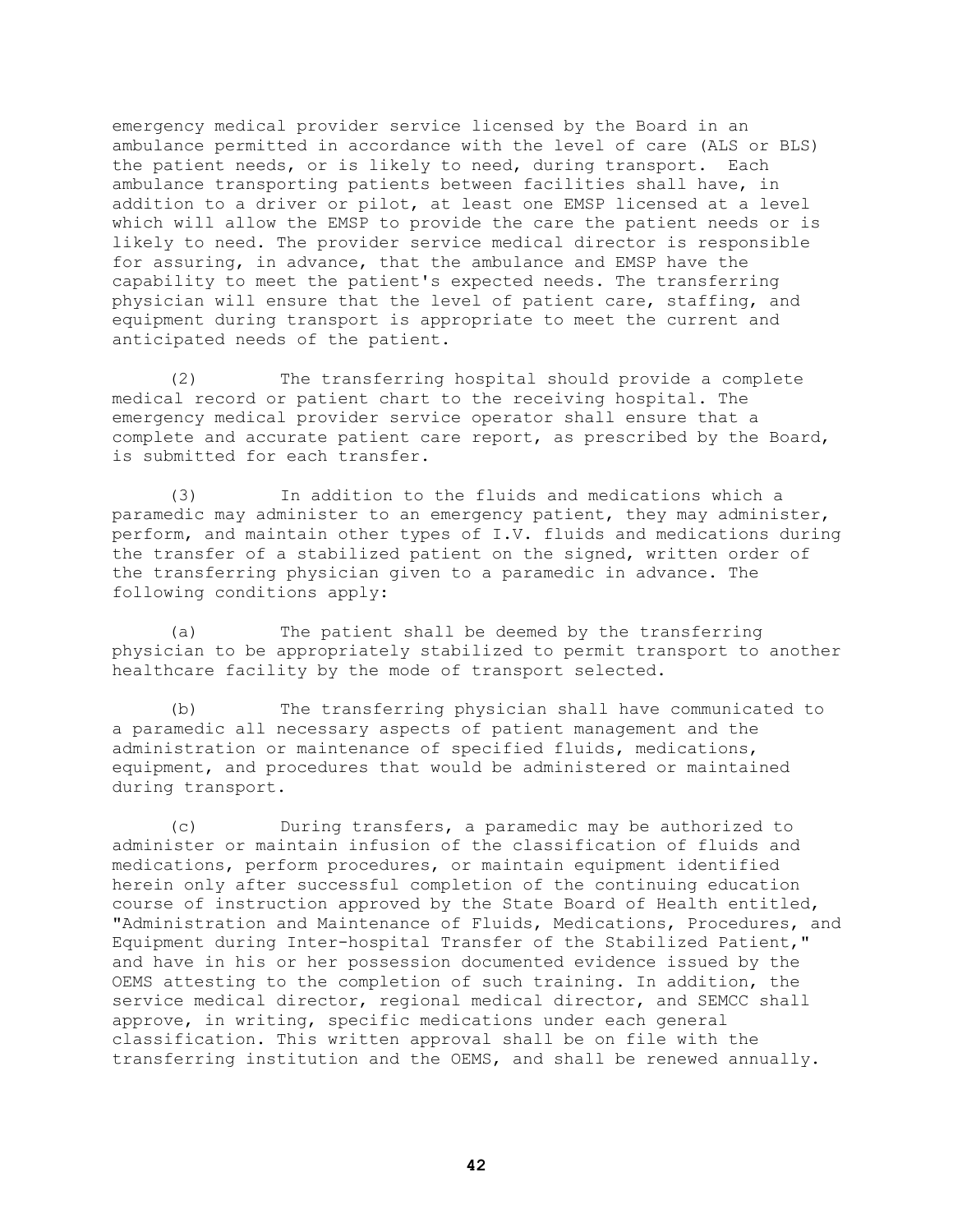(d) The specific classifications of I.V. fluids and medications which a paramedic is authorized to administer or maintain are strictly limited to the following, or their generic equivalents, for administration or maintenance only in the dosages, forms, frequency, and amounts as ordered in writing, in advance, by the transferring physician:

- 1. Vitamin, mineral, and electrolyte infusions.
- 2. Central nervous system and neuromuscular agents.
- 3. Anticonvulsants.
- 4. Antipsychotics, anxiolytics, antidepressants.
- 5. Anti-infective agents.
- 6. Antineoplastic agents.
- 7. Respiratory agents.
- 8. Cardiovascular agents.
- 9. Gastrointestinal agents.
- 10. Endocrine and ophthalmic agents.
- 11. Reproductive agents.
- 12. Circulatory support agents.

(e) Administration of thrombolytics by paramedics will be administered by established Alabama EMS Patient Care Protocols.

(f) The specific invasive procedures and equipment which a paramedic is authorized to administer or maintain during transfers are strictly limited to the following as ordered in writing, in advance, by the transferring physician:

1. Portable Ventilators.

2. Chest Tubes.

(g) A written order, signed by the transferring physician containing the following elements of information, shall be completed and delivered to the receiving hospital with the patient:

- 1. The patient's name and diagnosis.
- 2. The name and signature of the transferring physician.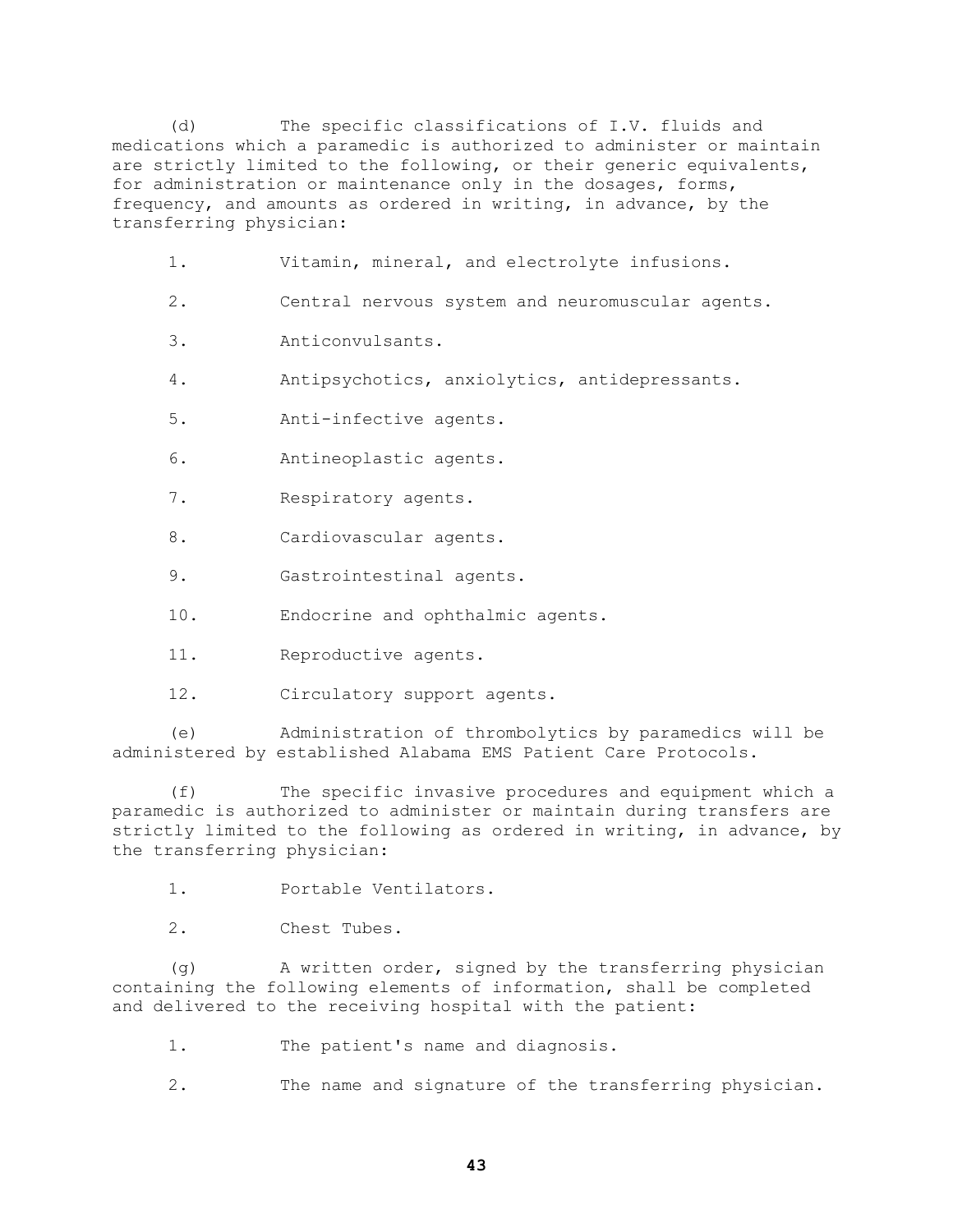3. The name of the transferring hospital.

4. The name of the paramedic accepting the patient for transport.

5. The name of the receiving physician.

6. The name of the receiving hospital.

7. The date and time the patient was released by the transferring physician.

8. The date and time the patient was accepted by the receiving physician.

9. All fluids and medications administered or maintained or both.

10. Specific medical orders and detailed prescriptions clearly specifying dosages and frequency.

11. All required life support equipment the patient needs or is likely to need.

12. Other remarks as appropriate related to patient management.

13. Patient's personal belongings should be signed off for by the patient's family when given details of the patient to the receiving hospital. If no family is available, they should be signed off for by the staff at the receiving hospital.

(h) All medications required by the transferring physician to accompany the patient or medications which are already infusing should be supplied by the transferring hospital. All medications provided for use during the transfer together with all unused medications, syringes, vials, or empty containers shall be accounted for by the paramedic in the same manner in which the transferring hospital would normally do so or require.

(i) Documentation shall account fully for all medications administered or maintained during transfer.

(j) All medications authorized to be administered or maintained during inter-hospital transfers shall be stored, managed, and accounted for separately from those in the normal paramedic's medication container for pre-hospital emergency care.

(4) The requirements of this rule and other requirements of these rules do not apply to vehicles operated by a hospital exclusively for intra-hospital facility transfers. To qualify for this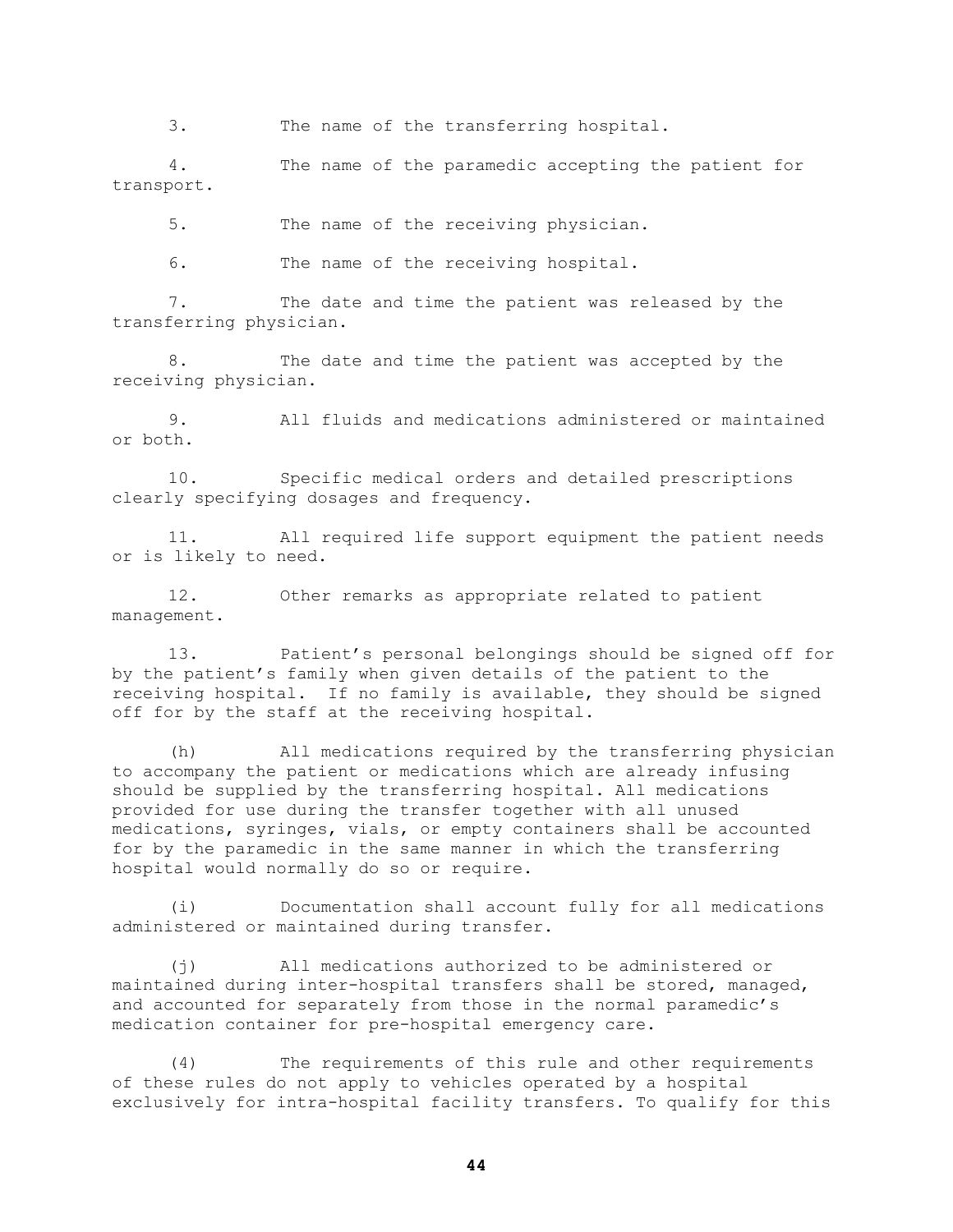exemption, a vehicle shall conform to all of the following requirements:

(a) The vehicle shall be used exclusively for the transport of patients from one facility in a licensed hospital to another facility in the same licensed hospital. The vehicle shall not be used to respond to emergencies, to transport emergency patients, or to transport patients for any purpose other than intra-hospital facility transfers.

(b) The hospital shall be licensed by the Board and licensure records shall be on file with the Department's Bureau of Health Provider Standards.

(c) Each building from which patients are sent or by which patients are received shall be operated by the licensed hospital, as documented in the hospital's licensure records. Patients sent from a facility operated by one licensed hospital to a facility operated by another licensed hospital will be considered inter-facility and NOT intra-facility transfers, regardless of whether the licensed facilities are owned or operated by the same entity.

(d) All crew members on board the vehicle shall be hospital employees. **Authors:** William Crawford, M.D., and Jamie Gray **Statutory Authority:** Code of Ala. 1975, §22-18-1, et seq. **History:** Filed September 1, 1982. Repealed and Replaced: Filed September 20, 1996; effective October 24, 1996. Amended: Filed March 20, 2001; effective April 24, 2001. Repealed and New Rule: December 17, 2007; effective January 21, 2008. Repealed and New Rule: Filed April 20, 2011; effective May 25, 2011. **Ed. Note:** Rule .07 was renumbered .16 and original Rule 420-2-1-.16 Responsibility For Patient was repealed as per certification filed April 20, 2011; effective May 25, 2011. Repeal and New Rule: Filed March 16, 2017; effective April 30, 2017. Repeal and New Rule: Filed February 20, 2019; effective April 6, 2019. Repeal and New Rule: Filed April 7, 2020; effective June 14, 2020. Repeal and New Rule: Filed February 17, 2022; effective April 14, 2022.

# **420-2-1-.25 Out-of-State Ambulance Contracts for Disaster Assistance.**

 An emergency medical provider service (ground or air) shall contact the OEMS prior to deploying or sending any Alabama permitted ambulances to another state(s) to fulfill obligations of a state, federal, or private contract or agreement for a disaster. **Authors:** William Crawford, M.D., and Jamie Gray **Statutory Authority:** Code of Ala. 1975, §22-18-1, et seq.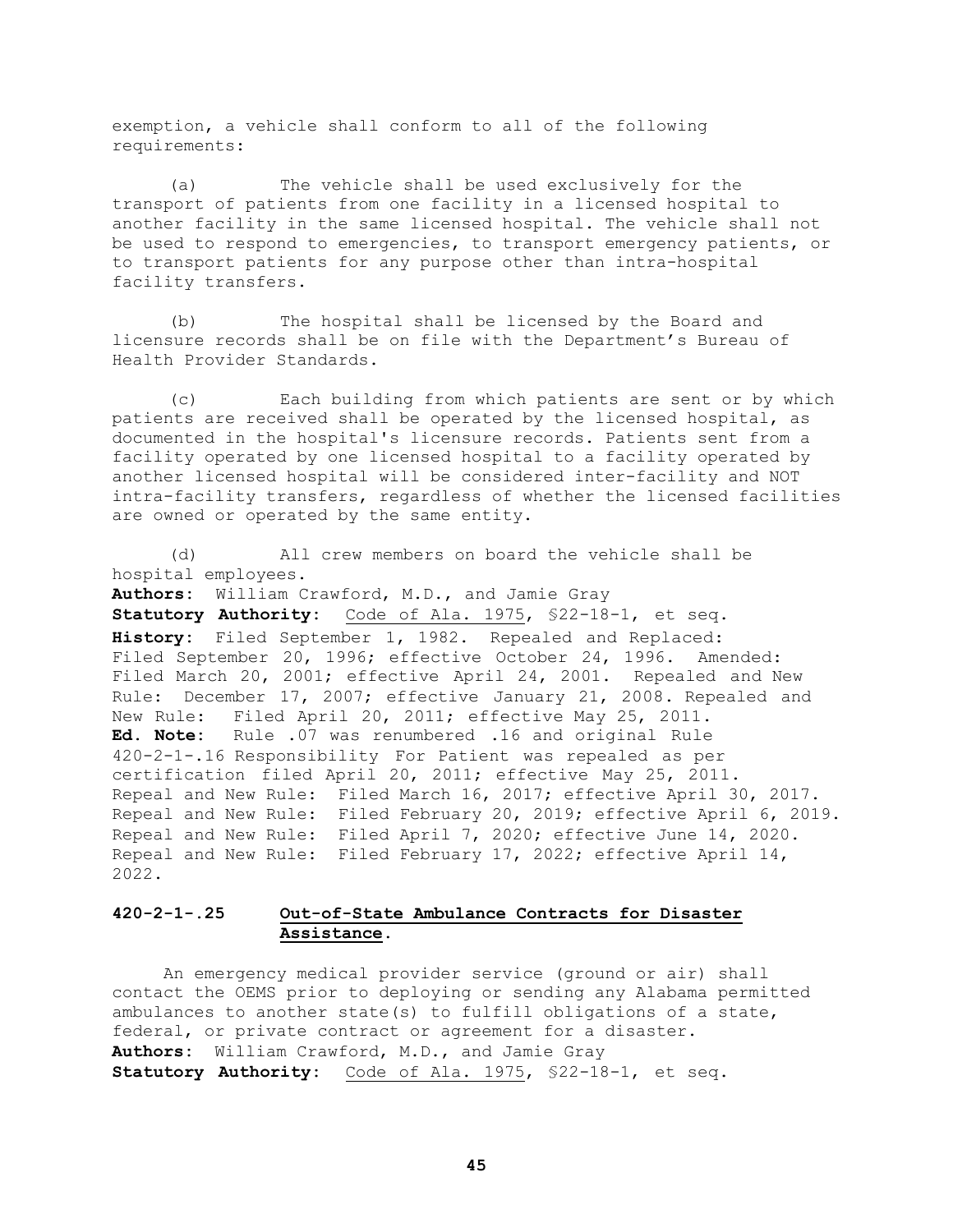**History:** Filed February 20, 2019; effective April 6, 2019. Repeal and New Rule: Filed April 7, 2020; effective June 14, 2020. Repeal and New Rule: Filed February 17, 2022; effective April 14, 2022.

# **420-2-1-.26 Exemptions.**

(1) These rules shall not apply to the transport ambulance services referred to in §22-18-2, Code of Ala. 1975, and listed below, except when the services listed in (a) or (e) are offering or proposing to offer ALS services, as defined in these rules, to the public. All transport ambulance services offering or proposing to offer ALS services to the public shall become licensed as emergency medical provider service operators under these rules.

(a) Volunteer rescue squads that are members of the Alabama Association of Rescue Squads, Inc., that are not offering ALS services and that are not voluntarily licensed as a BLS transport service.

(b) Ambulances operated by a federal agency of the United States.

(c) Out of state services and Alabama licensed ambulances (ground or air) that are rendering assistance in the case of a major catastrophe, emergency, or natural disaster in which the active licensed EMS personnel and emergency medical provider services of Alabama are determined insufficient. All out of state services and Alabama licensed services shall notify the OEMS of their deployment to and departure from an emergency area. The OEMS may grant temporary approval for such ambulances and services until the incident can be managed by local Alabama licensed personnel and services.

(d) Out of state ambulances that either pick up patients in Alabama and transport to facilities outside Alabama or pick up patients outside Alabama and deliver to facilities in Alabama.

(e) BLS ambulances operated by a private business or industry exclusively as a free service to employees of such business or industry.

(f) Specialty care ambulances that are utilized for interfacility transfers only and that are verified and approved by the OEMS prior to operation.

**Authors:** William Crawford, M.D., and Jamie Gray **Statutory Authority:** Code of Ala. 1975, §22-18-1, et seq. **History:** Filed September 1, 1982. Amended: Filed May 24, 1984. Emergency Rule filed August 22, 1990; September 19, 1990. Amended: Filed September 19, 1990; November 19, 1990. Emergency R ule filed December 19, 1990; April 19, 1991. Amended: Filed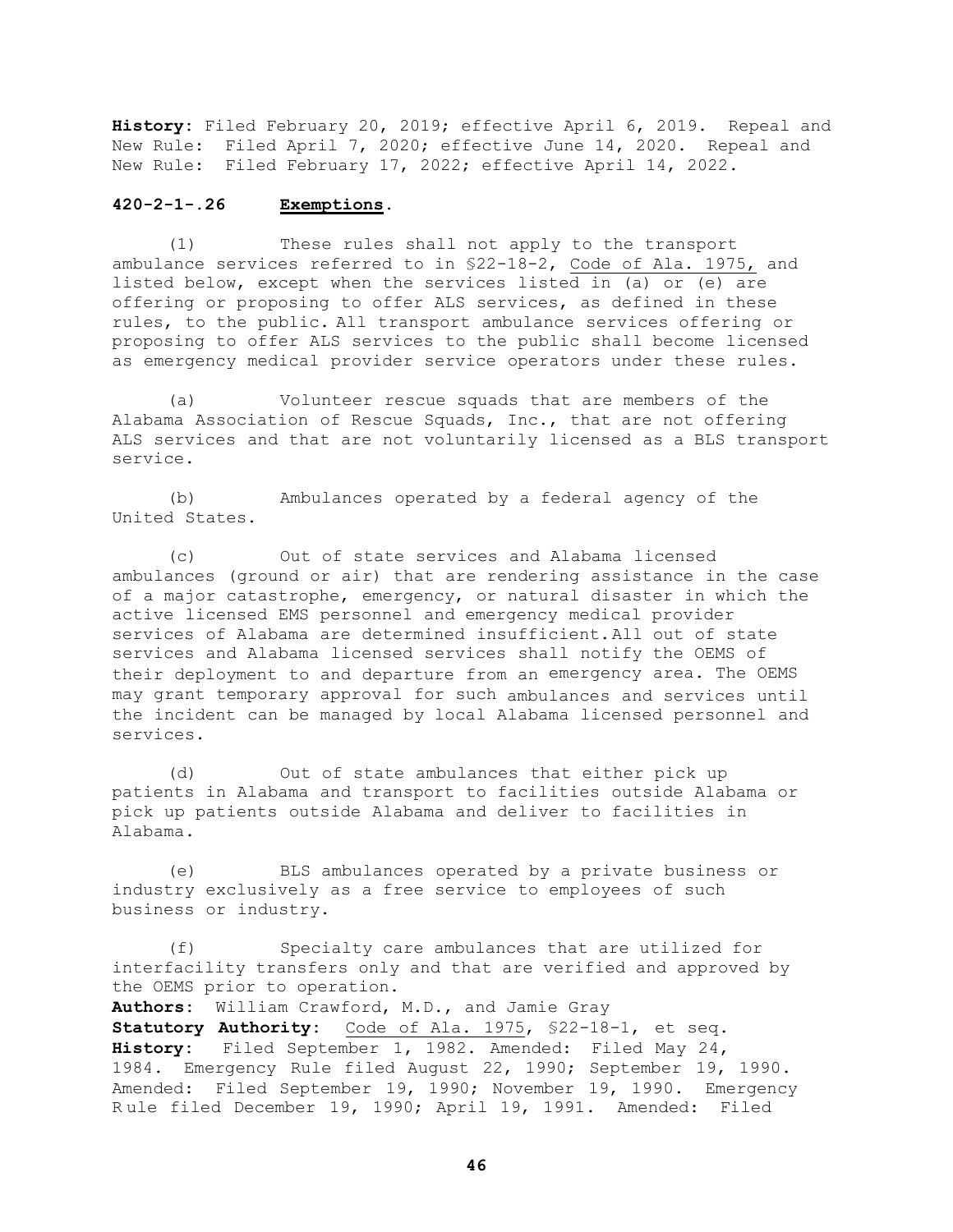March 20, 1992. Amended: Filed July 21, 1993; effective August 25, 1993.Repealed and Replaced: Filed September 20, 1996; effective October 24, 1996. Amended: Filed March 20, 2001; effective April 24, 2001. Repealed and New Rule: December 17, 2007; effective January 21, 2008. Repealed and New Rule: Filed April 20, 2011; effective May 25, 2011. Repeal and New Rule: Filed March 16, 2017; effective April 30, 2017.Repeal and New Rule: Filed February 20, 2019; effective April 6, 2019. Repeal and New Rule: Filed April 7, 2020; effective June 14, 2020. Repeal and New Rule: Filed February 17, 2022; effective April 14, 2022.

#### **420-2-1-.27 Variances.**

The State Health Officer may approve a variance to any provision of these rules, except for any provision that restates a statutory requirement or that defines any term, in accordance with Rule 420-1-2- .09, Ala. Admin. Code.

**Authors:** William Crawford, M.D., and Jamie Gray

**Statutory Authority:** Code of Ala. 1975, §22-18-1, et seq. **History:** New Rule: Filed September 20, 1996; effective October 24, 1996. Amended: Filed March 20, 2001; effective April 24, 2001. Repealed and New Rule: December 17, 2007; effective January 21, 2008. Repealed and New Rule: Filed April 20, 2011; effective May 25, 2011.

**Ed. Note:** Rule 420-2-1-.17 was repealed as per certification Filed March 20, 2001; effective April 24, 2001. As a result of this, Rule  $420-2-1-.28$  was renumbered to  $420-2-1-.27$ . Rule 420-2-1-.27 was renumbered 420-2-1-.26 as per certification filed December 17, 2007; effective January 21, 2008. Rule was .26 and renumbered to .04 as per certification filed April 20, 2011; effective May 25, 2011. Repeal and New Rule: Filed March 16, 2017; effective April 30, 2017.Repeal and New Rule: Filed Filed February 20, 2019; effective April 6, 2019. Repeal and New Rule: Filed April 7, 2020; effective June 14, 2020. Repeal and New Rule: Filed February 17, 2022; effective April 14, 2022.

# **420-2-1-.28 Compliance and Enforcement for Licensed Provider Services.**

(1) The OEMS shall have the right to inspect all licensed emergency medical provider service premises, facilities, vehicles, and aircraft at any time. A representative of the OEMS shall properly identify himself or herself prior to inspection.

(2) The provider service and vehicle/aircraft inspection standards are available from the OEMS and are posted at http://www.alabamapublichealth.gov/ems.

(3) The inspection frequency shall be determined by the OEMS. Nothing in this rule precludes the OEMS from issuing an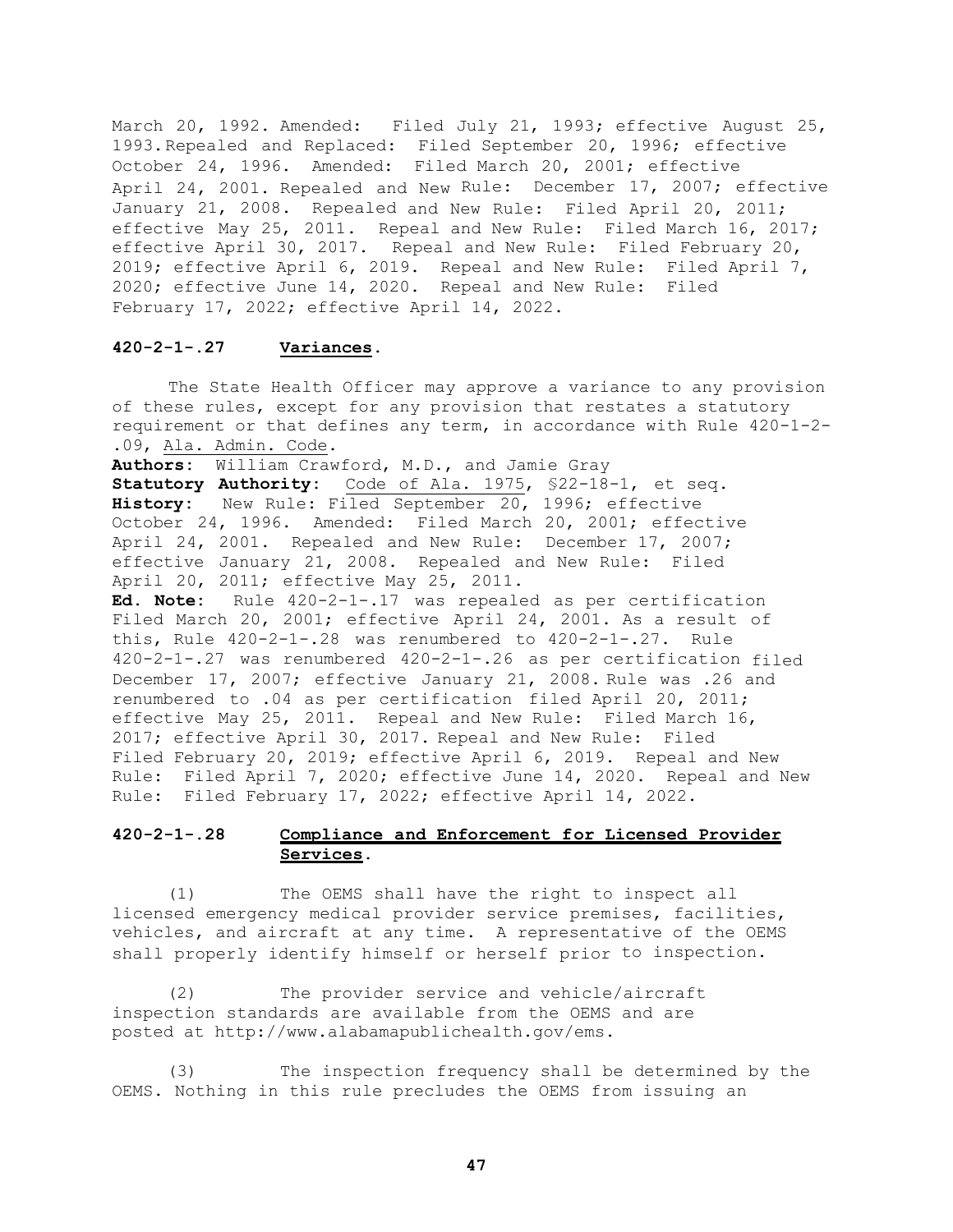immediate Notice of Intent to Suspend/Revoke order or issuing an emergency order to immediately cease operation or cease using a particular vehicle or aircraft, if necessary, in order to protect public health.

(4) A routine inspection shall be conducted:

(a) Prior to licensure, the OEMS will inspect the proposed emergency medical provider service's premises, facilities, and vehicles or aircraft to determine compliance with the requirements of these rules.

(b) Each provider service's premises, facilities, and permitted vehicles or aircraft will be inspected minimally every 2 years. The OEMS may alter the frequency and the number of vehicles inspected for providers that maintain a national accreditation.

(c) A licensed provider service shall not operate a vehicle or aircraft until the OEMS has inspected the vehicle and issued a current permit decal. If an immediate inspection cannot be performed, the OEMS may issue temporary approval to allow a vehicle or aircraft to be placed in service if the vehicle meets all other requirements of these rules. All pertinent information regarding the vehicle or aircraft in question shall be documented and provided to the OEMS prior to temporary approval.

(d) A provider service's license may be suspended or revoked if the provider service's facilities do not provide reasonably safe conditions for the provider service's personnel.

(e) A deficiency noted during an inspection shall be corrected and the correction reported in writing within 10 working days of the inspection. A failure to comply may result in the suspension or revocation of the provider service's license.

(f) A vehicle or aircraft may be temporarily or permanently removed from operation if it fails to meet minimum requirements for its safe operation, if it poses a threat to the public or staff, if it does not carry the appropriate equipment, or if it does not have adequate staffing.

(5) A copy of the inspection report shall be furnished to the emergency medical provider service with the OEMS retaining possession of the original. The inspection report shall designate the compliance status of the facility, vehicle, or aircraft.

(6) All ALS licensed emergency medical provider services shall: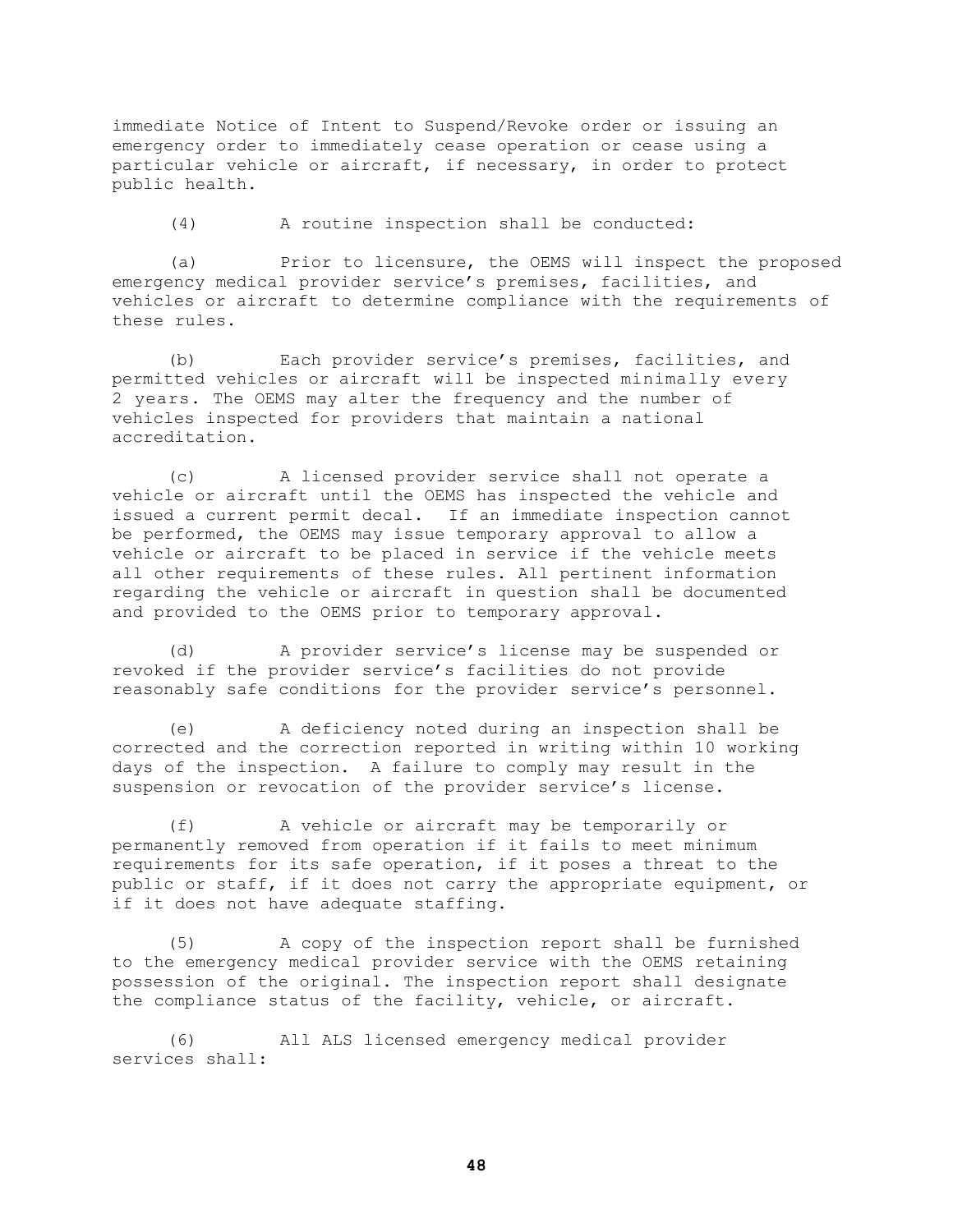(a) Ensure that all fluids and medications are properly stored, secured, and inventoried no less than every 30 days by authorized licensed personnel.

(b) Ensure that all outdated, misbranded, adulterated, or deteriorated fluids and medications are removed immediately by the delegated responsible party.

(c) Inventory all fluids and medications by an approved method which documents their sale or disposal; approved methods can include a contract with a reverse distributor company or return to the origin of purchase.

(d) Notify the service medical director of all medication activities.

(e) Ensure that log records of all fluids and medication purchases, usage, wastage, and returns are documented and filed. Log records shall include dates, times, vehicle/aircraft number, medication or fluid name, quantity, and personnel's name.

(f) Document all usage of fluids and medication on the Alabama OEMS patient care reports.

(g) Allow OEMS to examine all records pertaining to the usage, supply, and re-supply of fluids and medications at any time.

(h) Provide notification and written documentation within 3 working days to the OEMS regarding any perceived protocol or rule violations.

(i) Upon determining intent to sell or cease operations, provide written documentation to the OEMS 5 working days prior to closing. The original copy of the provider service license and ALS authorization shall also be returned to the OEMS within 5 working days of closing.

(7) Personnel found to be working with an expired license are in violation of these rules and the OEMS may report those individuals and the service to third-party reimbursement agencies and the local District Attorney, when applicable.

(8) All personnel are required to maintain confidentiality of all patient records and information. **Authors:** William Crawford, M.D., and Jamie Gray **Statutory Authority:** Code of Ala. 1975, §22-18-1, et seq. **History:** New Rule: Filed April 20, 2011; effective May 25, 2011. Repeal and New Rule: Filed March 16, 2017; effective April 30, 2017. Repeal and New Rule: Filed February 20, 2019; effective April 6, 2019. Repeal and New Rule: Filed April 7, 2020; effective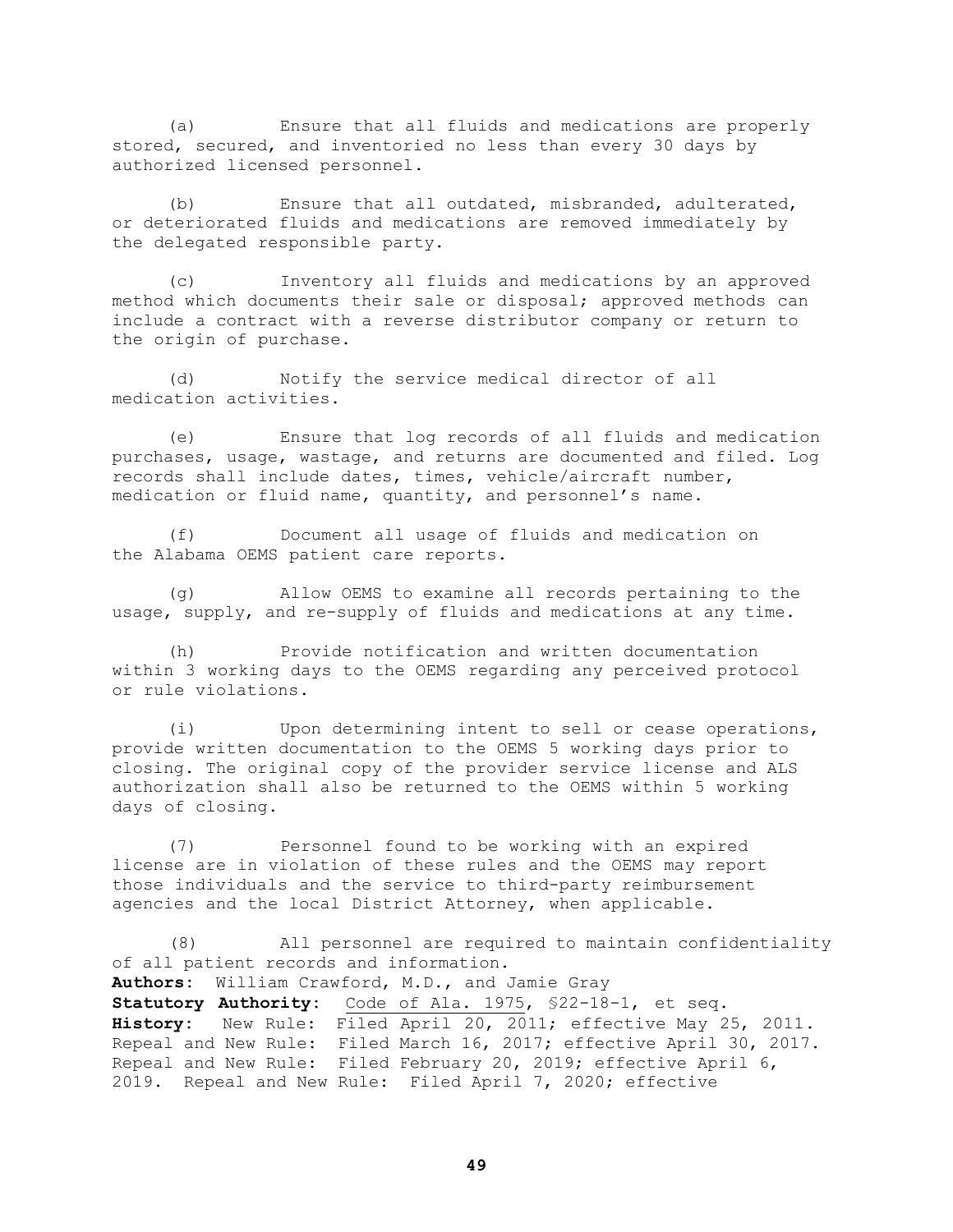June 14, 2020. Repeal and New Rule: Filed February 17, 2022; effective April 14, 2022.

### **420-2-1-.29 Standards of Conduct.**

(1) A licensed EMSP shall perform his or her job duties and responsibilities in a manner that reflects the highest ethical and professional standards of conduct. Actions that are in violation of the standard of conduct will be considered misconduct and are subject to immediate disciplinary action, up to and including license revocation.

(2) Misconduct is defined as:

(a) Making a false, fraudulent, or forged statement or document, including but not limited to, a report of continuing education requirements, a run report, a patient care record, EMSP student record, clinical rotation record, intent to train form, selfstudy document, fluid and drug application, physician medication order form, or any other document that is material to the duties and qualifications of the EMSP or those of a student in an EMSP training program and which is fraudulent or knowingly false in any respect; or, performing any dishonest act in connection with any official documents required by the Board or an emergency medical services education program.

 (b) Being convicted of a felony or a crime involving moral turpitude.

(c) Being currently charged with any crime that may jeopardize public safety.

 (d) Disregarding an appropriate order by a physician concerning emergency treatment or transportation without justification.

 (e) While on duty at the scene of an accident or illness, refusing to administer emergency care when appropriate.

 (f) After initiating care of a sick or injured patient, discontinuing care or abandoning the patient without the patient's consent or without transferring patient care to an appropriate medical personnel.

 (g) By act or omission and without mitigating circumstance, contributing to or furthering the injury or illness of a patient under his or her care.

 (h) Being careless, reckless, or irresponsible in the operation of an emergency vehicle.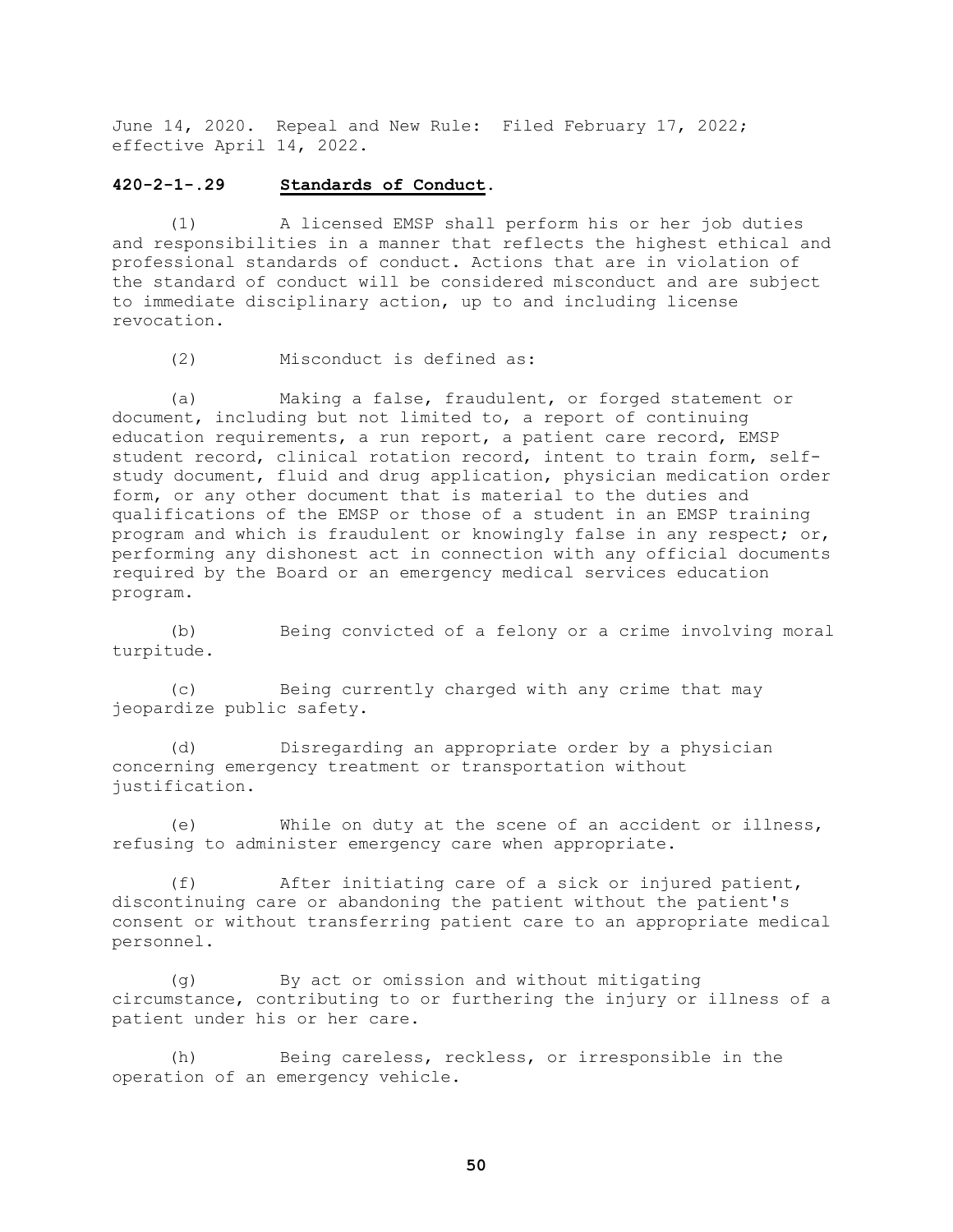(i) Exceeding his or her scope of practice.

(j) Providing care to a patient under his or her care which falls short of the standard of care which ordinarily would be expected to be provided by similarly situated EMSP, thereby jeopardizing the life, health, or safety of a patient.

 (k) Observing substandard care by another EMSP without documenting the event and notifying the appropriate authority.

(l) Providing services while his or her license is suspended, revoked, or lapsed for failure to renew.

 (m) Failing to complete remedial training or other courses of action as directed by the Board as a result of an investigation.

(n) Having been charged with the physical or sexual abuse of an individual.

(o) Being convicted of committing fraud in the performance of his or her duties.

(p) Not cooperating with, or providing false information to the Board and/or its representatives during the course of any investigation or inspection.

(q) Providing services while under the influence of alcohol or drugs.

(r) Taking action that would jeopardize the health and safety of a patient including, but not limited to, the abandonment or mistreatment of a patient.

(s) Violating the confidentiality of any patient records or information.

(t) Performing any act requiring licensure or certification under state EMS statutes or these rules without possession of the requisite licensure or certification.

(u) Violating the provisions of Chapter 22-18 of the Code of Alabama, 1975, or the rules of the Board.

- (v) Disregarding a duty to act.
- (w) Executing a dereliction of duty.
- (x) Posing a danger to public health or safety.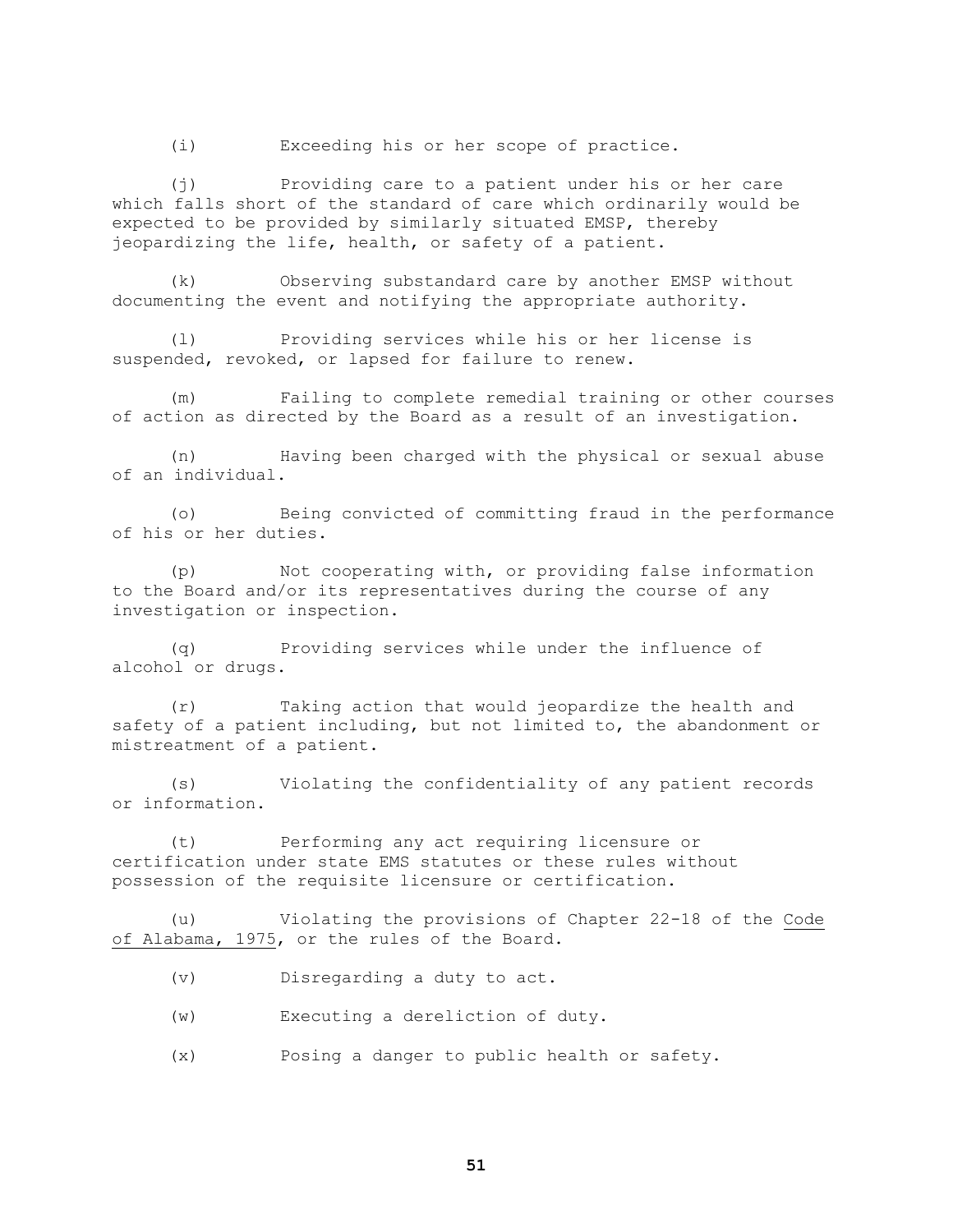(y) Diversion of, or tampering with, a medication or controlled substance with or without a criminal charge for such actions.

(z) The use of any tobacco products, including cigarettes, e-cigarettes, vapes of any type, and smokeless tobacco, or under the influence of alcohol or drugs while operating or riding in an ambulance or while providing patient care.

(3) Any adverse action related to licensed personnel shall be reported by the OEMS, as required, to the National Practitioner Data Bank, in accordance with federal law, as well as the National Registry of Emergency Medical Technicians.

**Authors:** William Crawford, M.D., and Jamie Gray **Statutory Authority:** Code of Ala. 1975, §22-18-1, et seq. **History:** Filed February 20, 2019; effective April 6, 2019. Repeal and New Rule: Filed April 7, 2020; effective June 14, 2020. Repeal and New Rule: Filed February 17, 2022; effective April 14, 2022.

### **420-2-1-.30 Impaired EMSP.**

(1) When the OEMS receives evidence of the possible impairment of a licensed EMSP, it will initiate an investigation. The OEMS will consider the facts and circumstances of each case, and may recommend disciplinary action, or may offer entry into a drug, alcohol, or psychiatric rehabilitation program approved by the OEMS.

(2) An individual may be offered entry into a drug, alcohol, or psychiatric rehabilitation program if they meet the following criteria:

(a) The individual has not been found guilty of any crime related to drug or alcohol abuse associated with the incident. Guilty means the individual was found guilty following a trial, or entered a plea of guilty or no contest accompanied by a court's finding of guilt.

(b) The appropriate medical authority has determined that the individual does not present a danger to him or herself, to those around them, or to patients.

(c) The individual has not previously been entered into an approved drug, alcohol, or psychiatric rehabilitation program by the OEMS.

(d) The individual consents to suspend his or her license during the evaluation process and subsequent treatment, if recommended.

(3) An individual who meets the above criteria may regain his or her license if they successfully complete the rehabilitation program, and agree to the following conditions: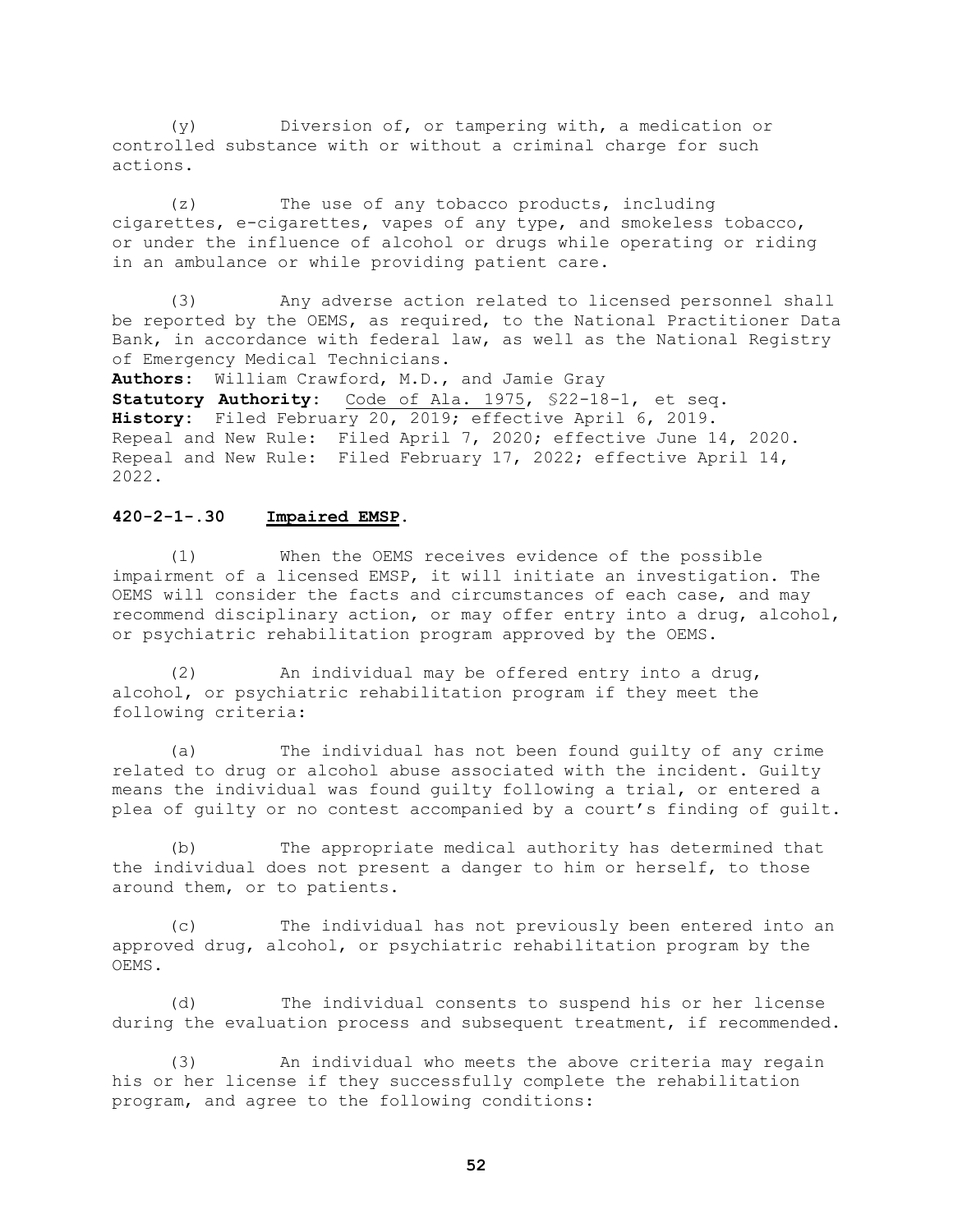(a) Waiver of confidentiality so that the OEMS may access the individual's patient records in the inpatient and/or aftercare program.

(b) Submission of all follow-up treatment reports and drug screening tests to the OEMS for review (submission shall be made by the entity conducting the treatment or drug screening).

(c) Participation in random drug or alcohol screenings, or psychiatric examinations as required by the OEMS or by the entity providing outpatient care.

(4) An individual is in violation of this rule, and subject to immediate disciplinary action if any of the following occur:

(a) The individual does not comply with the OEMS and the approved program's recommendations.

(b) The individual does not complete inpatient and/or outpatient care.

(c) The individual tests positive for drugs or alcohol prior to completing the treatment program.

(d) The individual tests positive on a random drug screen.

(e) The individual is deemed to present a danger to him or herself, to those around them, or to patients.

(5) An emergency medical provider service shall immediately report to the OEMS, in writing, any EMSP who refuses, or tests positive on, any drug screening, including pre-employment screenings.

(6) Emergency medical provider services shall provide immediate notification to the OEMS and written documentation about any EMSP that is or appears to be impaired. Written documentation shall include the employee's name, level of licensure, license number, relevant facts, and drug screening and blood alcohol content results.

(7) An individual who meets the definition of an impaired EMSP or self admits to a drug, alcohol, or psychiatric facility shall provide immediate notification of his or her condition to the OEMS.

(8) An individual who is in violation of this rule and consents to surrender his or her license to avoid adverse licensure action may reapply for licensure no less than 2 years after the surrender was approved and accepted by the Board and only after completing an evaluation and subsequent treatment, if recommended, at an approved drug, alcohol, or psychiatric rehabilitation program. The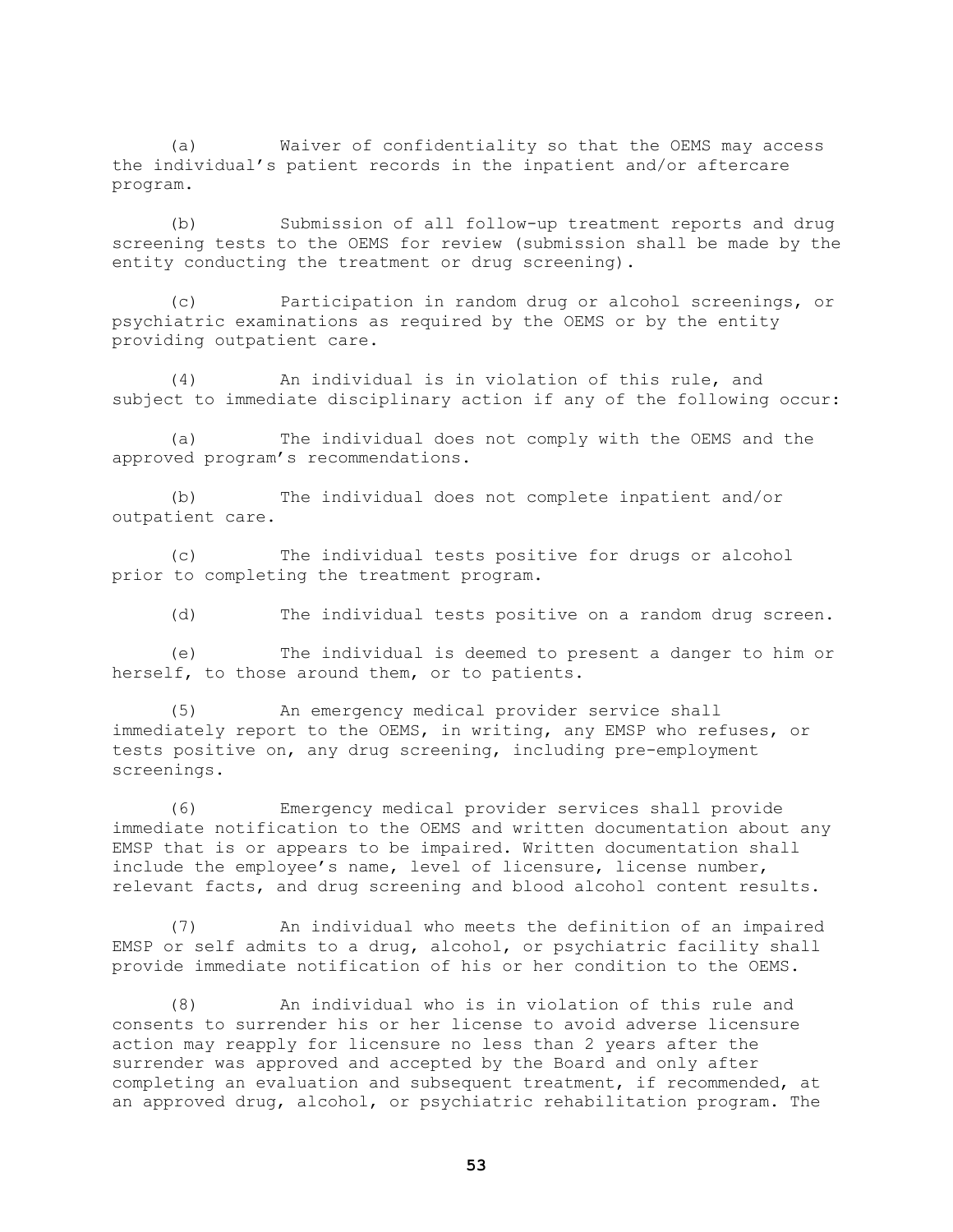individual must show sobriety during the program, and a letter of advocacy for relicensure must be sent from the facility to the OEMS. **Authors:** William Crawford, M.D., and Jamie Gray **Statutory Authority:** Code of Ala. 1975, §22-18-1, et seq. **History:** New Rule: Filed April 20, 2011; effective May 25, 2011. Repeal and New Rule: Filed March 16, 2017; effective April 30, 2017. Repeal and New Rule: Filed February 20, 2019; effective April 6, 2019 Repeal and New Rule: Filed April 7, 2020; effective June 14, 2020. Repeal and New Rule: Filed February 17, 2022; effective April 14, 2022.

#### **420-2-1-.31 Complaint/Disciplinary Procedures.**

(1) The Board may investigate any complaint at the discretion of the State EMS Director, State EMS Medical Director, or their authorized representative.

(2) If the Board receives a verbal complaint of any matter relating to the regulation of provider services, EMSP, EMS education programs, or students, the complainant is deemed to have filed an informal complaint. Should the Board determine that a complaint is valid, the complaint then becomes formal and may warrant action pursuant to this chapter. The provider services, EMSP, EMS education programs, or students shall comply with any request for records from the OEMS within 3 business days from the date of request.

(3) If the Board receives a written and signed statement of any matter relating to the regulation of provider services, EMSP, EMS education programs, or students, the complainant is deemed to have filed a formal complaint. Within 10 days of receipt of the complaint, a designated representative of the Board shall inform the provider services, EMSP, EMS education programs, or students that a formal complaint has been filed. The personnel or organization shall be informed of the nature of the allegations made and the potential rule violation. The provider services, EMSP, EMS education programs, or students shall comply with any request for records from the OEMS within 3 business days from the date of request.

(4) After the Board investigates a formal complaint, the Board shall render a written decision to all parties involved of its findings.

(5) The Board may issue a request for an interview with the provider services, EMSP, EMS education programs, or students if evidence indicates that grounds for action exist. The request shall state the date and time for the interview.

(6) If the Board determines that evidence warrants action or if the provider services, EMSP, EMS education programs, or students refuse to attend the interview, the OEMS Director shall institute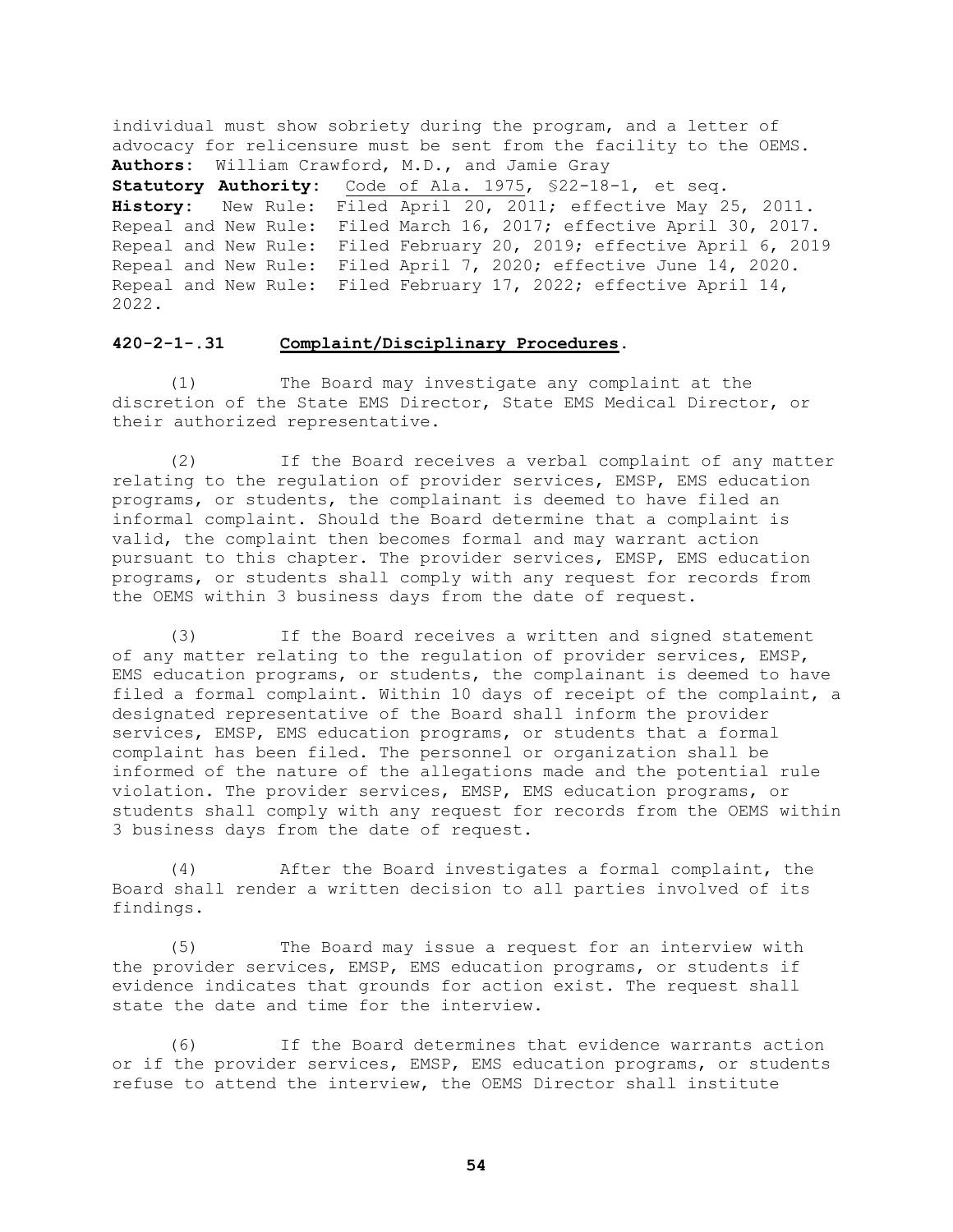formal proceedings and hold a hearing pursuant to §22-18-6, Code of Ala. 1975.

(7) If the Board determines disciplinary action is appropriate, the Board may take action up to and including license revocation.

(8) Complaints against EMSP, applicants, or students, may be submitted if they:

(a) Do not meet or no longer meet the qualifications for licensure.

(b) Are guilty of misconduct as defined by these rules or have otherwise committed a serious and material violation of these rules.

(9) Hearings to suspend or revoke a license shall be governed by the Board's Rules for Hearing of Contested Cases, Chapter 420-1-3, Ala. Admin. Code.

**Authors:** William Crawford, M.D., and Jamie Gray

**Statutory Authority:** Code of Ala. 1975, §22-18-1, et seq. **History:** New Rule: Filed September 20, 1996; effective October 24, 1996. Amended: Filed March 20, 2001; effective April 24, 2001. Repealed and New Rule: December 17, 2007; effective January 21, 2008. Repealed and New Rule: Filed April 20, 2011; effective May 25, 2011.

**Ed. Note:** Rule 420-2-1-.17 was repealed as per certification Filed March 20, 2001; effective April 24, 2001. As a result of this, Rule 420-2-1-.27 was renumbered to 420-2-1-.26. Rule 420-2-1-.26 was renumbered to 420-2-1-.25 as per certification filed December 17, 2007; effective January 21, 2008. Rule .25 was renumbered to .30 as per certification filed April 20, 2011; effective May 25, 2011. Repeal and New Rule: Filed March 16, 2017; effective April 30, 2017. Repeal and New Rule: Filed February 20, 2019; effective April 6, 2019. Repeal and New Rule: Filed April 7, 2020; effective June 14, 2020. Repeal and New Rule: Filed February 17, 2022; effective April 14, 2022.

# **420-2-1-.32 Education Standards and Procedures.**

(1) Education Program Specifics

(a) Any institution desiring approval as an education program for Level 3 or Level 2 shall be an institution approved by the Alabama Community College System (ACCS), or the ADPH OEMS. Any institution desiring approval as an education program for Level 1 shall be an institution approved by the OEMS and shall be accredited by the CoAEMSP.

(b) Any institution desiring approval as an EMS education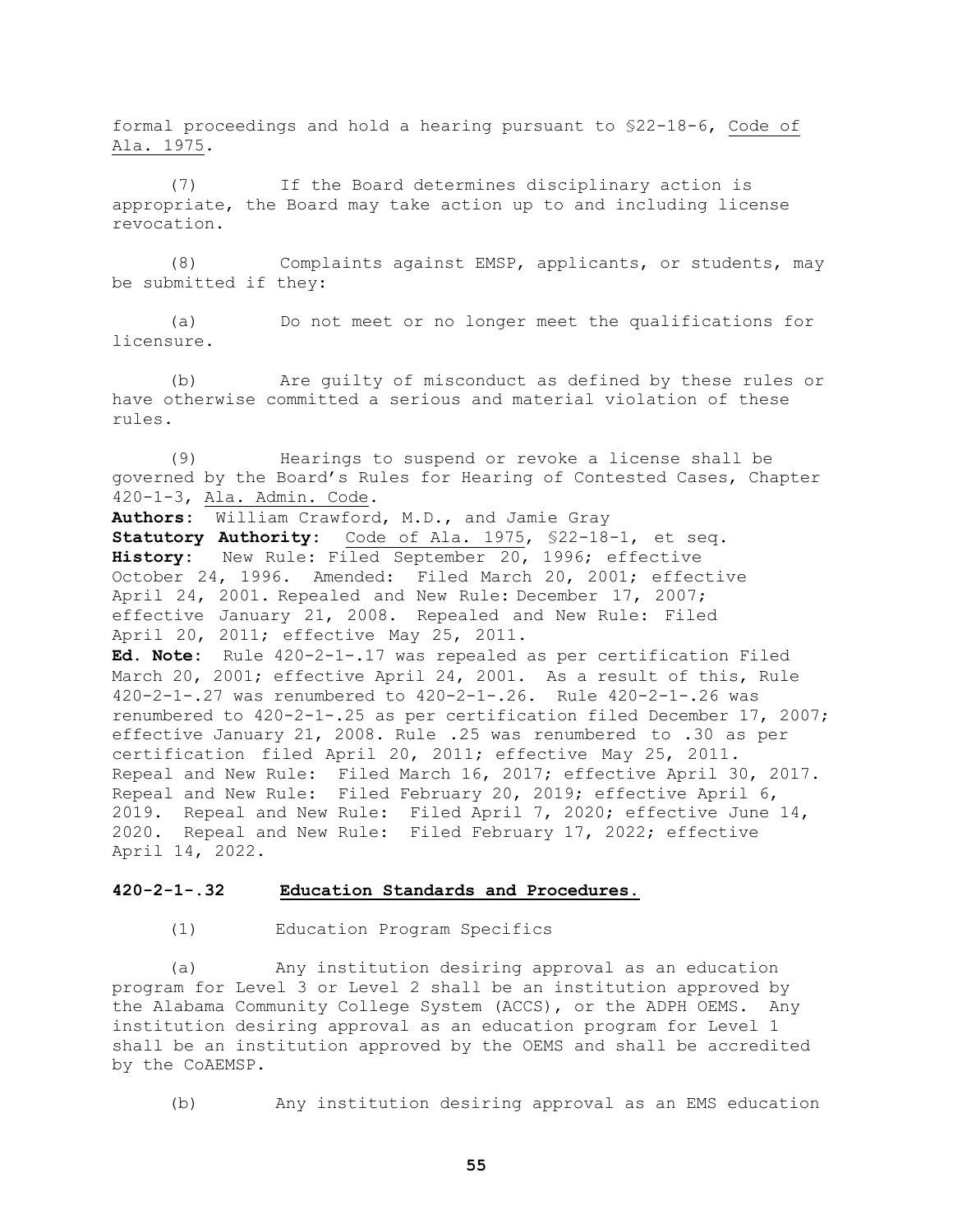program must reserve one seat on its Advisory Board for the Director of the OEMS or his designee. The OEMS shall be notified within a reasonable timeframe of any Advisory Board meetings.

(c) Education programs shall be committed to equal opportunity in employment and education and shall not discriminate on the basis of sex, race, age, religion, or against qualified disabled persons.

(d) Each education program shall provide all preceptors and instructors with procedures to properly document clinical and field evaluations and proper criteria for skills verification. Preceptors and instructors shall be required to acknowledge receipt of this material in writing, with the document being filed in the education program's permanent records.

(e) Each education program shall provide all students with EMS education, information on rules, and policies on testing and licensure requirements by the OEMS. Students shall be required to acknowledge receipt of this material in writing, with the document being filed in the student's permanent records at the training facility.

(f) Each education program shall report any evidence of academic dishonesty, dismissal, or termination from an EMS education program due to evidence of academic dishonesty or positive drug screen results for any currently licensed EMSP in the program. Action may also be taken against an associate or employee of an EMS education program who knowingly neglects to notify the OEMS of such. Evidence of academic dishonesty, dismissal, or termination from a program may result in disciplinary action or license revocation by the OEMS. This includes any EMSP, student, or associate or employee of an EMS education program who knowingly participates in academic dishonesty.

(g) Applications for education program approval are available on the OEMS website http://www.alabamapublichealth.gov/ems, or upon request from the OEMS, and must be returned to the agency after completion by the applicant. Upon review and approval of the application by the OEMS it will, where appropriate, be forwarded to the ACCS or the ACHE for any required co-approval. All EMS education programs will be reaccredited on a 5-year cycle. If a program is currently on a cycle with CoAEMSP, the Level 2 and Level 3 programs will coincide with that assessment. Otherwise, it will begin with either the year of their initial application or the year in which their next Level 2 or Level 3 class begins.

(h) All EMS education programs shall utilize a program medical director who is licensed by the Medical Licensure Commission of Alabama, a local member of the medical community, and experienced and knowledgeable of emergency care of the acutely ill and traumatized patients. The program medical director must review and approve the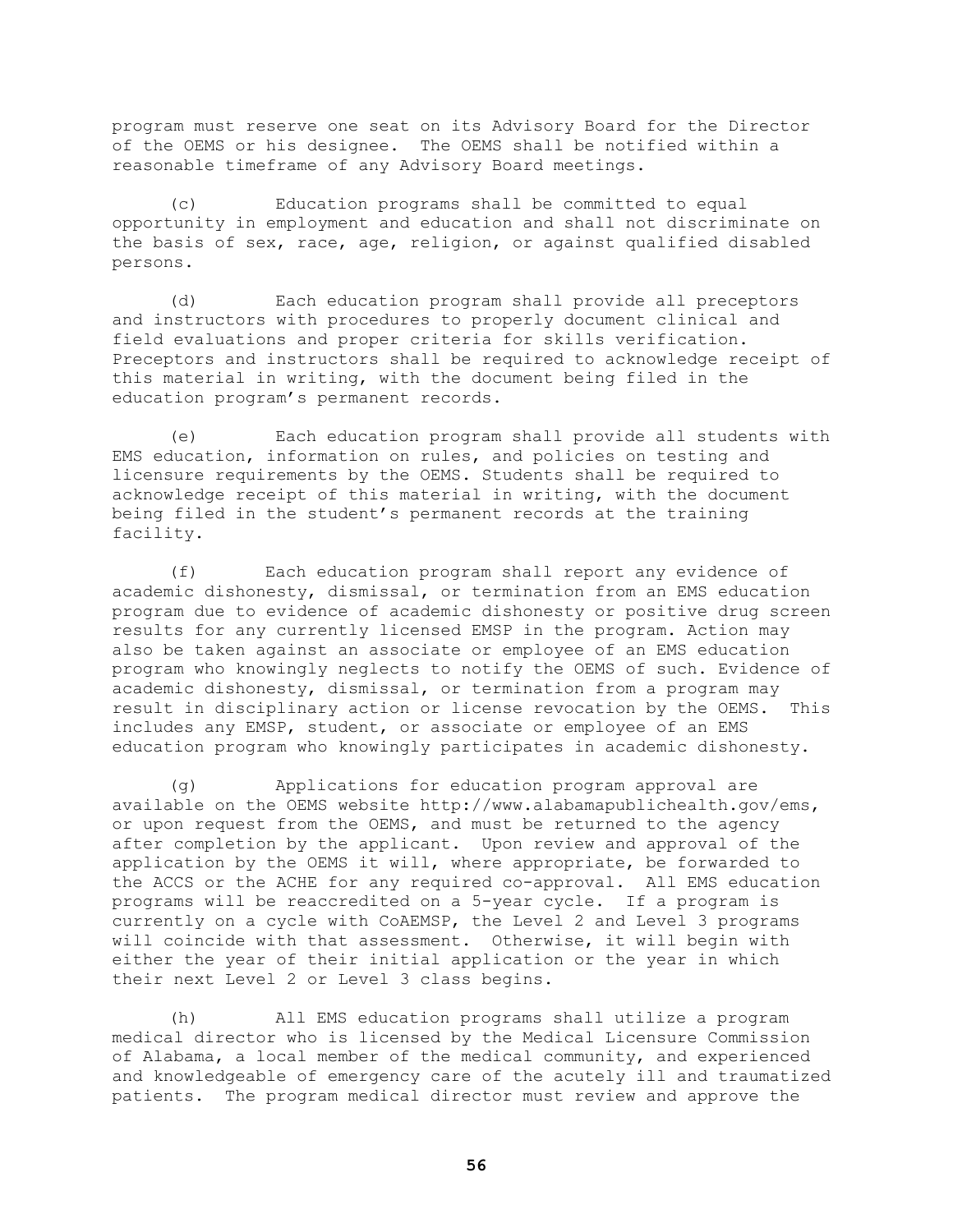educational content of the program curriculum and the quality of medical instruction and supervision delivered by the faculty. The medical director must routinely review students' performance to assure adequate progress toward completion of the program. The medical director must attest that each graduating student has achieved the desired level of competence prior to graduation.

(i) Any education program not accredited by OEMS must notify the OEMS at least 90 days prior to the beginning of any initial EMSP licensure level program.

(j) An approved Letter of Review from CoAEMSP must be obtained by the sponsoring institution and must be submitted to the OEMS at least 90 days prior to the beginning of an initial Level 1 course.

(2) Program Accreditation

(a) Every EMS education program is required to complete an OEMS Credentialing Application contained in the OEMS Credentialing Manual.

(b) Accreditation is a required process for the offering of each level of EMS education.

1. The Level 2 and Level 3 accreditation is gained through completion of a credentialing application. The application must be submitted to and approved by the OEMS. Submission of the application serves as an agreement to adhere to all procedures outlined in these rules and the requirements within the OEMS Credentialing Manual.

2. Level 1 accreditation is gained through completion and submission of the education program application and attainment and maintenance of accreditation through CoAEMSP. All CoAEMSP site visits shall be attended by an OEMS staff representative. Pending site visits shall be communicated to the OEMS by the EMSP program.

(c) No fees are required for the application or the accreditation process.

(d) Each approved EMS program shall receive a letter and certificate of accreditation from the OEMS. The certificate must be displayed in a public area of the approved program.

(e) Accreditation for Level 2 and Level 3 will be granted through the OEMS, through a credentialing process. This process will include a review of the completed application, a site visit, and compliance with other pertinent aspects of these rules and the OEMS Credentialing Manual.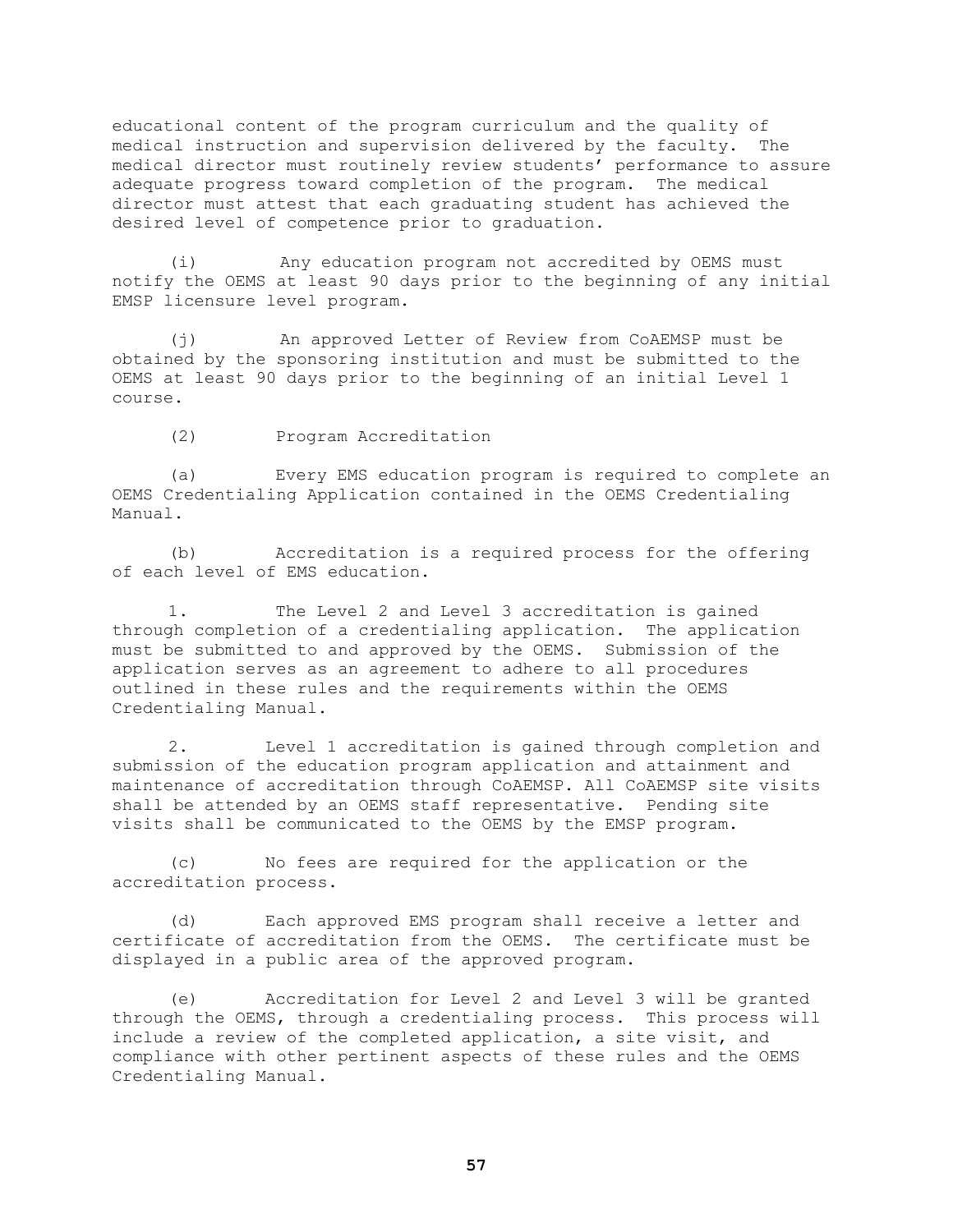(f) Level 1 accreditation will be granted by the CoAEMSP and will be concurrently approved by the OEMS, upon submission of a complete credentialing application and documented proof of a current accreditation through the CoAEMSP prior to initiating a second class. In the event that this accreditation is withdrawn or is not renewed for any reason, the program must seek accreditation from the OEMS in order to gain a Level 2 or Level 3 status.

(g) Accreditation status must be maintained by a training program for its students to be eligible for the OEMS approved licensure examination.

(h) Any student graduating from an unapproved and unrecognized EMSP course will not be eligible for the OEMS' licensure examination.

(i) Accreditation may be granted for a maximum of 5 years. The accredited program must apply for re-accreditation at least 12 months prior to expiration of accreditation.

(j) An accredited program may lose its accreditation if the program remains inactive for a period of time exceeding 2 years. Such a loss of accreditation would not prevent the program from making a new application for accreditation.

(k) Education programs seeking accreditation from the OEMS shall be responsible for all expenses incurred by site visit team members. This includes, but is not limited to, transportation, hotels, and meals.

(3) Course Offerings

(a) Institutions gaining accreditation may offer as many concurrent on-campus programs as needed, within their level of accreditation.

(b) Institutions may submit in writing a request to hold a satellite course for Levels 1 and 2 EMS education. Dual enrollment and Level 3 courses must be submitted to the OEMS as a notice in writing. Any satellite EMS course must meet all of the requirements of an on campus course. If the course is not within a reasonable distance to be served by the host program, it must meet the appropriate essential elements of an education program, including having the required service agreements, medical director, qualified instructors, equipment, internship affiliations, facilities, and any other items necessary to offer an EMS course. All satellite courses shall be reported to the OEMS prior to the beginning of the first class session.

(c) All Level 1 satellite courses must meet the requirements and have prior approval from the CoAEMSP.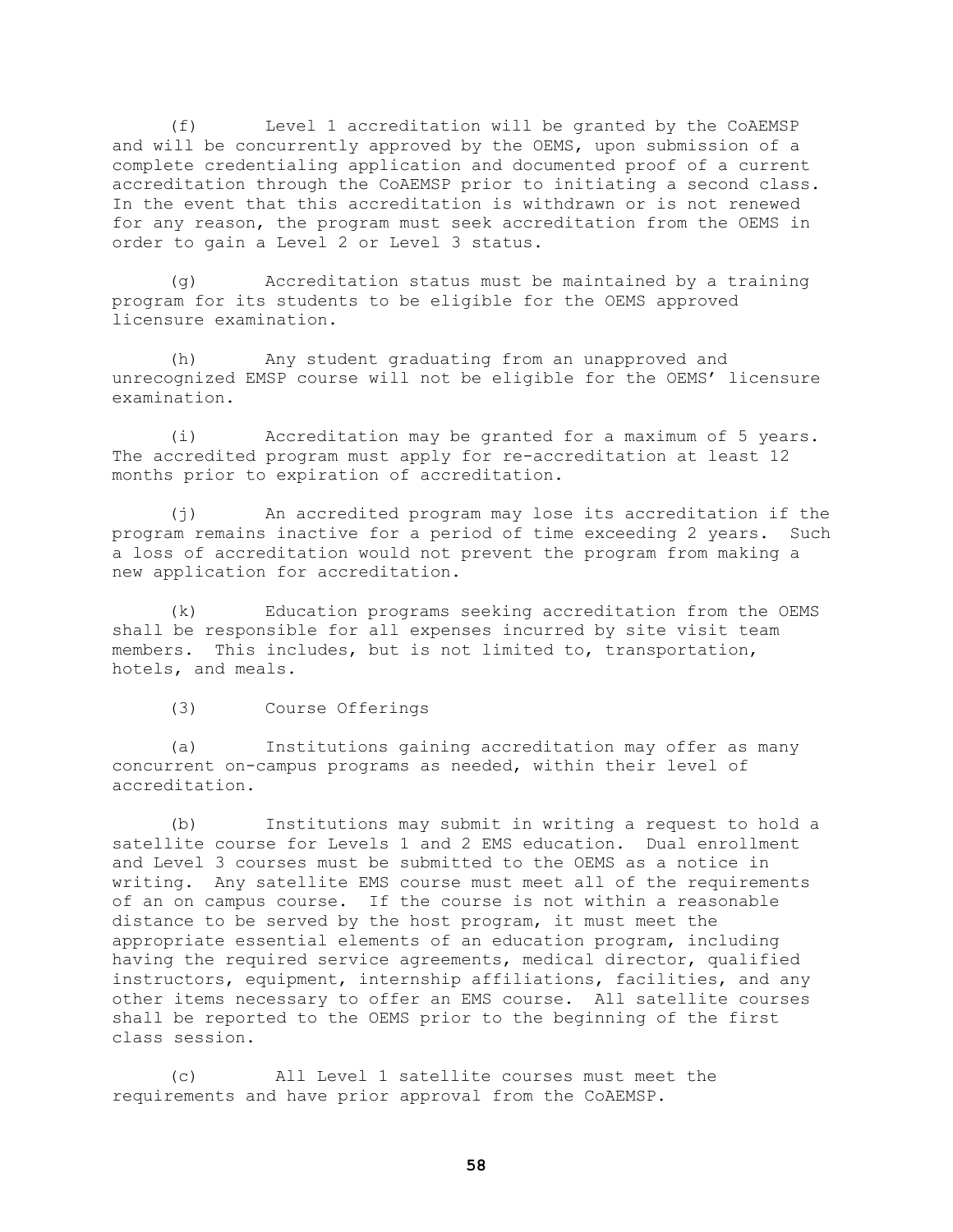(4) Curriculum

(a) Each educational program shall use the curriculum established by the National Emergency Medical Services Education Standards and shall conform to other stipulations as set forth in these rules.

(b) Each educational program shall add to its curriculum any new drugs or procedures approved by the State Board of Health, after notice is given by the OEMS to do so.

(c) Each education program is subject to announced or unannounced visits by personnel of the OEMS to check adherence to lesson plans, self-study documentation, and training objectives. If the educational program is found to be out of compliance, it may be placed on probationary accreditation status for a period of time, or the OEMS may withdraw the education program's accreditation if the program is found to not be in compliance with these rules, or if program does not maintain a 70 percent certification examination pass rate over a 3-year rotating basis.

(d) Each education program shall submit all documentation pertaining to course offerings and instructors as required by the OEMS. Documentation shall include, but is not limited to self-study documents, instructor data sheets, intent to train forms, and any administrative updates or changes made by the education program.

(e) All education programs must ensure each graduate completes the OEMS and Alabama EMS Systems presentation.

(5) Didactic/Internship Credit Hours

(a) Time frames designated herein are recognized as minimum required hours. This in no way suggests that these times may not be exceeded by an accredited education program. As new requirements in EMS education are adopted, minimum required hours may increase to ensure that students receive adequate instructional time. All levels of EMS education must include current national curriculum, and current Alabama EMS Protocol instruction for the respective level of education.

(b) The minimum time frames for Level 3 course of instruction are 140 hours for didactic and laboratory and 48 hours for internship. Internship hours may be divided between emergency room and prehospital experience on an ambulance.

(c) The minimum time frames for Level 2 course of instruction are 180 hours for didactic and laboratory and 96 hours for internship. Internship hours may be divided between hospital and prehospital experience on an ambulance.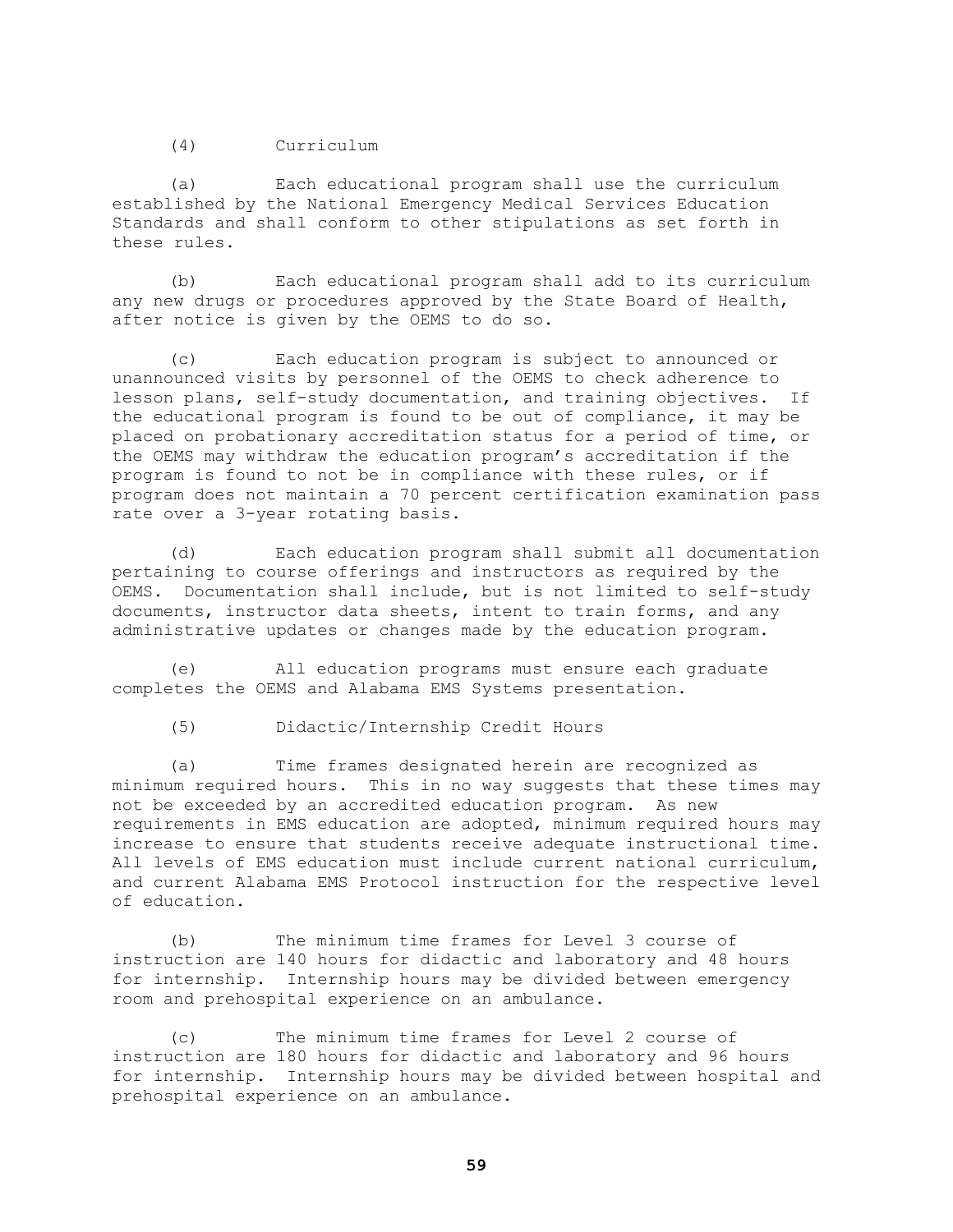(d) The minimum time frames for Level 1 course of instruction are 300 hours for didactic and laboratory and 440 hours for internship. Internship hours may be divided between hospital and prehospital experience on an ambulance.

(6) Skills Requirements

(a) The instruments used to measure validity and reliability of the internship experience should be standardized documents reflecting the practical skills of the curriculum and be approved by the accrediting agencies.

(b) The Level 3 student shall successfully perform patient assessments and management.

(c) The Level 2 student shall successfully perform, at a minimum: 1. Two documented BIAD insertions. 2. Ten successful IV procedures. 3. Ten blood procedures (drawing for lab). 4. Twenty BLS assessments. 5. Twenty ALS assessments. 6. Ten pediatric assessments.

(d) The Level 1 student shall successfully perform all requirements for the CoAEMSP.

(7) Internship Requirements

(a) Licensed emergency medical provider services may enter into an agreement with EMS educational institutions to provide field internships for EMSP students.

(b) Licensed provider services shall ensure that all designated preceptors are informed of educational requirements for the EMSP student.

(c) Field internship experiences shall include supervised instruction and practice of emergency medical skills and shall be evaluated by the designated preceptors.

(d) Licensed provider services are responsible to ensure that no EMSP student exceeds his or her current level of scope or privilege unless supervised by a designated preceptor in a designated field internship.

- (8) EMS Student Requirements and Standards
- (a) The Level 3 student shall: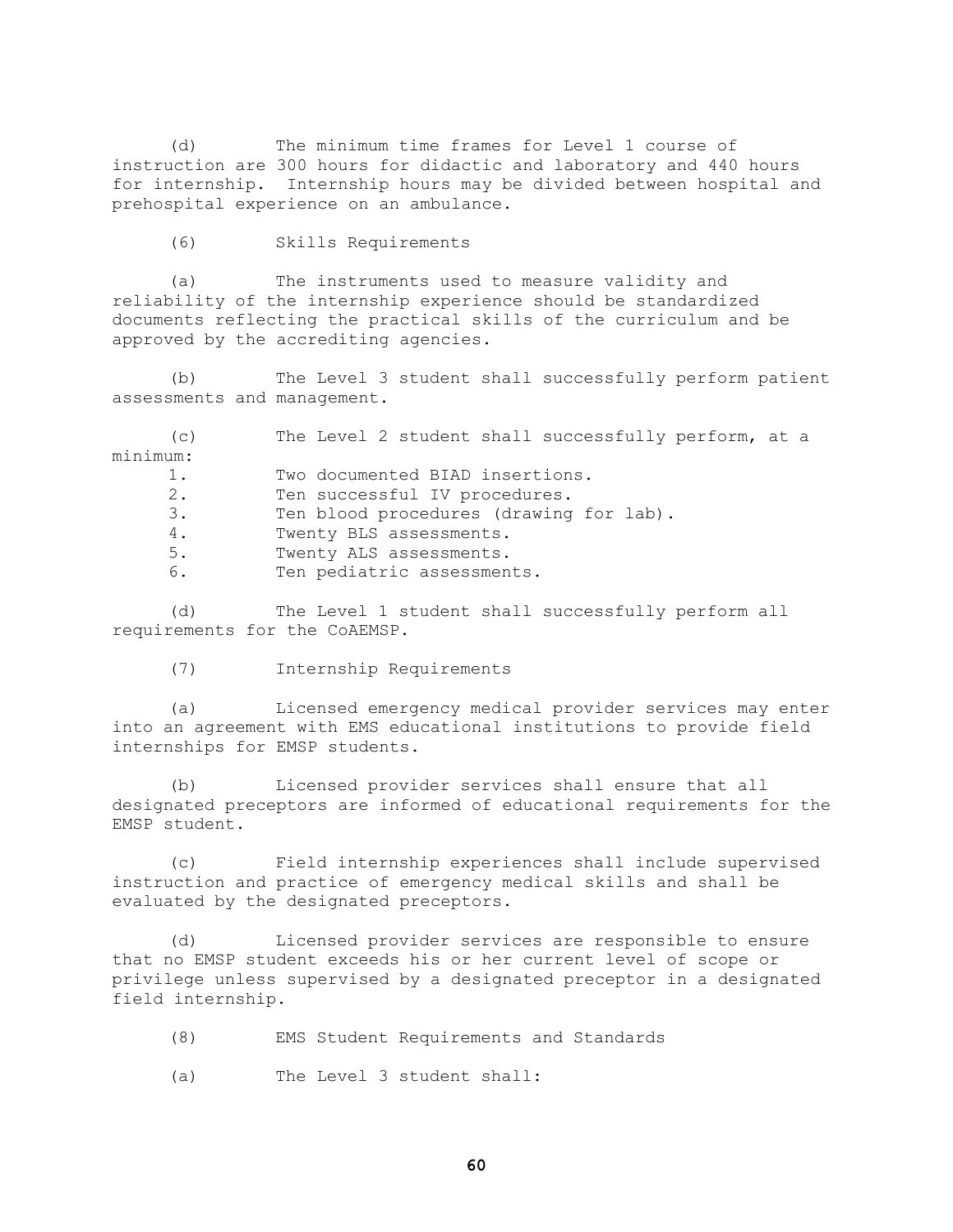1. Meet all institutional admission requirements.

2. Maintain a current Health Care Provider CPR certification.

3. Meet the "Essential Functions" as set forth by the OEMS and can be found on the Essential Job Function Analysis Form located at https://www.alabamapublichealth.gov/ems/forms.html. or attach documentation to the program application from those essential functions of which the student is not in compliance (for review by the institution's ADA Coordinator).

4. Provide an acceptable physical examination by a licensed physician, nurse practitioner, or physician assistant to include written documentation (on a form provided by the program).

5. Possess verification on file with the educational institution of the following:

(i) Professional liability insurance.

(ii) Current health, hospitalization, accident insurance, or waiver of liability.

(b) The Level 2 student shall:

1. Complete all entry requirements for Level 3 students.

2. Possess a high school diploma or General Equivalency Diploma (GED), or dual enrollment.

3. Possess a current Alabama EMT license, or have successfully completed an EMT course approved by the State Board of Health within the past 12 months (student must possess an Alabama EMT license prior to entering the internship portion or exit the program until the license is obtained).

(c) The Level 1 student shall:

1. Complete all entry requirements for Level 3 students.

2. Possess a current Alabama EMT or AEMT license, or have successfully completed a Level 2 or Level 3 course approved by the State Board of Health within the last 12 months (student must possess an Alabama EMT or AEMT license prior to entering the internship portion or exit the program).

(d) The Registered Nurse (RN) shall:

1. Complete all entry requirements for Level 3 students.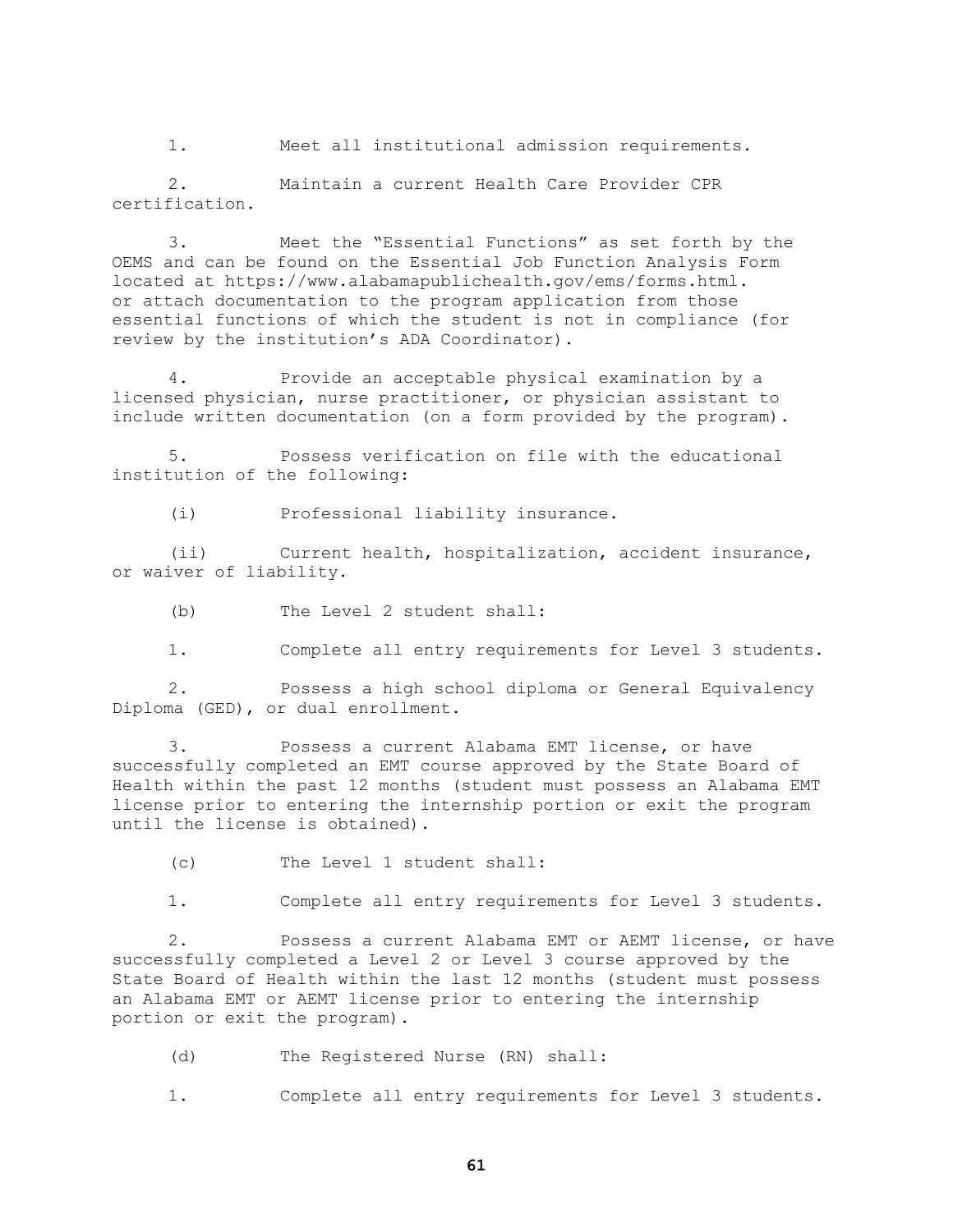2. Possess an Associate's Degree or higher in nursing from a regionally accredited institution.

3. Possess a license as an unencumbered RN license in Alabama or an RN license accepted through the Nursing Compact.

4. Possess a current NREMT or NRAEMT certification prior to entering the internship portion or exit the program.

5. Successfully complete all Level 3 course work from an accredited institution.

(e) All education programs must inform students of the specific requirements for progression through each level of EMS education. No student will be allowed to sit for the state approved certification exam if the student attempts to circumvent the matriculation requirements set by the education program in which they are enrolled.

(f) All EMS students must maintain current professional liability insurance while enrolled in an education program.

(g) All EMS students must maintain current health and hospitalization insurance or have a waiver on file while enrolled in a program.

(h) All EMS students must comply with all institution and program rules, policies, and procedures.

(9) Instructor Requirements

(a) EMR Instructor

1. Course Instructor

(i) Current Alabama license as an EMT or above, or currently licensed in Alabama as a physician.

(ii) High school diploma or GED.

(iii) Certification from an EMS instructor course approved by the OEMS, i.e. Level 1 National Association of Emergency Medical Services Educators (NAEMSE), Department of Transportation (DOT) Instructor Course, Alabama Fire College Instructor Course, Department of Defense (DoD) Instructor Course, AHA Core Instructor Course.

(iv) Minimum of 3 years of prehospital field experience.

(v) Current CPR certification.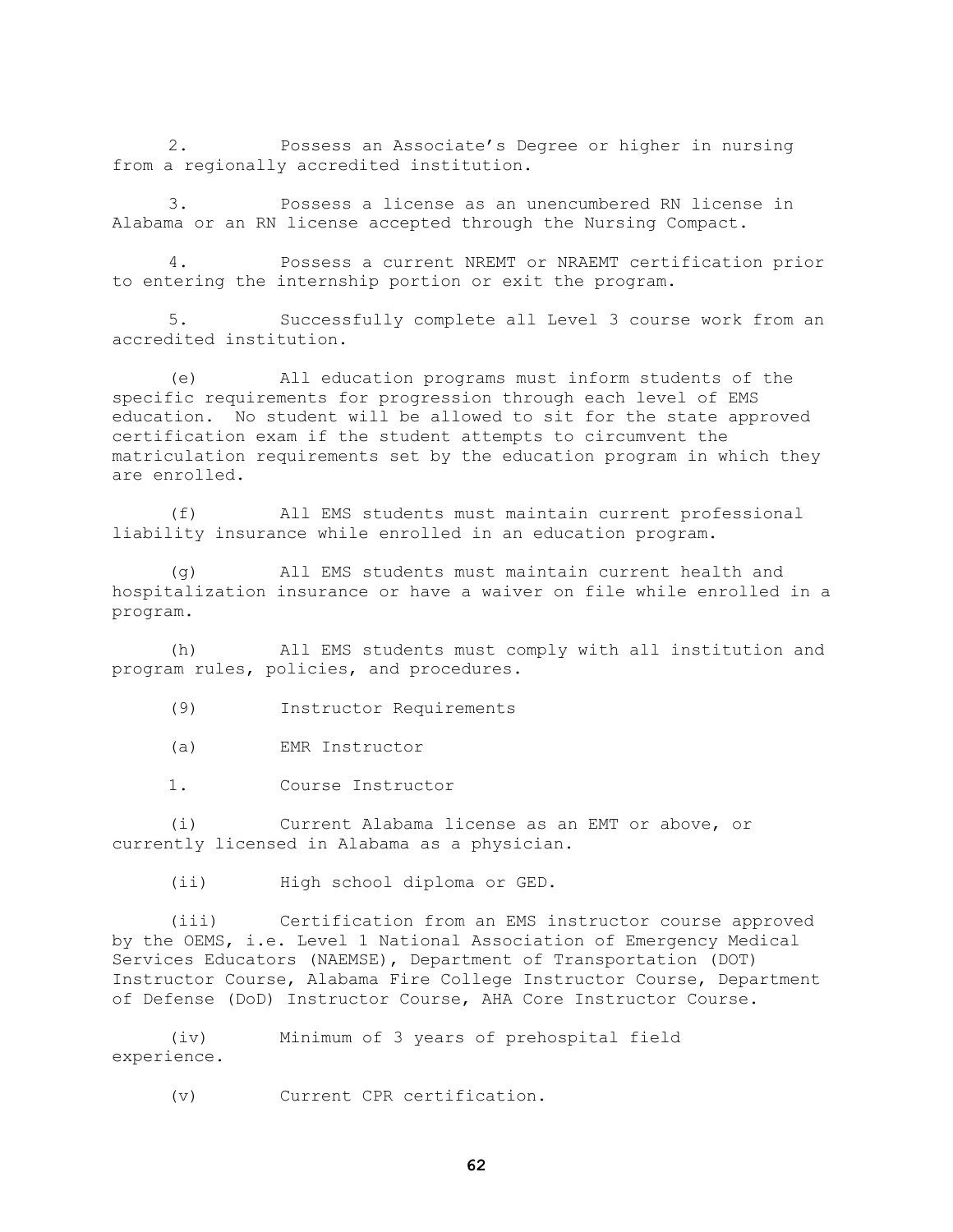(b) Level 1, 2, and 3 Instructor Positions

1. Internship Preceptor

(i) High school diploma or GED.

(ii) Current Alabama license at the level being supervised, a current Alabama license as a Registered Nurse (RN), or a current Alabama license as a physician.

(iii) Be familiar with prehospital patient care.

(iv) Supervise students in the internship and field setting and accurately document their performance.

2. Level 2 and 3 Course Instructor

(i) High school diploma or GED.

(ii) Current Alabama license as the level being taught or above, or currently licensed in Alabama as a physician.

(iii) Certification from an EMS instructor course approved by the OEMS, i.e. Level 1 NAEMSE, DOT Instructor Course, Alabama Fire College Instructor Course, DoD Instructor Course, AHA Core Instructor Course.

(iv) Minimum of 3 years of prehospital field experience.

(v) Current CPR Instructor certification.

(vi) Supervised probationary teaching experience for one entire course at the instruction level being taught.

(vii) Approved by the Program Director and Medical Director.

3. Level 1 Course Instructor

(i) Must meet all requirements for Level 2 and 3 Course Instructor.

(ii) Instructor certifications appropriate for the curriculum being taught, e.g. ACLS instructor certification.

(iii) Hold an Associate's Degree or higher.

4. Field Preceptor

(i) High school diploma or GED.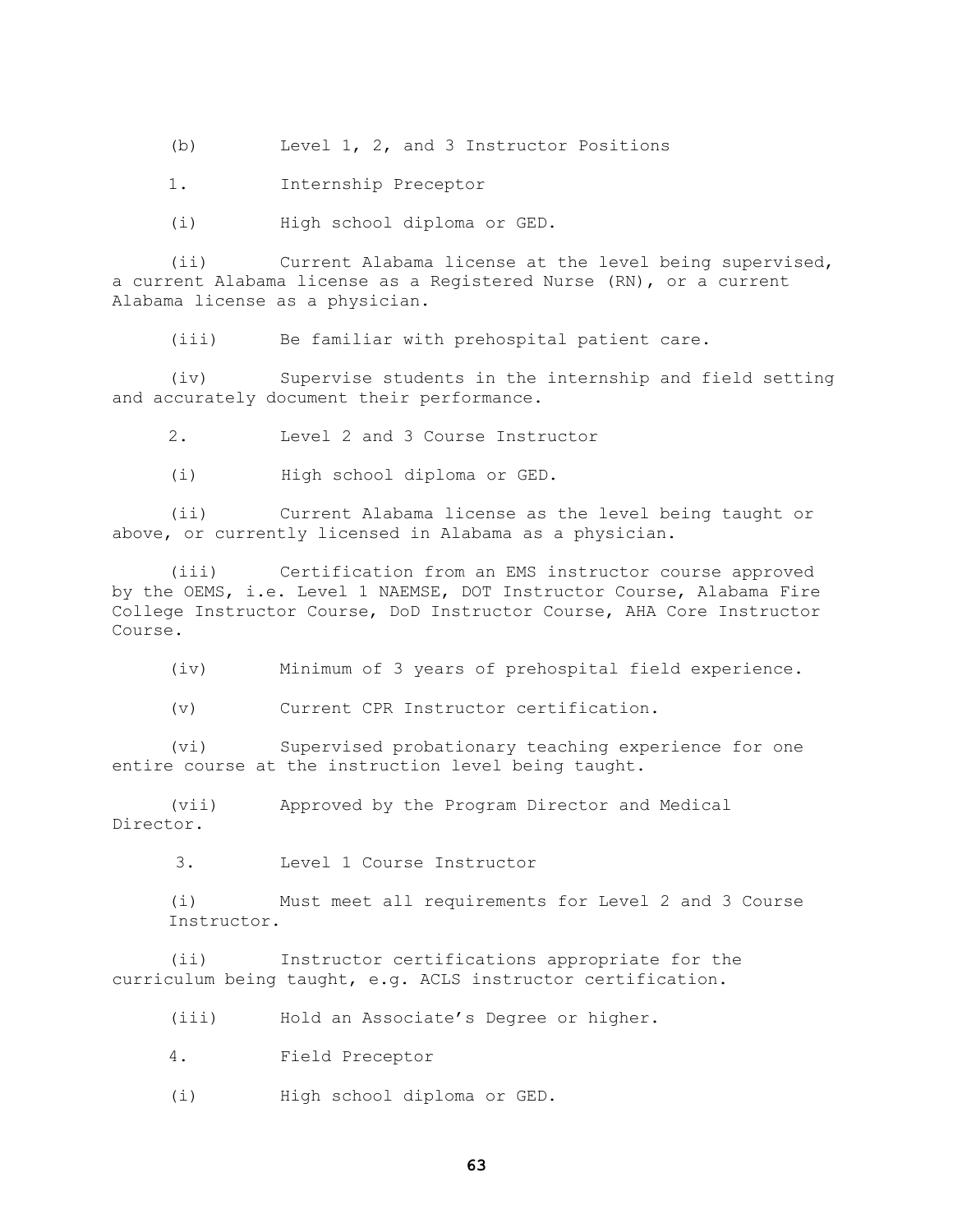(ii) Current Alabama license at or above the level being supervised.

(iii) Minimum of 2 years of experience.

(iv) Be familiar with prehospital patient care.

(v) Supervise students in the internship and field setting and accurately document their performance.

5. Guest Lecturer

(i) High school diploma or GED.

(ii) Expert knowledge in the subject matter.

(iii) Program Director and Medical Director approval for the topic to be presented.

6. Medical Director

(i) Licensed physician by the Medical Licensure Commission of Alabama.

(ii) Experience and knowledge of emergency care of acutely ill and traumatized patients.

(iii) Review and approve adherence to the program curriculum and quality of medical instruction and supervision delivered by the faculty.

(iv) Routinely review student performance to assure adequate progress toward completion of the program.

(v) Knowledgeable in EMS education programs and legislative issues regarding the EMS programs and prehospital providers.

7. Practical Skills Preceptor

(i) High school diploma or GED.

(ii) Minimum of 3 years of prehospital care experience as a licensed practitioner at the level being instructed.

(iii) Current CPR certification.

(iv) Program Director and Medical Director approval to assist with practical skills instruction.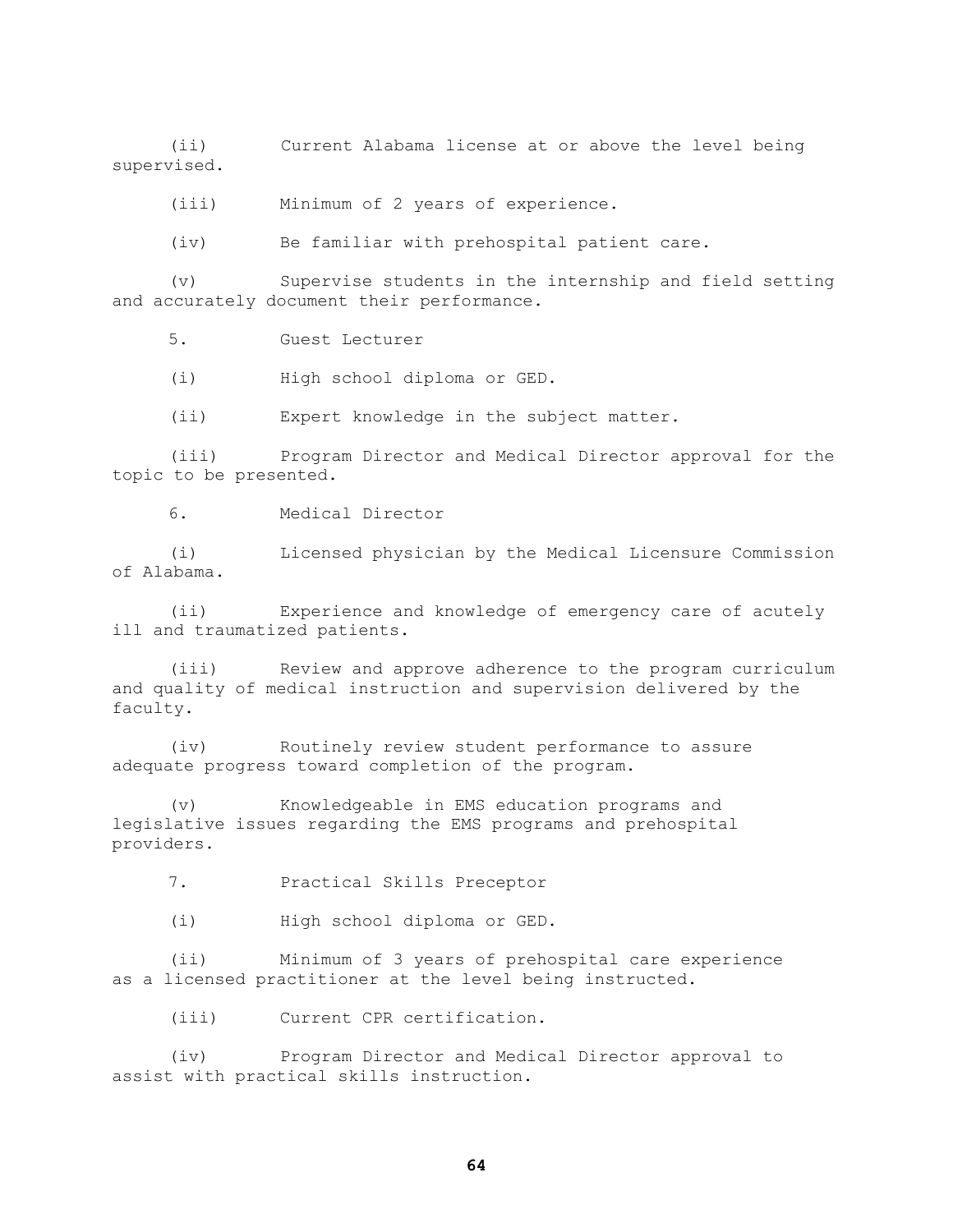8. Program Director, Regional Director, or Designee

(i) Meet all Course Instructor requirements.

(ii) Hold a Bachelor's Degree or higher.

(iii) Assume ultimate responsibility for the administration of all phases of the program.

(iv) Collaborate with the Medical Director.

(v) Full time employee with the institution's EMS program or Regional EMS Office.

(10) EMS Essential Functions

(a) To ensure that properly qualified individuals enter and participate in EMS education programs, the OEMS requires that each educational program verify that each student meets the minimum essential functions requirements outlined by the "Functional Job Analysis" available at https://one.nhtsa.gov/people/injury/ems/EMT-P/disk\_1%5B1%5D/Intro-C.pdf in the National Highway Traffic and Safety Administration, National Standard Curriculum.

**Authors:** William Crawford, M.D., and Jamie Gray

**Statutory Authority:** Code of Ala. 1975, §22-18-1, et seq. **History:** Filed February 20, 2019; effective April 6, 2019. Repeal and New Rule: Filed April 7, 2020; effective June 14, 2020. Repeal and New Rule: Filed February 17, 2022; effective April 14, 2022.

#### **420-2-1-.33 Continuing Education.**

(1) All continuing education submitted in support of license renewal shall meet the requirements set forth by the OEMS and the NREMT.

(2) The *Alabama EMS Patient Care Protocols* include all adult and pediatric protocols and are available from the OEMS or can be found posted at [http://www.alabamapublichealth.gov/ems.](http://www.adph.org/ems.) [I](http://www.adph.org/ems.)t is the emergency medical provider service's responsibility to ensure that the most current protocols are being utilized.

(3) All licensed provider services shall ensure that protocol training is provided for all EMSP employed by their service. Evaluation and training records shall be kept on file and shall be available for review by the OEMS.

(4) The provider service's medical director and management staff are responsible for appointing an individual to be the provider service's protocol trainer and continuing education coordinator.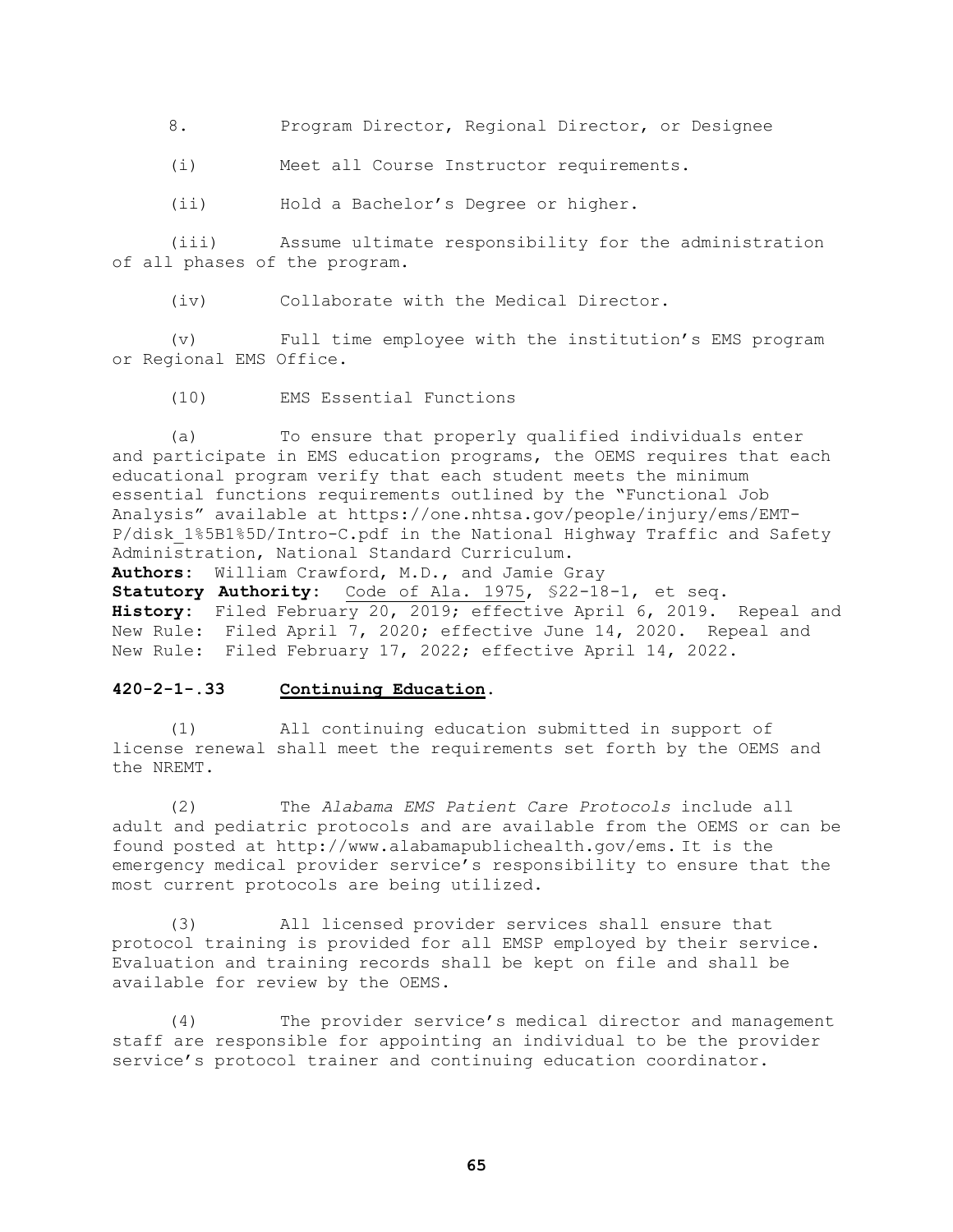(5) All continuing education must be state approved, Commission on Accreditation for Prehospital Continuing Education (CAPCE) approved, or an approved nationally recognized course. Continuing education coordinators or instructors shall provide all students with a certificate of course completion that documents the dates of the course, the instructor's signature, the title of the course, state approval number, the student's full name, and EMSP license number (if applicable).

(6) Falsification of continuing education documents is a violation of state law. Any provider service, continuing education coordinator, or EMSP found guilty of such activity will be subject to disciplinary action.

**Authors:** William Crawford, M.D., and Jamie Gray **Statutory Authority:** Code of Ala. 1975, §22-18-1, et seq. **History:** New Rule: Filed April 20, 2011; effective May 25, 2011. Repeal and New Rule: Filed March 16, 2017; effective April 30, 2017. Repeal and New Rule: Filed February 20, 2019; effective April 6, 2019. Repeal and New Rule: Filed April 7, 2020; effective June 14, 2020. Repeal and New Rule: Filed February 17, 2022; effective April 14, 2022.

### **420-2-1-.34 Tactical Paramedic.**

(1) To obtain a Tactical endorsement, a paramedic must:

(a) Present a Board approved application and proof of the IBSC Tactical Paramedic certification.

(b) Have 3 years licensed at the paramedic level.

(2) The Tactical endorsement shall be valid so long as the paramedic maintains:

(a) Current licensure as a paramedic by the Board.

(b) Current Tactical Paramedic certification through the IBSC.

(3) A paramedic with a Tactical endorsement shall be authorized to perform the skills and procedures included in the Tactical Paramedic Section of the Alabama EMS Patient Care Protocols in addition to the standard Alabama EMS Patient Care Protocols.

(4) A licensed paramedic with a Tactical endorsement shall be responsible for providing the OEMS with copies of his or her current IBSC certification.

(5) A licensed paramedic with a Tactical endorsement shall be responsible for obtaining Medical Direction in order to operate under his or her license level.